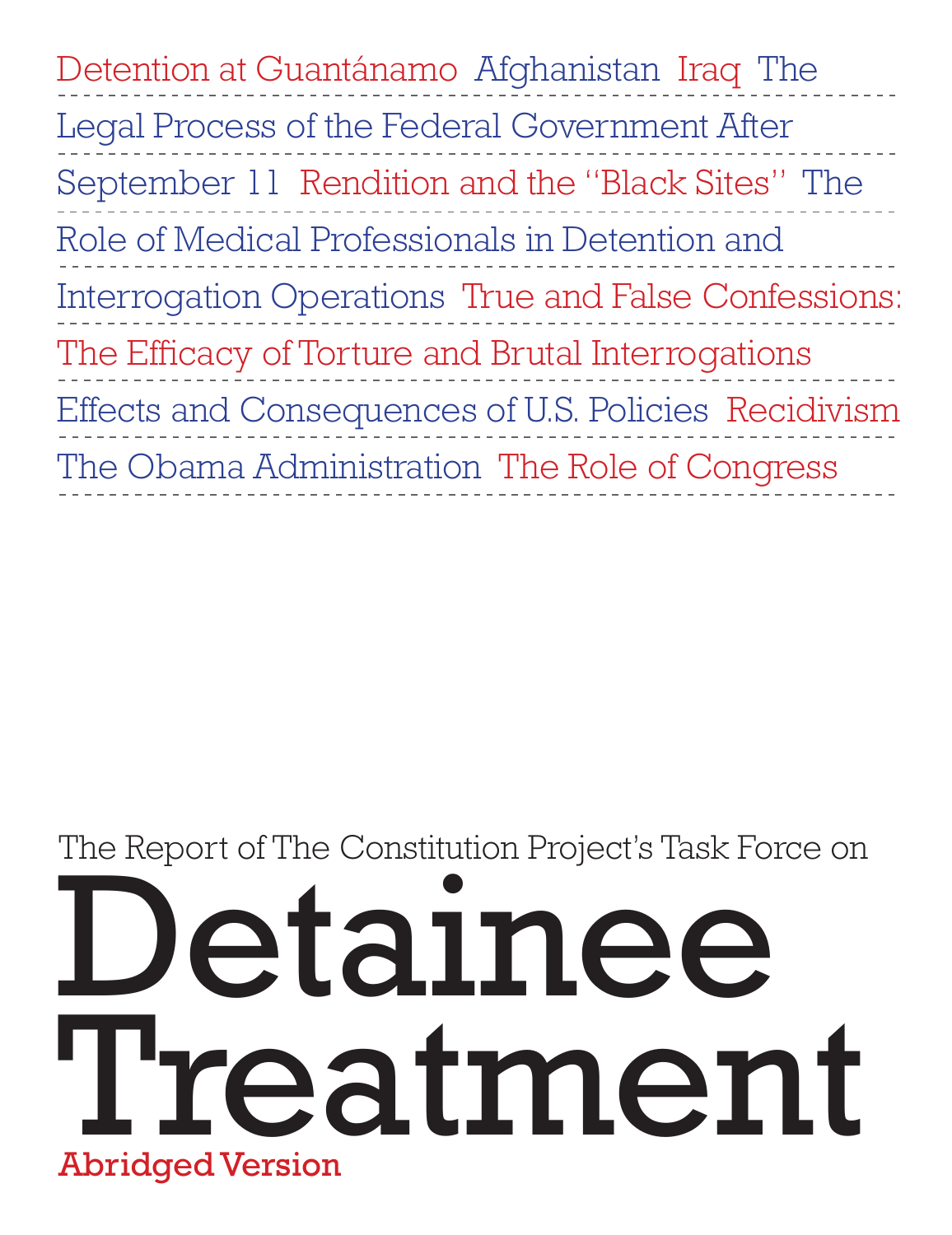### The Report of The Constitution Project's Task Force on Detainee Treatment

Abridged Version

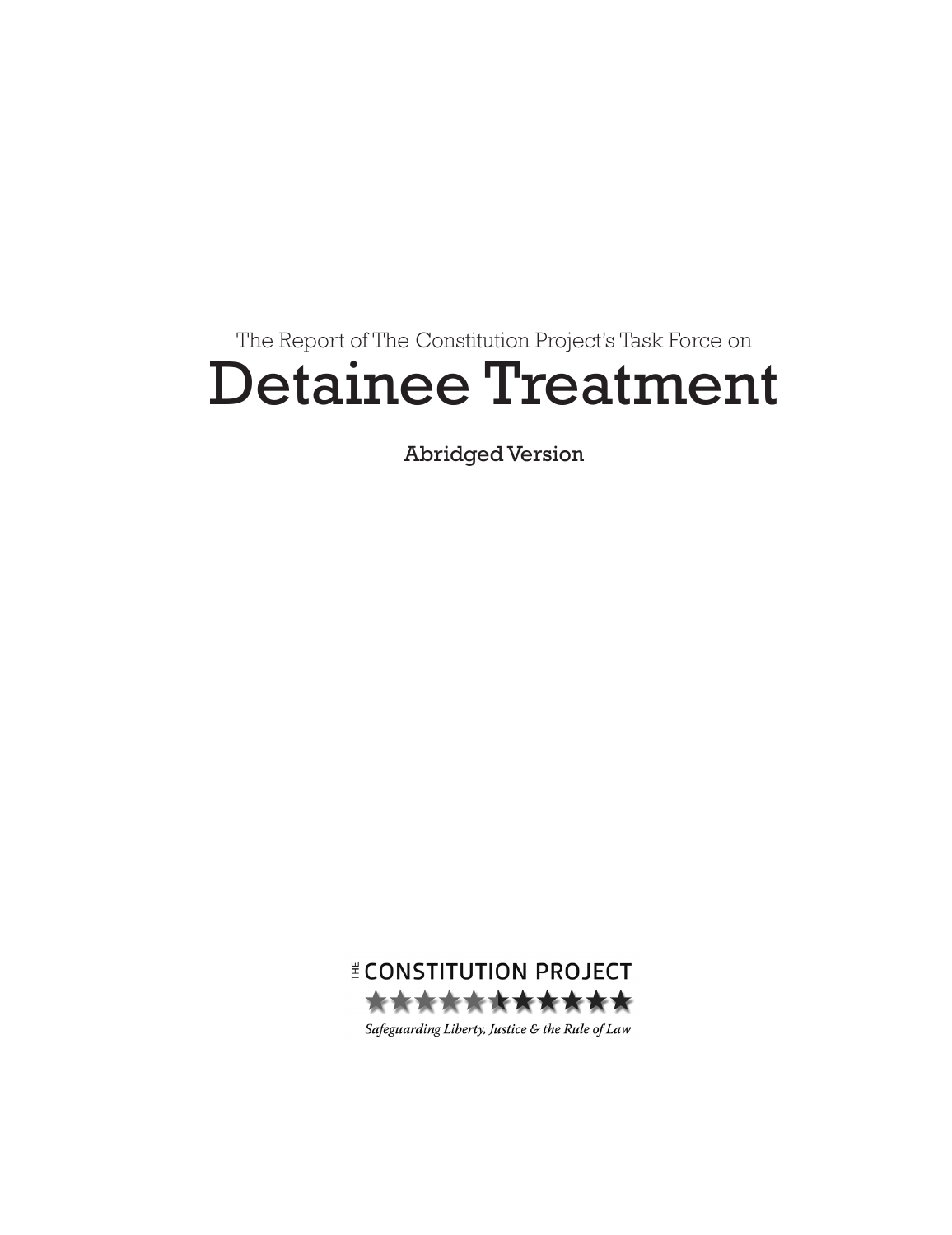*© 2013 The Constitution Project.* 

*All Rights Reserved.*

*Requests for permission to reproduce selections from this book should be mailed to:* 

The Constitution Project, 1200 18<sup>th</sup> St. NW, Suite 1000, Washington, DC 20036

The Constitution Project sponsors independent, bipartisan committees to address a variety of important constitutional issues and to produce consensus reports and recommendations. The views and conclusions expressed in these Constitution Project reports, statements, and other material do not necessarily reflect the views of members of its Board of Directors or Board of Advisors.

Abridged Version ISBN: 978-0-9890608-1-3

Book design by Keane Design and Communications, Inc.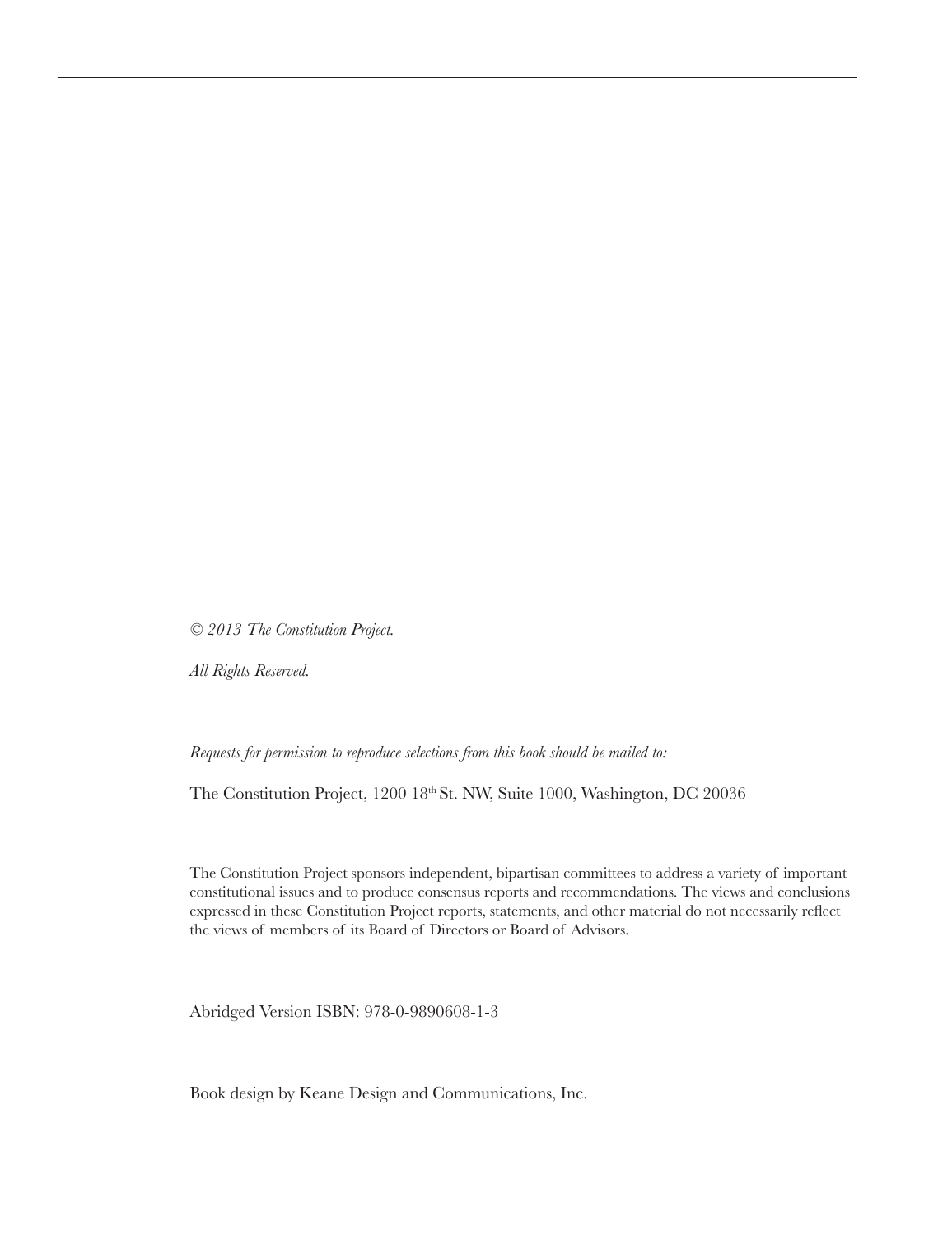## **Contents**

| Members of The Constitution Project's Task Force on Detainee Treatment4 |  |
|-------------------------------------------------------------------------|--|
|                                                                         |  |

### **Chapter Summaries**

| The Legal Process of the Federal Government After September 1125 |
|------------------------------------------------------------------|
|                                                                  |
| The Role of Medical Professionals in Detention                   |
|                                                                  |
| <b>True and False Confessions:</b>                               |
|                                                                  |
|                                                                  |
|                                                                  |
|                                                                  |
|                                                                  |
|                                                                  |
|                                                                  |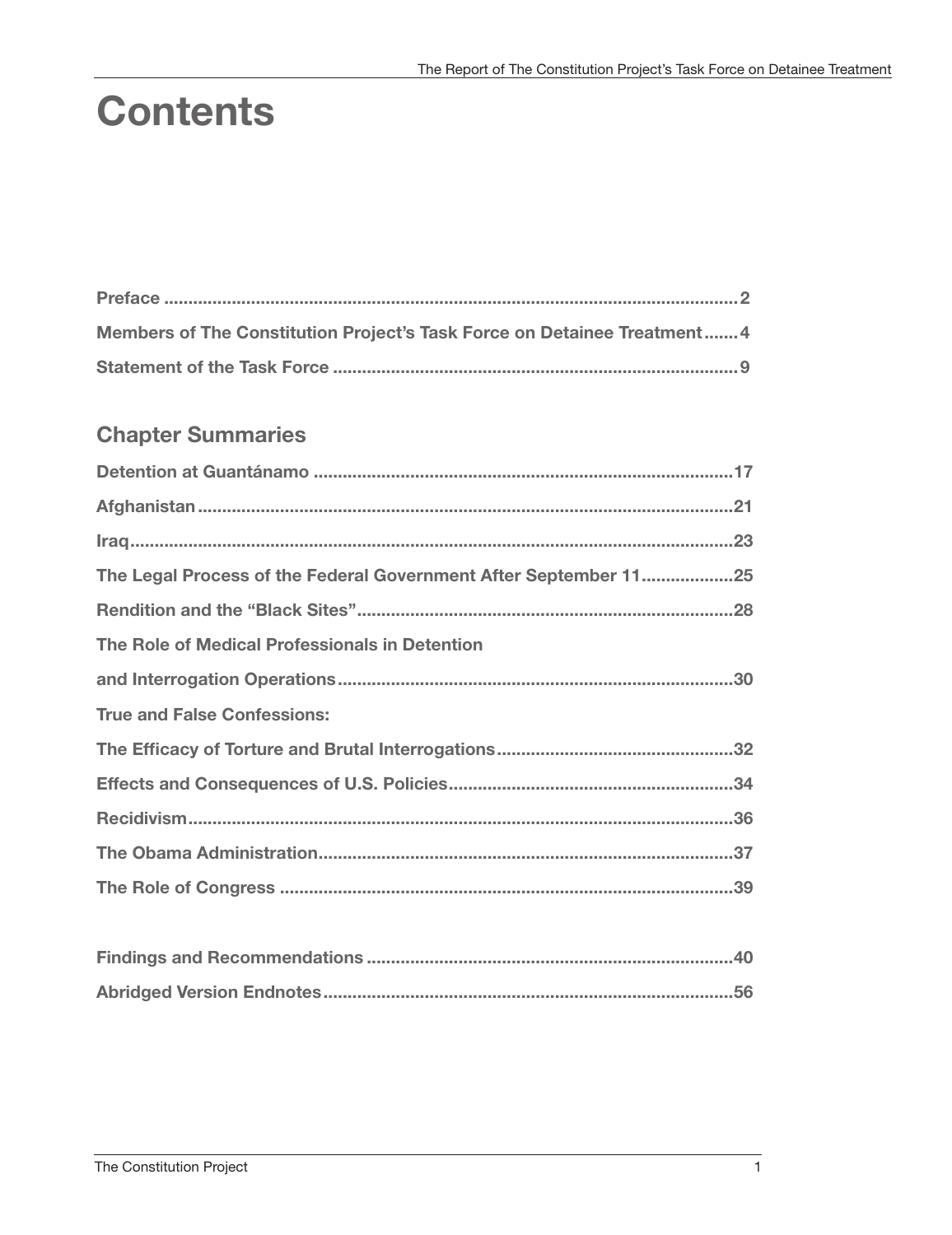### **Preface**

The Constitution Project is a national watchdog group that advances bipartisan, consensusbased solutions to some of most difficult constitutional challenges of our time. For more than 15 years, we have developed a reputation for bringing together independent groups of policy experts and legal practitioners from across the political and ideological spectrums to issue reports and recommendations that safeguard our nation's founding charter.

The Constitution Project's blue-ribbon Task Force on Detainee Treatment follows this successful model. It is made up of former high-ranking officials with distinguished careers in the judiciary, Congress, the diplomatic service, law enforcement, the military, and other parts of the executive branch, as well as recognized experts in law, medicine and ethics. The group includes conservatives and liberals, Republicans and Democrats. (Brief biographies of the 11 members follow.) The Task Force was charged with providing the American people with a broad understanding of what is known — and what may still be unknown — about the past and current treatment of suspected terrorists detained by the U.S. government during the Clinton, Bush and Obama administrations.

This report is the product of more than two years of research, analysis and deliberation by the Task Force members and staff. It is based on a thorough examination of available public records and interviews with more than 100 people, including former detainees, military and intelligence officers, interrogators and policymakers. We believe it is the most comprehensive record of detainee treatment across multiple administrations and multiple geographic theatres — Iraq, Afghanistan, Guantánamo and the so-called "black sites" — yet published.

The Constitution Project is enormously grateful to the members of the Task Force for their diligence and dedication in completing this report. They all contributed their remarkable expertise, and staked their considerable personal and professional reputations, to produce this document. The American public owes them a debt of gratitude.

The Constitution Project also thanks the Task Force staff, which assembled, organized and analyzed the material you hold in your hands. Acting under the extremely capable leadership of its executive director, Neil A. Lewis, the Task Force staff consisted of: Kent A. Eiler, counsel; Jacob A. Gillig, administrator; Katherine Hawkins, investigator; and Alka Pradhan, counsel. The staff, and the report, benefited immensely from the assistance of: Adam Clymer, senior consultant; Nino Guruli, senior researcher; and research consultants David O'Brien and Rita Siemion. Annie Brinkmann, Jessica Kamish, Kathleen Liu, Brieann Peterson, Evan St. John and Michael Wu all served as interns. At various times in the process of developing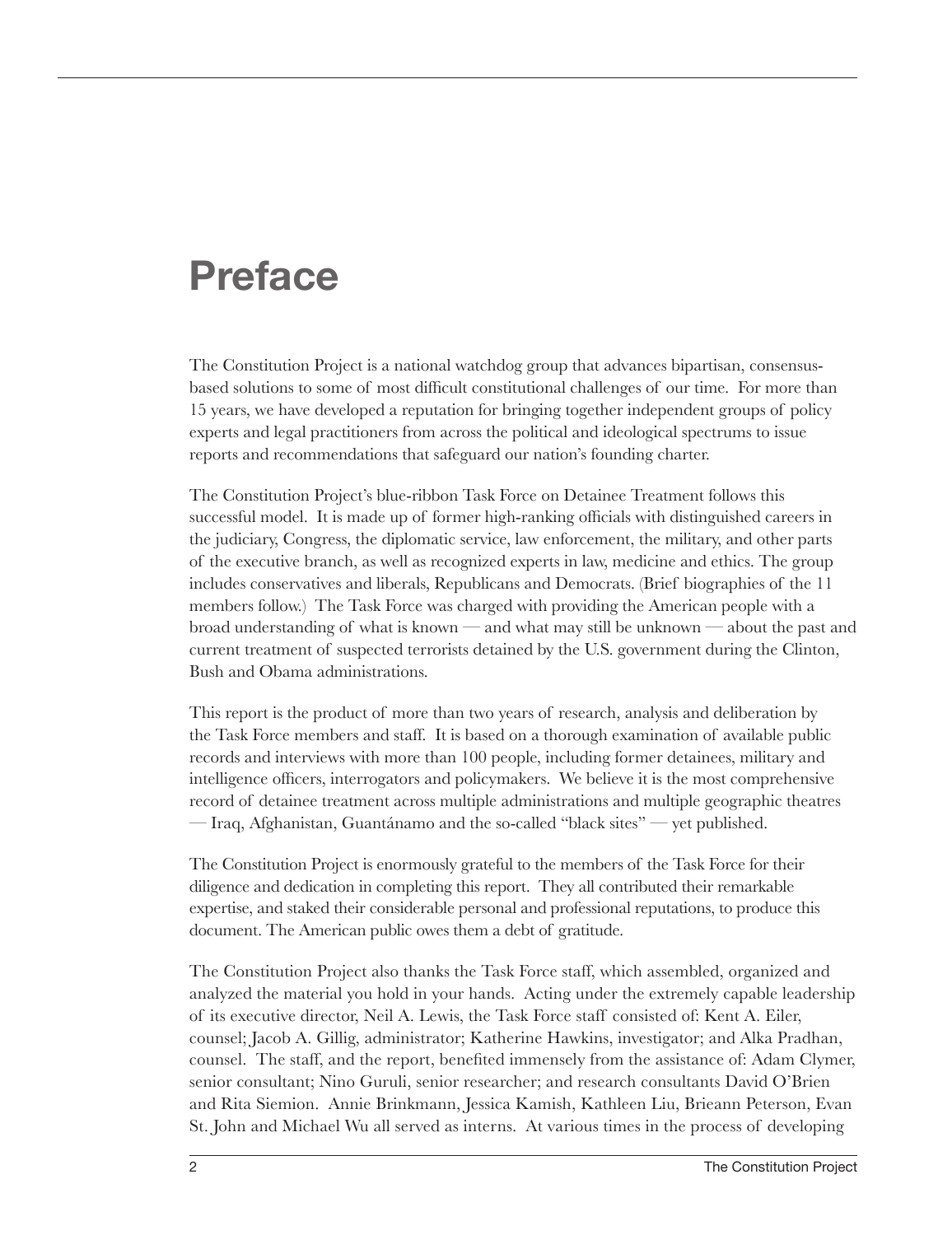the report, Charles Martel served as staff director; Aram Roston as senior investigator; and Chrystie Swiney as counsel.

This report was supported, in part, by grants from The Atlantic Philanthropies, Nathan Cummings Foundation, Open Society Foundations, Open Society Policy Center, Park Foundation, Proteus Fund, Rockefeller Brothers Fund, and The Security & Rights Collaborative Rights Pooled Fund, a Proteus Fund Initiative.

The Constitution Project is grateful to the following law firms for providing *pro bono* assistance and/or other in-kind support for this project: Arnold & Porter LLP; Cravath, Swaine & Moore LLP; Holland & Knight LLP; Jenner & Block; King & Spalding; Lewis Baach PLLC; Manatt, Phelps & Phillips LLP; Mayer Brown LLP; Milbank, Tweed, Hadley & McCloy LLP; Skadden, Arps, Slate, Meagher & Flom LLP; Steptoe & Johnson LLP; Wiley Rein LLP; and, Wilmer Cutler Pickering Hale and Dorr LLP. The Constitution Project also appreciates the *pro bono* communications assistance provided by Dutko Grayling and ReThink Media.

Karol A. Keane, of Keane Design and Communications, did the design and layout for the book, Randy P. Auerbach provided line-editing and indexing, and Kreative Keystrokes developed the accompanying website, all to exacting standards under incredibly tight deadlines. TCP's communications coordinator, Hannah White, directed their efforts.

Finally, The Constitution Project gratefully acknowledges all the organizations, interviewees and individuals, too numerous to name, who shared their experience, insights and frustrations – both formally and informally, on-the-record and off – with Task Force members and staff. Without their contributions, this report would not have been possible.

The accompanying website, *www.detaineetaskforce.org*, provides electronic versions of this report and additional supporting information.

The Task Force makes a number of specific findings and recommendations. Some seem like common sense; others will undoubtedly generate controversy. Some can be implemented by executive action alone; others will require legislation. Regardless, we urge policymakers to give this report and these recommendations their full and immediate consideration.

Virginia E. Sloan President, The Constitution Project April 16, 2013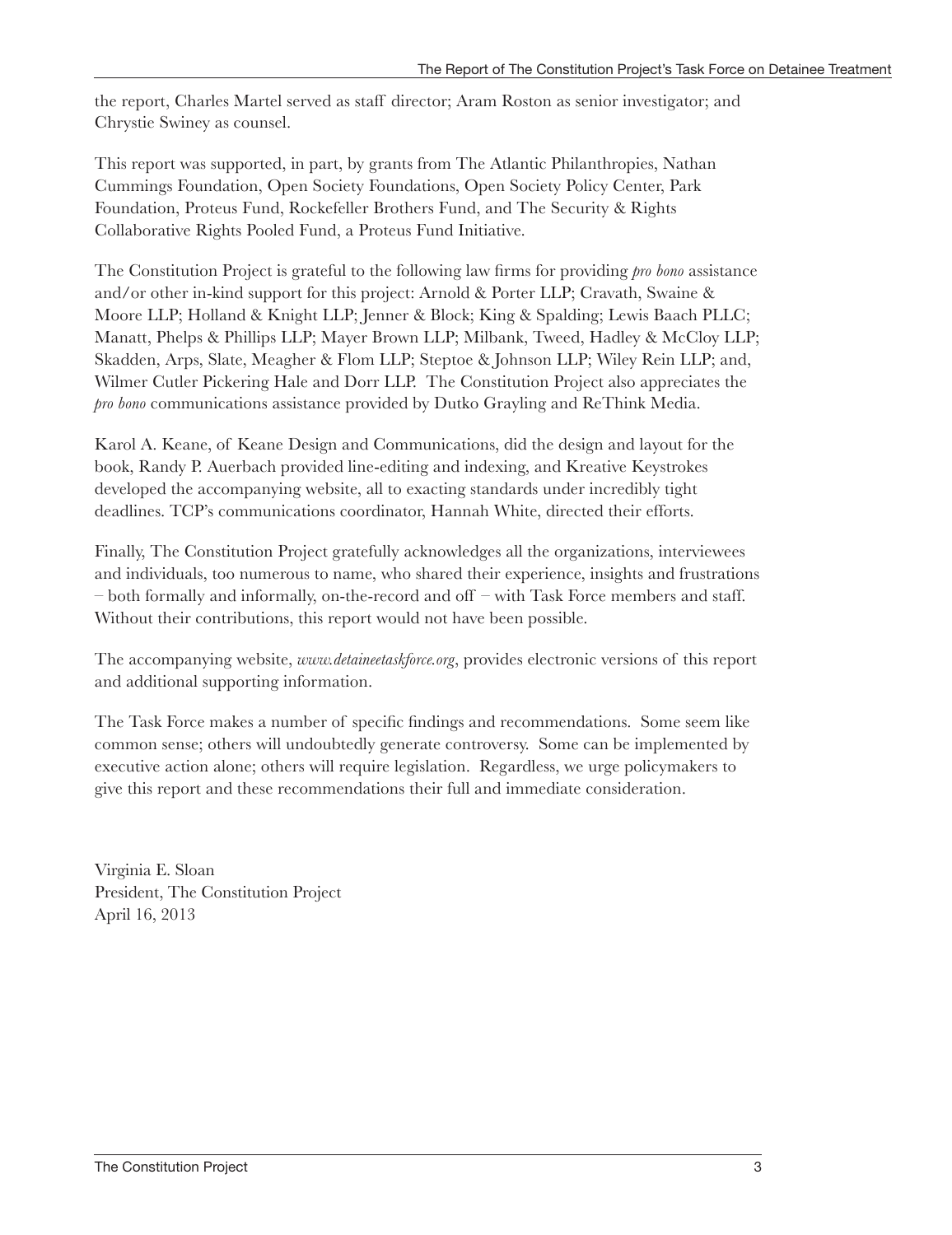### **Members of The Constitution Project's Task Force on Detainee Treatment**

#### **Asa Hutchinson (Co-Chair)**

Asa Hutchinson is a senior partner in the Asa Hutchinson Law Group in Rogers, Arkansas, specializing in white collar criminal defense, complex litigation, international export controls and sanctions, corporate international relations, homeland security, and corporate investigations and compliance. He served in the administration of President George W. Bush as Under Secretary for Border and Transportation Security at the Department of Homeland Security from 2003 to 2005, where he was responsible for more than 110,000 federal employees housed in such agencies as the Transportation Security Administration, Customs and Border Protection, Immigration and Customs Enforcement and the Federal Law Enforcement Training Center. He was Administrator of the Drug Enforcement Administration from 2001 to 2003.

Prior to joining the Bush Administration, Hutchinson represented the 3rd District of Arkansas as a Republican Congressman, first winning election in 1996. Hutchinson served on the House Judiciary Committee along with the House Select Committee on Intelligence.

In 1982, he was appointed as United States Attorney by President Ronald Reagan, at the time the youngest person to receive such an appointment. He earned a J.D. from the University of Arkansas School of Law.

#### **James R. Jones (Co-Chair)**

James R. Jones is a partner at Manatt, Phelps & Phillips, LLP. Prior to joining Manatt, he served as U.S. Ambassador to Mexico (1993-1997), where he was very successful in his leadership during the Mexican peso crisis, the passage and implementation of NAFTA and in developing new, cooperative efforts to combat drug trafficking. He also assisted U.S. businesses with commercial ventures in Mexico.

As a Democratic member of the U.S. House of Representatives from Oklahoma (1973-1987), he was Chairman of the House Budget Committee for four years and a ranking Member of the House Ways and Means Committee, where he was active in tax, international trade, Social Security and health care policy. Jones was only 28 when President Lyndon Johnson selected him as Appointments Secretary, a position equivalent to White House Chief of Staff, the youngest person in history to hold such a position.

Jones' previous experience also includes the position of President at Warnaco International, as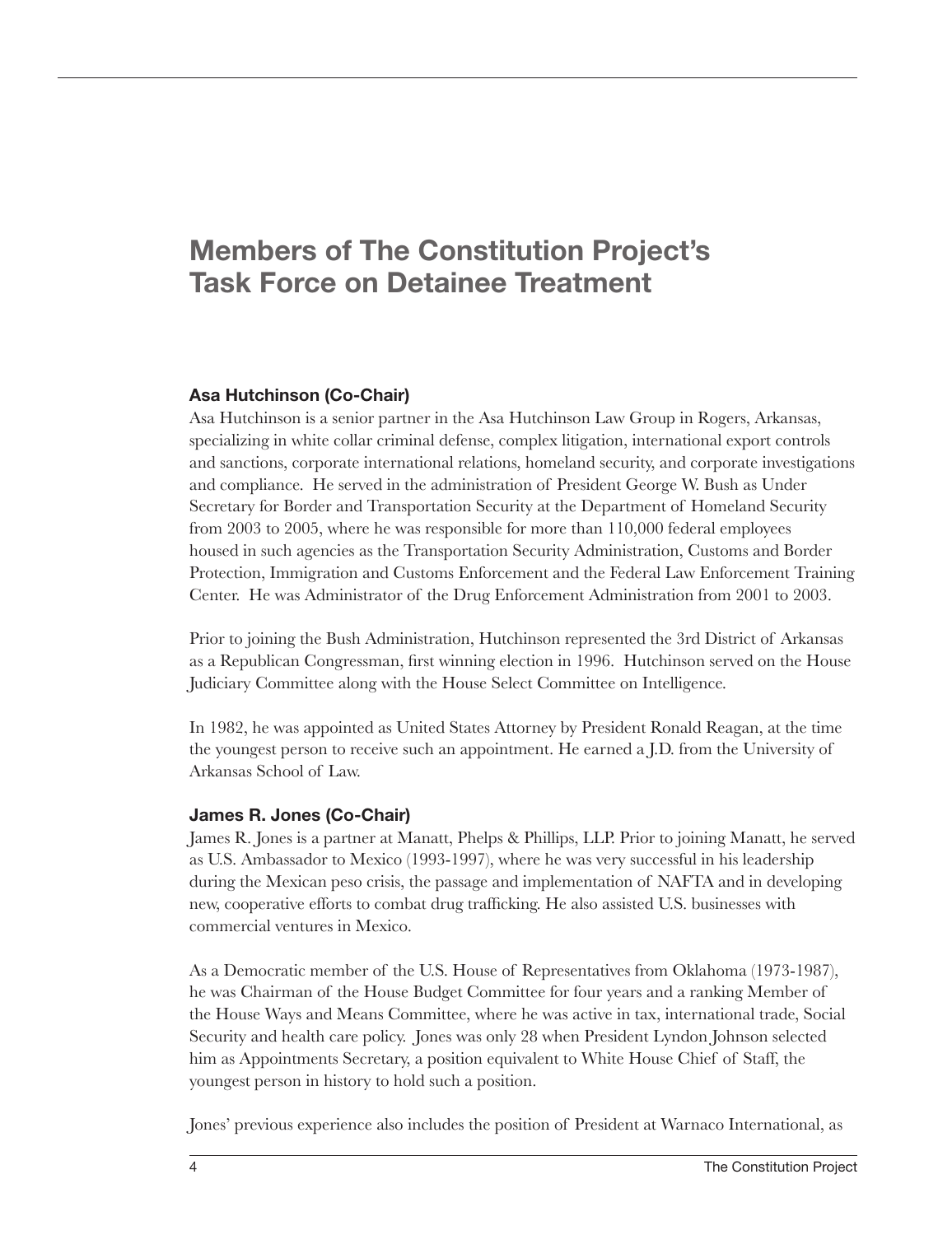well as Chairman and CEO of the American Stock Exchange in New York (1989-1993). He earned a LLB from Georgetown University Law Center in 1964.

#### **Talbot "Sandy" D'Alemberte**

A former President of the American Bar Association (1991-92), Talbot "Sandy" D'Alemberte was appointed President of Florida State University in 1993, serving in that capacity through January 2003. Prior to that, from 1984 to 1989, he served as Dean of Florida State University College of Law.

A member of the American Law Institute, D'Alemberte also served as President of the American Judicature Society (1982-84). He has won numerous national awards for his contributions to the profession. He is the author of *The Florida Constitution*. D'Alemberte served as a member of the Florida House of Representatives from 1966 to1972.

He is currently a partner of D'Alemberte & Palmer, a Tallahassee firm specializing in appellate work. He continues to teach as a member of the University faculty at the FSU College of Law. He remains an active member of many legal and higher educational committees and boards. D'Alemberte received his juris doctor with honors from the University of Florida in 1962, and he has received nine honorary degrees.

#### **Richard A. Epstein**

Richard A. Epstein is the inaugural Laurence A. Tisch Professor of Law at New York University School of Law. He has served as the Peter and Kirstin Bedford Senior Fellow at the Hoover Institution since 2000. Epstein is also the James Parker Hall Distinguished Service Professor of Law Emeritus and a senior lecturer at the University of Chicago, where he has taught since 1972. Prior to joining the University of Chicago Law School faculty, he taught law at the University of Southern California from 1968 to 1972.

He has published numerous books and articles on a wide range of legal and interdisciplinary subjects, and has taught courses in administrative law, civil procedure, constitutional law, and criminal law, among many others. He served as editor of the Journal of Legal Studies from 1981 to 1991, and of the Journal of Law and Economics from 1991 to 2001. From 2001 to 2010 he was a director of the John M. Olin Program in Law and Economics at the University of Chicago.

He has been a member of the American Academy of Arts and Sciences since 1985 and has been a Senior Fellow of the Center for Clinical Medical Ethics at the University of Chicago Medical School since 1983. He received an LLD from the University of Ghent in 2003.

#### **David P. Gushee**

Dr. David P. Gushee is the Distinguished University Professor of Christian Ethics and Director of the Center for Theology and Public Life at Mercer University. Gushee teaches at McAfee School of Theology and throughout Mercer University in his specialty, Christian ethics. As Director of the Center for Theology and Public Life, he organizes events and courses to advance quality conversations about major issues arising at the intersection of theology, ethics, and public policy. Gushee came to Mercer in 2007 from Union University, where he served for 11 years, ultimately as Graves Professor of Moral Philosophy.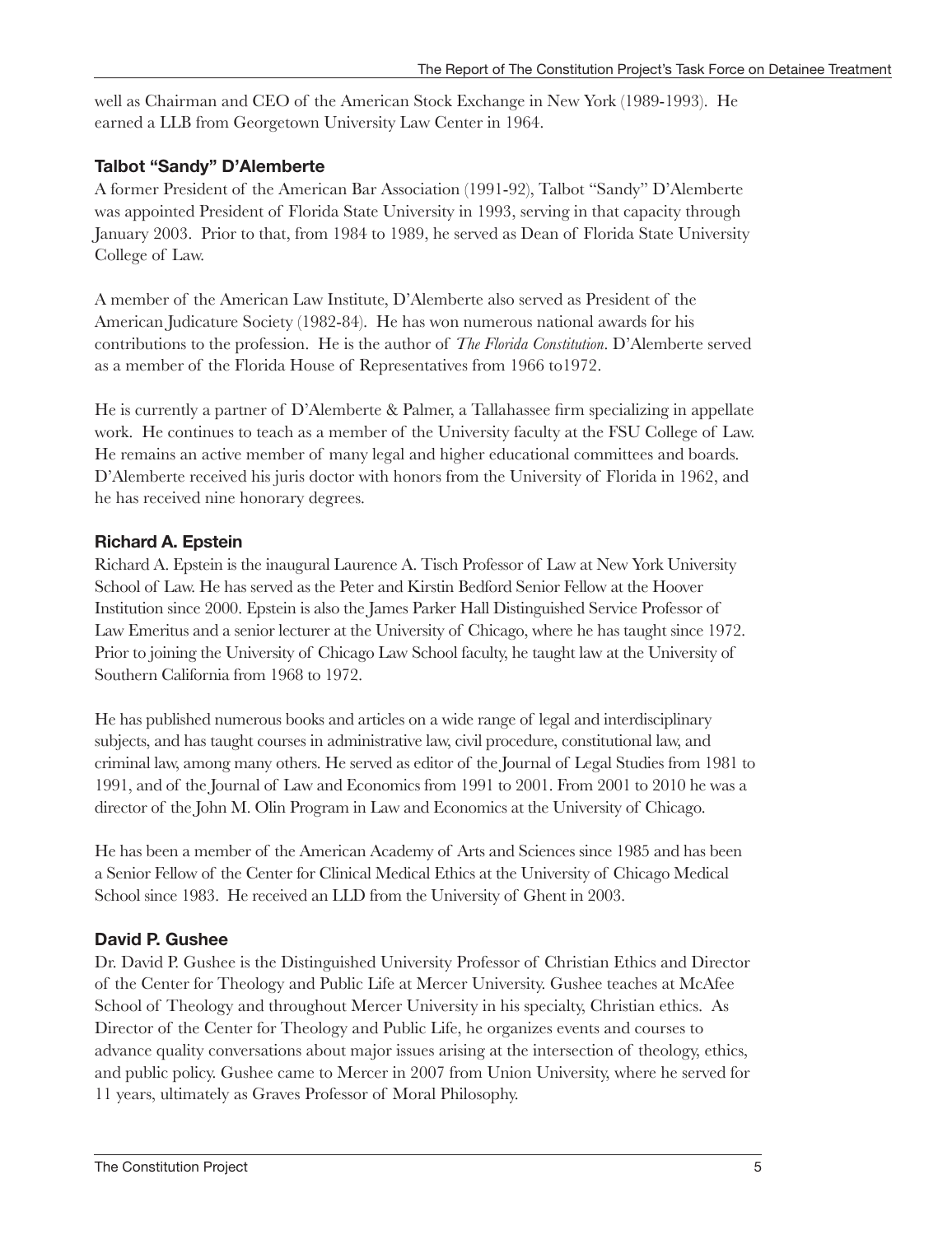Gushee has published fifteen books, with four more in development, and many hundreds of essays, book chapters, articles, reviews, and opinion pieces. He is a columnist for the Huffington Post and a contributing editor for *Christianity Today*, as well as an active voice on social media. He also currently serves on the board of directors of the Society of Christian Ethics, his primary professional association, and on the Ethics, Religion, and the Holocaust Committee of the United States Holocaust Memorial Museum, where he has also taught a faculty seminar course.

He earned his Bachelor of Arts at the College of William and Mary (1984), Master of Divinity at Southern Baptist Theological Seminary (1987) and both the Master of Philosophy (1990) and Doctor of Philosophy (1993) in Christian Ethics at Union Theological Seminary in New York.

#### **Azizah Y. al-Hibri**

Dr. Azizah Y. al-Hibri is a professor emerita at the T. C. Williams School of Law, University of Richmond, having served on the faculty from 1992 until her retirement in 2012. She is also a founding editor of "Hypatia: a Journal of Feminist Philosophy," and the founder and chair [president] of KARAMAH: Muslim Women Lawyers for Human Rights.

For the last two decades, al-Hibri has written extensively on issues of Muslim women's rights, Islam and democracy, and human rights in Islam. She has published in a number of legal publications, and authored several book chapters. Al-Hibri has also traveled extensively throughout the Muslim world in support of Muslim women's rights. She has visited fourteen Muslim countries and met with religious, political and feminist leaders, as well as legal scholars, on issues of importance to Muslim women.

In 2011, al-Hibri was appointed by President Obama to serve as a commissioner on the U.S. Commission on International Religious Freedom. She is the recipient of the Virginia First Freedom Award, presented in 2007 by the Council for America's First Freedom, the Lifetime Achievement Award, presented in 2009 by the Journal of Law and Religion, and the Dr. Betty Shabazz Recognition Award, presented by Women in Islam in 2006. She earned a Ph.D. in Philosophy from the University of Pennsylvania in 1975 and a J.D. from the University of Pennsylvania Law School in 1985. She was also named a Fulbright Scholar in 2001.

#### **David R. Irvine**

David Irvine is a Salt Lake City attorney in private practice, a former Republican state legislator, and a retired Army brigadier general.

Irvine enlisted in the U.S. Army Reserve in 1962, and received a direct commission in 1967 as a strategic intelligence officer. He maintained a faculty assignment for 18 years with the Sixth U.S. Army Intelligence School, teaching prisoner of war interrogation and military law. He was the Deputy Commander for the 96th Regional Readiness Command. He served four terms in the Utah House of Representatives.

#### **Claudia Kennedy**

Claudia J. Kennedy is the first woman to achieve the rank of three-star general in the United States Army, taking her from the Women's Army Corps in the late 1960's to the position of Deputy Chief of Staff for Army Intelligence in 1997-2000. She oversaw policies and operations affecting 45,000 people stationed worldwide with a budget of nearly \$1 billion.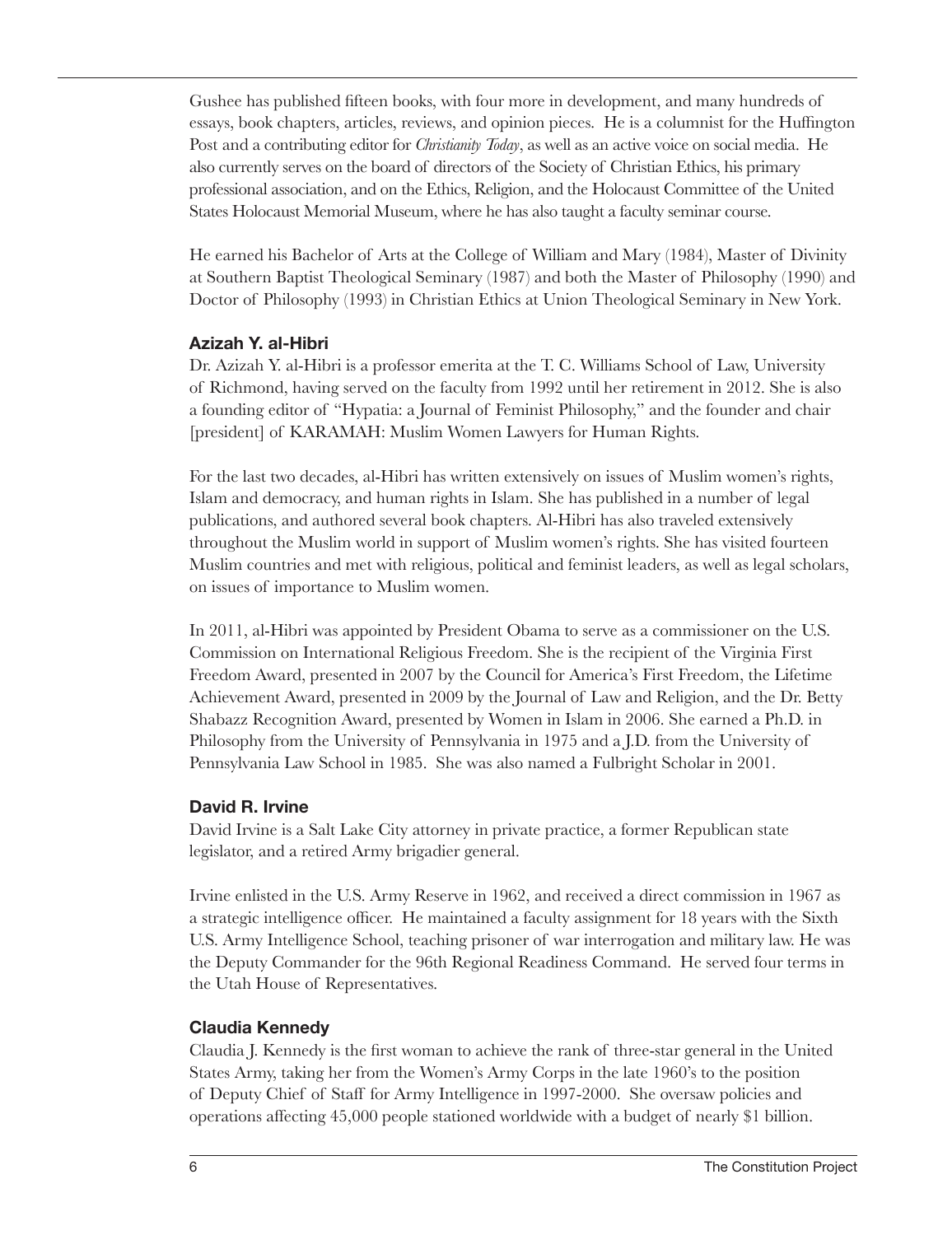During her military career, General Kennedy received honors and awards, including the National Intelligence Distinguished Service Medal, the Army Distinguished Service Medal, four Legions of Merits which are awarded for "exceptionally meritorious conduct in the performance of outstanding services and achievements."

She is the Chair of Defense Advisory Committee on Women in the Services. She has consulted for Essex Corporation and for Walmart, Inc. She has appeared as a military consultant for NBC and CNN and as a guest on Larry King Live, Aaron Brown, Wolf Blitzer and ABC's Good Morning America among others. Kennedy holds a B.A. degree in Philosophy from Rhodes College.

#### **Thomas R. Pickering**

Thomas R. Pickering is vice chairman of Hills & Company, an international consulting firm providing advice to U.S. businesses on investment, trade, and risk assessment issues abroad, particularly in emerging market economies. Until 2006, he was senior vice president for international relations for Boeing.

From 1997 to 2001, Pickering served as U.S. Under Secretary of State for Political Affairs. From 1989 to 1992, he was Ambassador and Representative to the United Nations. In a diplomatic career spanning five decades, he has served as U.S. ambassador to the Russian Federation, India, Israel, El Salvador, Nigeria, and the Hashemite Kingdom of Jordan. Pickering also served on assignments in Zanzibar and Dar es Salaam, Tanzania. He also served as Executive Secretary of the Department of State and Special Assistant to Secretaries William P. Rogers and Henry A. Kissinger from 1973 to 1974. Between 1959 and 1961, he served in the Bureau of Intelligence and Research of the State Department, in the Arms Control and Disarmament Agency, and from 1962 to 1964 in Geneva as political adviser to the U.S. delegation to the 18-Nation Disarmament Conference. He earned the personal rank of Career Ambassador, the highest in the U.S. Foreign Service. Most recently, he helped lead an independent State Department panel charged with investigating the attacks on the mission in Benghazi.

Pickering entered on active duty in the U.S. Navy from 1956-1959, and later served in the Naval Reserve to the grade of Lieutenant Commander. He earned a Master's degree from the Fletcher School of Law and Diplomacy at Tufts University. Upon graduation from Tufts, he was awarded a Fulbright Fellowship and attended the University of Melbourne in Australia where he received a second master's degree in 1956. He is also the recipient of 12 honorary degrees.

#### **William S. Sessions**

William S. Sessions served three United States presidents as the Director of the Federal Bureau of Investigation, earning a reputation for modernizing the FBI by initiating and developing the forensic use of DNA, the development and automation of digital fingerprinting capabilities with the Integrated Automated Fingerprint Identification System, as well as recruiting of women and minorities for service in the FBI. He initiated the "Winners Don't Use Drugs" program for combating drug usage by young people.

Prior to joining the FBI, Sessions was the chief judge for the U.S. District Court for the Western District of Texas, where he had previously served as United States Attorney. He also served on the Board of the Federal Judicial Center in Washington, D.C., and on committees of both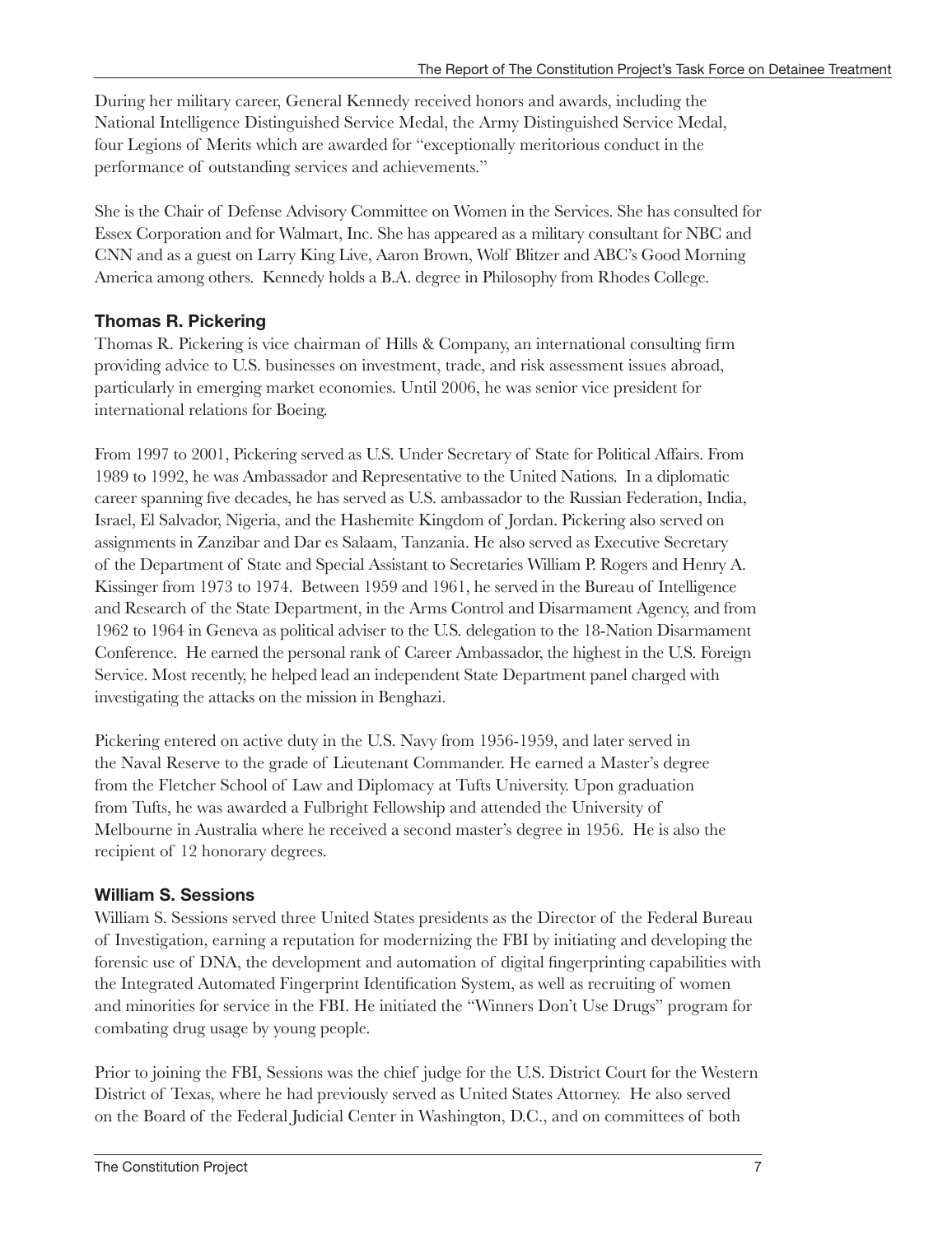the State Bar of Texas and as the chairman of the Automation Subcommittee of the Judicial Conference of the United States.

Sessions is a partner in Holland & Knight's Washington, D.C. office and the recipient of the 2009 Chesterfield Smith Award, the firm's highest individual recognition given to a firm partner. Sessions served as an arbitrator and mediator for the American Arbitration Association, the International Center for Dispute Resolution, for the CPR Institute of Dispute Resolution and FedNet, for arbitration and mediation of disputes by former federal judges. Sessions holds a J.D. degree from Baylor University School of Law and was named as one of five lawyers, in 2009, as an Outstanding Texas 50-year lawyer by the Texas Bar Foundation.

#### **Gerald E. Thomson**

Dr. Thomson is the Lambert and Sonneborn Professor of Medicine Emeritus at Columbia University. Following his post graduate training at the State University of New York-Kings County Hospital Center, Thomson remained on the faculty there and directed one of the nation's first artificial kidney units for the maintenance of patients with end stage renal failure. He joined the Columbia faculty in 1970, serving as Director of Medicine at the affiliated Harlem Hospital Center from 1970-1985. He was Executive Vice President and Chief of Staff of the Columbia University Medical Center from 1985-1990 and Senior Associate Dean from 1990-2003. Thomson has served on and headed numerous National Institutes of Health and other agency advisory committees on hypertension, end stage renal disease, cardiovascular disease, public hospitals, minorities in medicine, human rights, and access to health care. Thomson is a 2002 recipient of the Columbia University President's Award for Outstanding Teaching.

Thomson is a member of the Institute of Medicine of the National Academies and was Chair of an Institute of Medicine committee that issued a 2006 report that reviewed the National Institutes of Health Strategic Research Plan on Minority Health and Health Disparities. Thomson is a former Chairman of the American Board of Internal Medicine and past President of the American College of Physicians.

### **Task Force Staff**

**Neil A. Lewis, Executive Director Kent A. Eiler, Counsel Jacob A. Gillig, Administrator Katherine Hawkins, Investigator Alka Pradhan, Counsel**

*Staff bios are available at [www.detaineetaskforce.org.](www.detaineetaskforce.org)*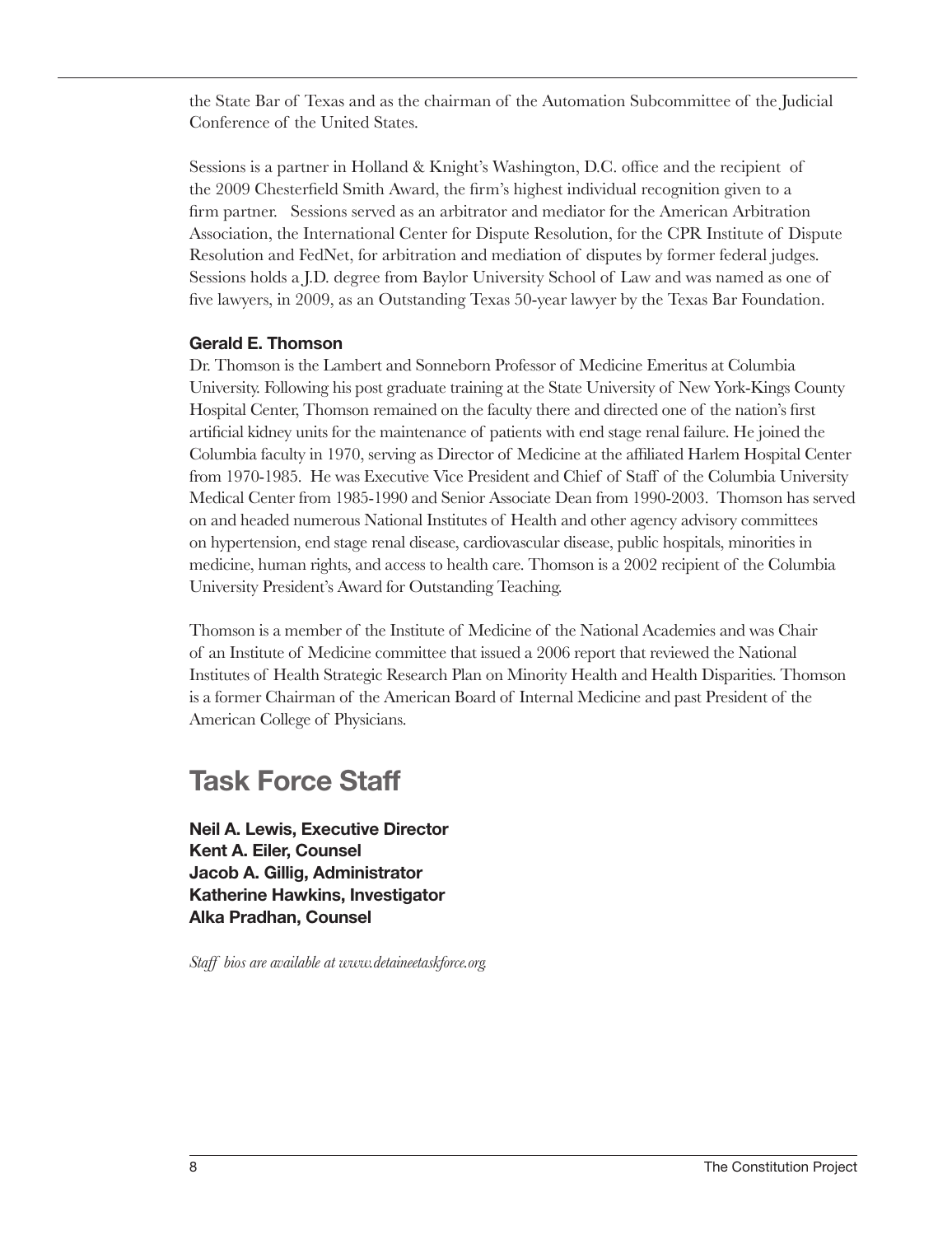# **Statement of the Task Force**

This report of The Constitution Project's Task Force on Detainee Treatment is the result of almost two years of intensive study, investigation and deliberation.

The project was undertaken with the belief that it was important to provide an accurate and authoritative account of how the United States treated people its forces held in custody as the nation mobilized to deal with a global terrorist theat.

The events examined in this report are unprecedented in U.S. history. In the course of the nation's many previous conflicts, there is little doubt that some U.S. personnel committed brutal acts against captives, as have armies and governments throughout history.

But there is no evidence there had ever before been the kind of considered and detailed discussions that occurred after September 11, directly involving a president and his top advisers on the wisdom, propriety and legality of inflicting pain and torment on some detainees in our custody.

Despite this extraordinary aspect, the Obama administration declined, as a matter of policy, to undertake or commission an official study of what happened, saying it was unproductive to "look backwards" rather than forward.

In Congress, Sen. Patrick J. Leahy of Vermont introduced legislation to establish a "Truth Commission" to look into the U.S. behavior in the years following the September 11 attacks. The concept, successful in South Africa, Guatemala and several other countries, is predicated on recognizing the paramount value to a nation of an accurate accounting of its history, especially in the aftermath of an extraordinary episode or period of crisis. But as at the White House, Congress showed little appetite for delving into the past.

These responses were dismaying to the many people who believed it was important for a great democracy like the United States to help its citizens understand, albeit with appropriate limits for legitimate security concerns, what had been done in their name.

Our report rests, in part, on the belief that all societies behave differently under stress; at those times, they may even take actions that conflict with their essential character and values. American history has its share of such episodes, like the internment of Japanese-Americans during World War II, that may have seemed widely acceptable at the time they occurred,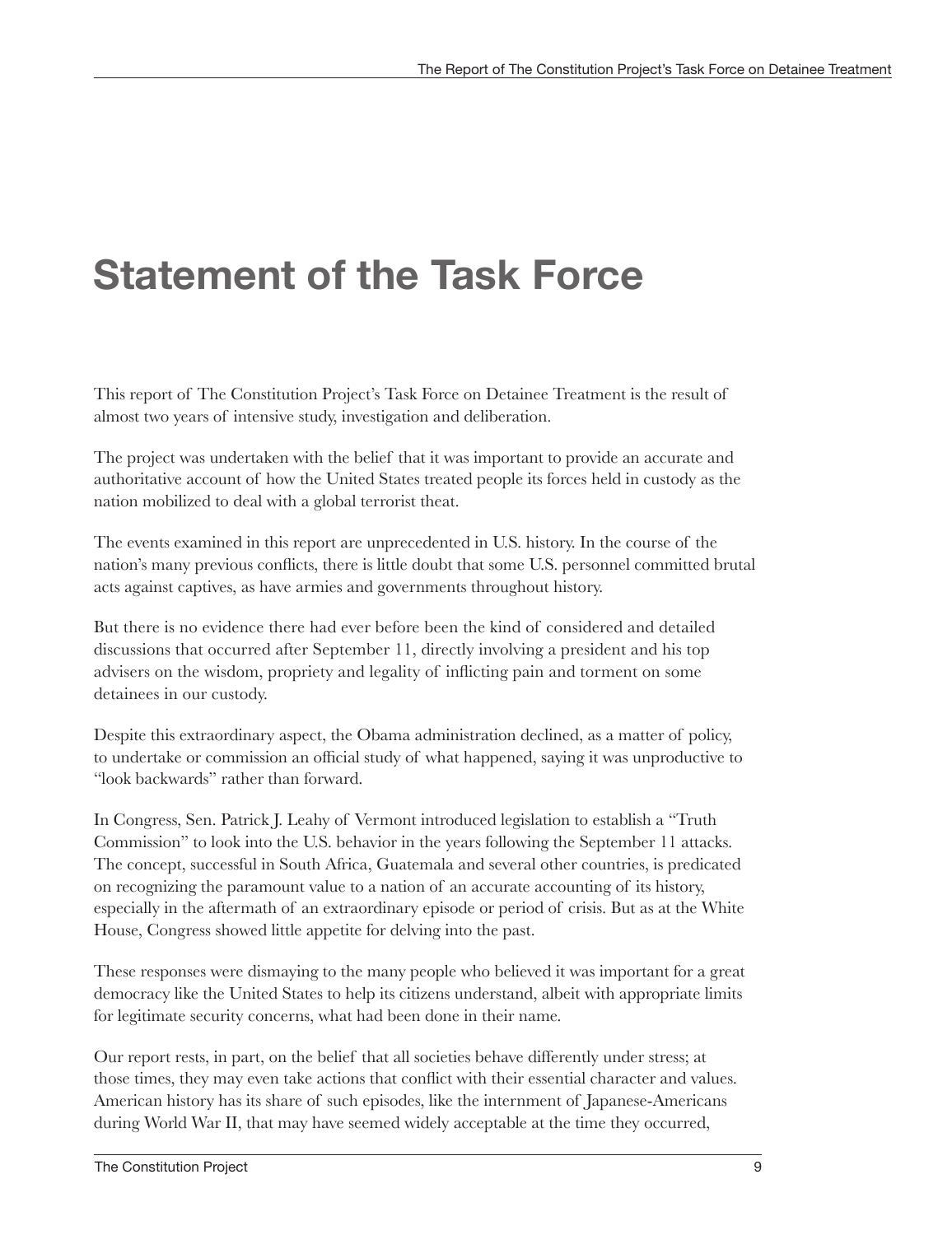but years later are viewed in a starkly different light. What was once generally taken to be understandable and justifiable behavior can later become a case of historical regret.

Task Force members believe that having as thorough as possible an understanding of what occurred during this period of serious threat — and a willingness to acknowledge any shortcomings — strengthens the nation, and equips us to better cope with the next crisis and ones after that. Moving on without such a reckoning weakens our ability to claim our place as an exemplary practitioner of the rule of law.

In the absence of government action or initiative, The Constitution Project, a nonpartisan publicinterest organization devoted to the rule of law principle, set out to address this situation. It gathered a Task Force of experienced former officials who had worked at the highest levels of the judiciary, Congress, the diplomatic service, law enforcement, the military, and parts of the executive branch. Recognized experts in law, medicine and ethical behavior were added to the group to help ensure a serious and fair examination of how detention policies came to be made and implemented.

The Task Force members include Democrats and Republicans; those who are thought to be conservatives and those thought to be liberals; people with experience in and sensitivity to national security issues and those who have an understanding that the government's reach and authority is subject to both tradition and law to appropriate limits. The Task Force members also were able to bring to the project a keen collective understanding of how government decisions are made.

Although the report covers actions taken during three different administrations beginning with that of President Bill Clinton and ending with that of President Barack Obama, most of the activity studied here occurred during the administration of President George W. Bush. This is unavoidable as Bush was president when the horrific attacks on U.S. soil occurred on September 11, 2001, and thus had the burden of responding quickly and decisively to the situation.

While the report deals largely with the period of the Bush administration's response to the attacks, the investigation was neither a partisan undertaking nor should its conclusions be taken as anything other than an effort to understand what happened at many levels of U.S. policymaking.

There is no way of knowing how the government would have responded if a Democratic administration were in power at the time of the September 11 attacks and had to bear the same responsibilities. Indeed, one of the controversial methods examined here — capture and rendition of terror suspects to foreign governments known to abuse people in their custody had its first significant use during the Clinton administration, well before September 11.

Any effort to understand how extraordinary decisions were reached on approving harsh treatment of detainees must begin with a recognition of the extraordinary anxiety that enveloped the nation after September 11. The greatest fears of Americans and their leaders in that period were of further attacks from those who had demonstrated that they were capable of wreaking havoc in New York and Washington. The abstract problems that might come with unchecked executive power were not a priority or an immediate concern for most Americans inside and outside of government.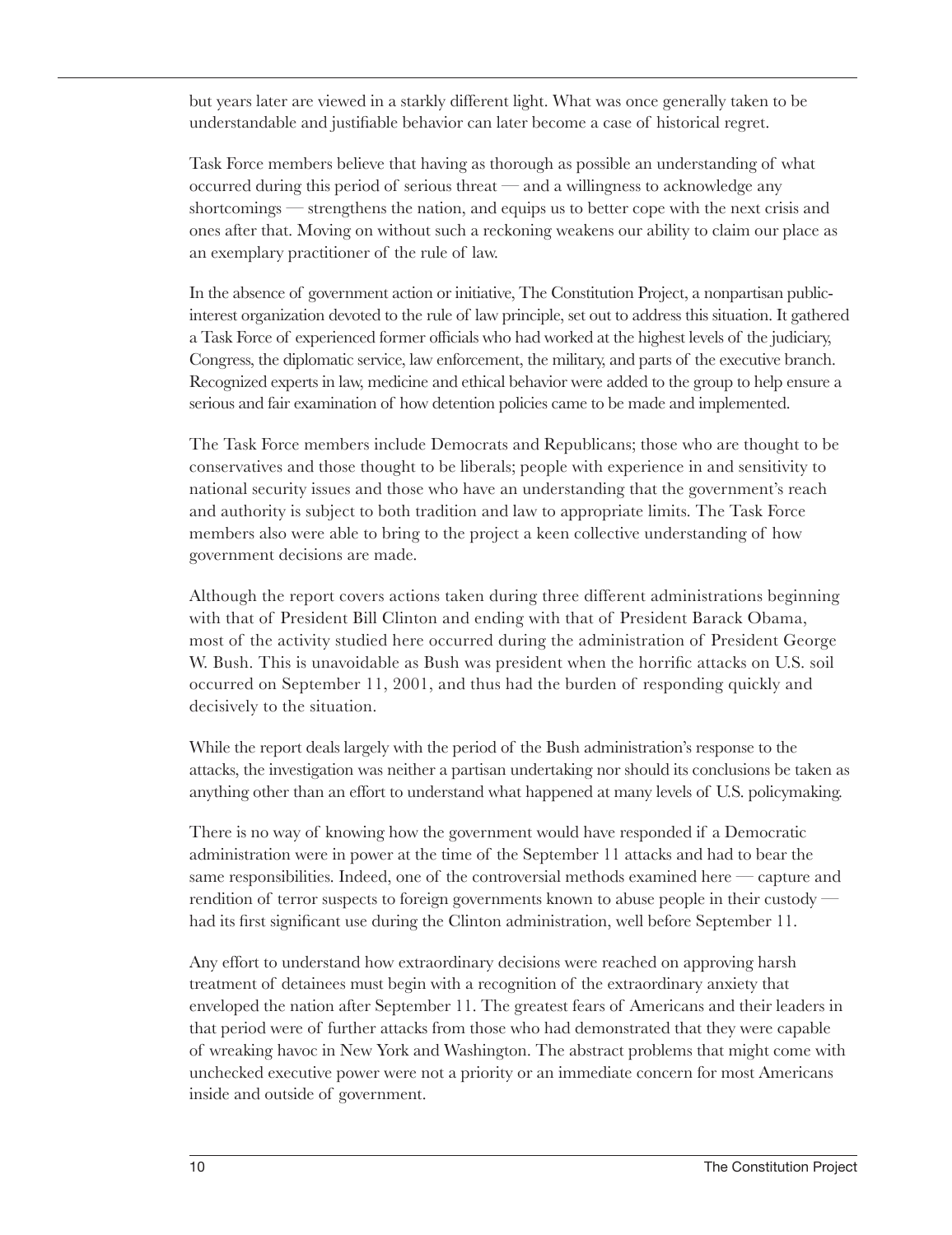Those already-intense anxieties were further stoked by the anthrax scares that played out in the following months.

Philip D. Zelikow, a historian at the University of Virginia who served as counselor in the State Department during the Bush administration and as executive director of the 9/11 Commission, said that following the collective national trauma of the attacks, "Officials tried to do everything they could think of, improvising frantically, making many mistakes while getting some things right."

These officials were guided by a simple and compelling mandate from the president that was, by itself, worthy — but may have affected the way some decisions were made. President Bush's order was to do whatever was necessary to prevent another such attack.

Task Force members generally understand that those officials whose decisions and actions may have contributed to charges of abuse, with harmful consequences for the United States' standing in the world, undertook those measures as their best efforts to protect their fellow citizens.

Task Force members also believe, however, that those good intentions did not relieve them of their obligations to comply with existing treaties and laws. The need to respect legal and moral codes designed to maintain minimum standards of human rights is especially great in times of crisis.

It is encouraging to note that when misguided policies were implemented in an excess of zeal or emotion, there was sometimes a cadre of officials who raised their voices in dissent, however unavailing those efforts.

#### **Perhaps the most important or notable finding of this panel is that it is indisputable that the United States engaged in the practice of torture.**

This finding, offered without reservation, is not based on any impressionistic approach to the issue. No member of the Task Force made this decision because the techniques "seemed like torture to me," or "I would regard that as torture."

Instead, this conclusion is grounded in a thorough and detailed examination of what constitutes torture in many contexts, notably historical and legal. The Task Force examined court cases in which torture was deemed to have occurred both inside and outside the country and, tellingly, in instances in which the United States has leveled the charge of torture against other governments. The United States may not declare a nation guilty of engaging in torture and then exempt itself from being so labeled for similar if not identical conduct.

The extensive research that led to the conclusion that the United States engaged in torture is contained in a detailed legal memorandum attached to this report. It should be noted that the conclusion that torture was used means it occurred in many instances and across a wide range of theaters. This judgment is not restricted to or dependent on the three cases in which detainees of the CIA were subjected to waterboarding, which had been approved at the highest levels.

The question as to whether U.S. forces and agents engaged in torture has been complicated by the existence of two vocal camps in the public debate. This has been particularly vexing for traditional journalists who are trained and accustomed to recording the arguments of both sides in a dispute without declaring one right and the other wrong. The public may simply perceive that there is no right side, as there are two equally fervent views held views on a subject, with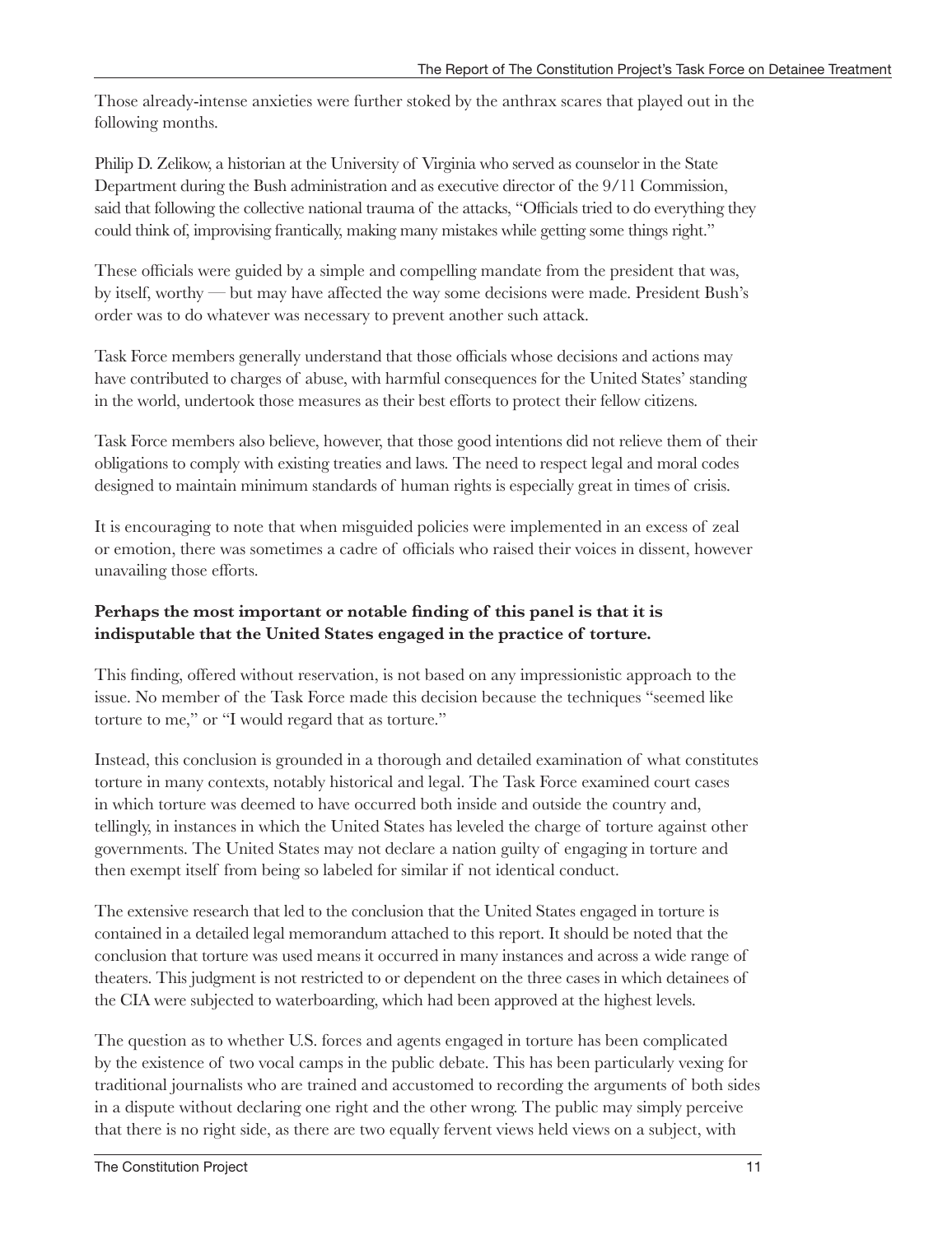substantially credentialed people on both sides. In this case, the problem is exacerbated by the fact that among those who insist that the United States did not engage in torture are figures who served at the highest levels of government, including Vice President Dick Cheney.

But this Task Force is not bound by this convention.

The members, coming from a wide political spectrum, believe that arguments that the nation did not engage in torture and that much of what occurred should be defined as something less than torture are not credible.

#### **The second notable conclusion of the Task Force is that the nation's highest officials bear some responsibility for allowing and contributing to the spread of torture.**

The evidence for this finding about responsibility is contained throughout the report, but it is distilled in a detailed memo showing the widespread responsibility for torture among civilian and military leaders. [See Appendix 2] The most important element may have been to declare that the Geneva Conventions, a venerable instrument for ensuring humane treatment in time of war, did not apply to Al Qaeda and Taliban captives in Afghanistan or Guantánamo. The administration never specified what rules would apply instead.

The other major factor was President Bush's authorization of brutal techniques by the CIA for selected detainees.

The CIA also created its own detention and interrogation facilities — at several locations in Afghanistan, and even more secretive "black sites" in Thailand, Poland, Romania and Lithuania, where the highest value captives were interrogated.

The consequence of these official actions and statements are now clear: many lower-level troops said they believed that "the gloves were off" regarding treatment of prisoners. By the end of 2002, at Bagram Air Base in Afghanistan, interrogators began routinely depriving detainees of sleep by means of shackling them to the ceiling. Secretary of Defense Donald Rumsfeld later approved interrogation techniques in Guantánamo that included sleep deprivation, stress positions, nudity, sensory deprivation and threatening detainees with dogs. Many of the same techniques were later used in Iraq.

Much of the torture that occurred in Guantánamo, Afghanistan and Iraq was never explicitly authorized. But the authorization of the CIA's techniques depended on setting aside the traditional legal rules that protected captives. And as retired Marine generals Charles Krulak and Joseph Hoar have said, "any degree of 'flexibility' about torture at the top drops down the chain of command like a stone — the rare exception fast becoming the rule."

The scope of this study encompasses a vast amount of information, analysis and events; geographically speaking, much of the activity studied occurred in three locations outside the continental United States, two of them war zones. Fact-finding was conducted on the ground in all three places — Iraq, Afghanistan, and Guantánamo Bay, Cuba — by Task Force staff. Task Force members were directly involved in some of the information-gathering phase of the investigation, traveling abroad to meet former detainees and foreign officials to discuss the U.S. program of rendition.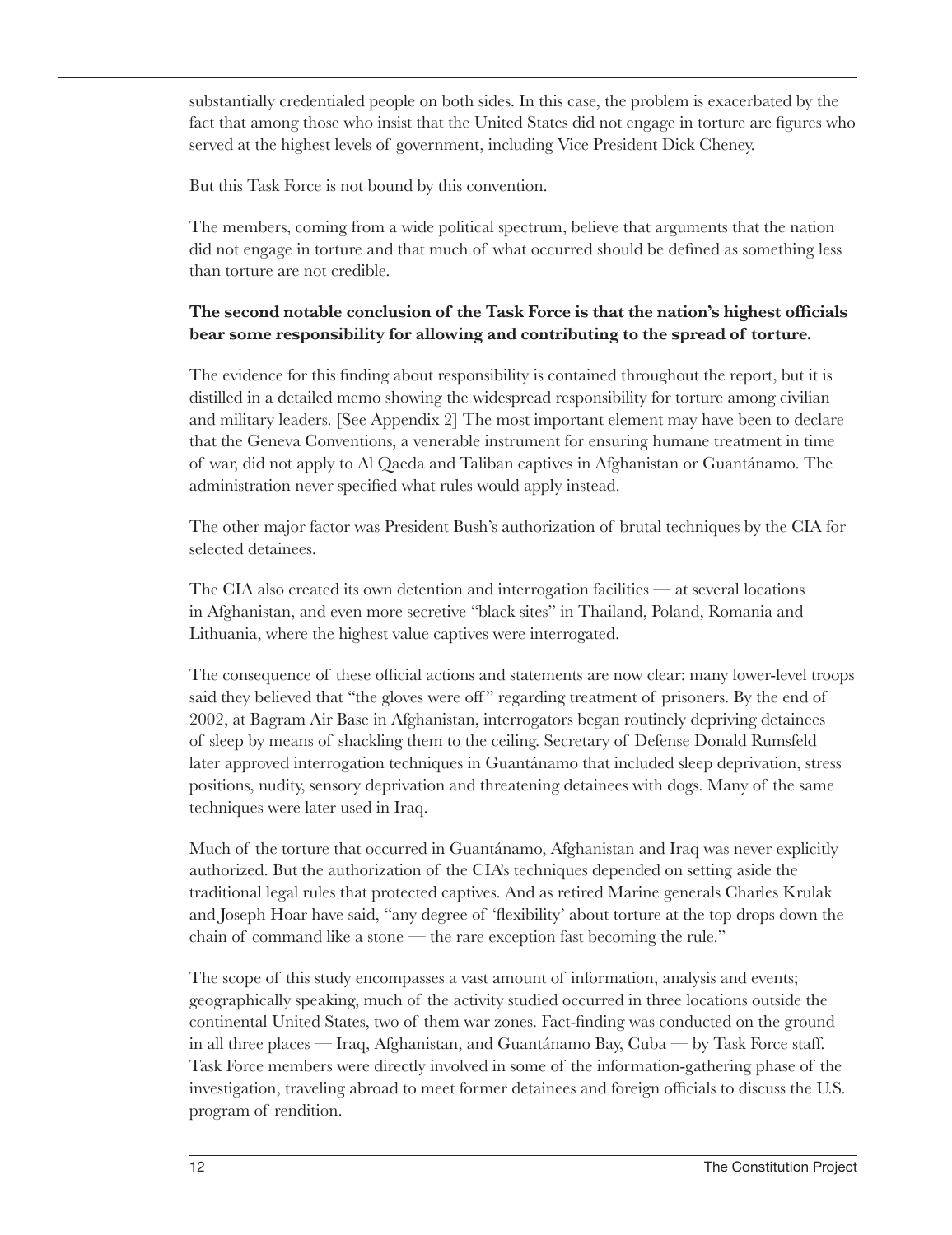As the Task Force is a nongovernmental body with no authority in law, the investigation proceeded without the advantages of subpoena power or the obligation of the government to provide access to classified information.

Nonetheless, there is an enormous amount of information already developed and Task Force staff and members have interviewed dozens of people over the course of the past few months; the passage of time seems to have made some people more willing to speak candidly about events.

The Task Force and its staff have surveyed the vast number of reports on the subject generated by the government, news media, independent writers and nongovernmental organizations, some more credible than others. The Task Force has attempted to assess the credibility of the many assertions of brutal treatment as far as possible. For example, accounts by former detainees, either previously reported or in interviews with Task Force staff, may be measured against the accounts of interrogators and guards who now speak more openly than they did at the time — or against such credible reports as those provided by the International Committee of the Red Cross (ICRC) and the Senate Armed Services Committee, both of which had access to confidential information not available to the public.

The architects of the detention and interrogation regimes sought and were given crucial support from people in the medical and legal fields. This implicated profound ethical questions for both professions and this report attempts to address those issues.

Apart from the ethical aspects, there were significant, even crucial mistakes made by both legal and medical advisers at the highest levels.

On the medical side, policymakers eagerly accepted a proposal presented by a small group of behavioral psychologists to use the Survival, Evasion, Resistance and Escape program (SERE) as the basis to fashion a harsh interrogation regime for people captured in the new war against terrorism.

The use of the SERE program was a single example of flawed decision-making at many levels — with serious consequences. The SERE program was developed to help U.S. troops resist interrogation techniques that had been used to extract false confessions from downed U.S. airmen during the Korean War. Its promoters had no experience in interrogation, the ability to extract truthful and usable information from captives.

Lawyers in the Justice Department provided legal guidance, in the aftermath of the attacks, that seemed to go to great lengths to allow treatment that amounted to torture. To deal with the regime of laws and treaties designed to prohibit and prevent torture, the lawyers provided novel, if not acrobatic interpretations to allow the mistreatment of prisoners.

Those early memoranda that defined torture narrowly would engender widespread and withering criticism once they became public. The successors of those government lawyers would eventually move to overturn those legal memoranda. Even though the initial memoranda were disowned, the memorable language — limiting the definition of torture to those acts that might implicate organ failure — remain a stain on the image of the United States, and the memos are a potential aid to repressive regimes elsewhere when they seek approval or justification for their own acts.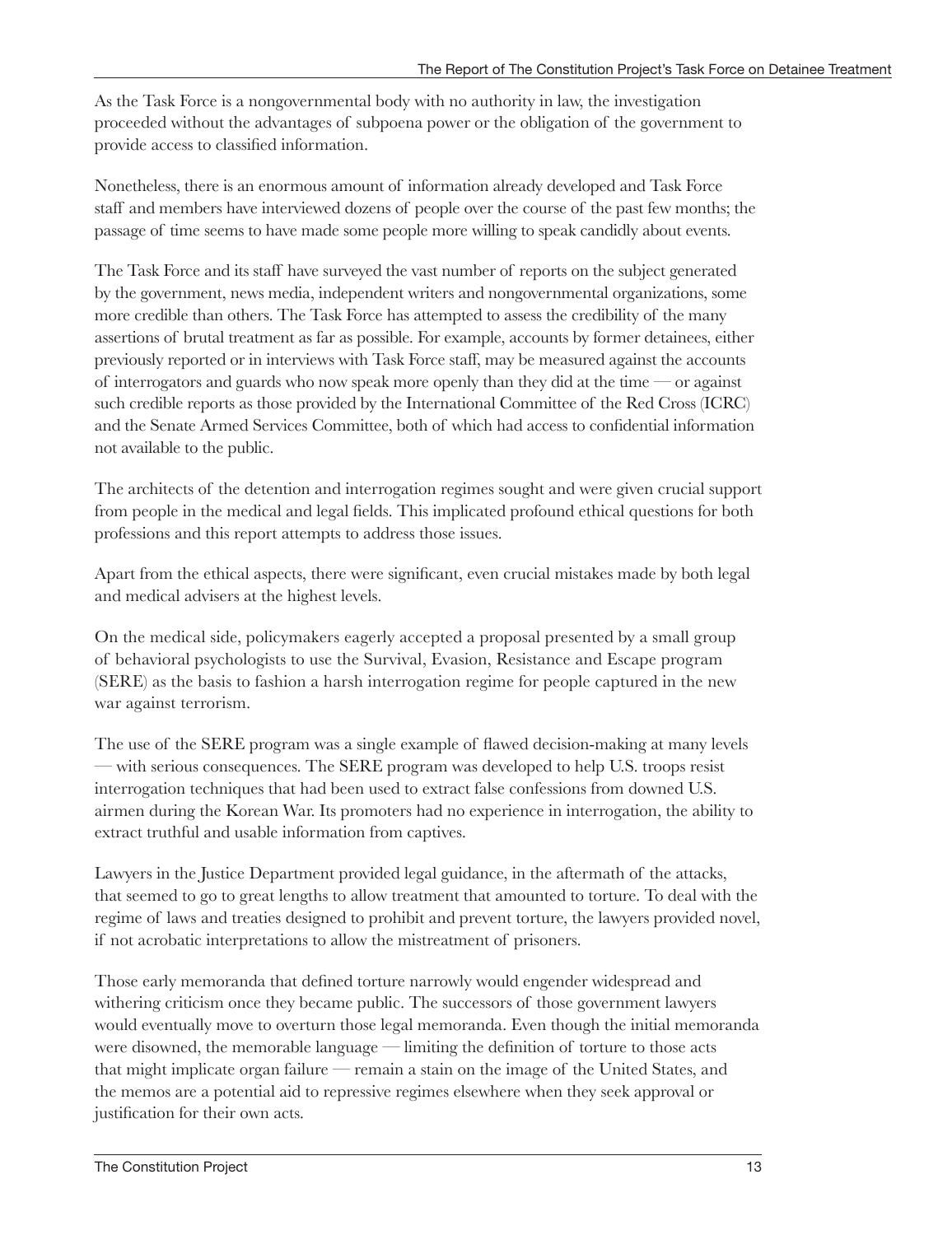The early legal opinions had something in common with the advice from psychologists about how to manipulate detainees during interrogation: they both seemed to be aimed primarily at giving the client — in this case, administration officials — what they wanted to hear. Information or arguments that contravened the advice were ignored, minimized or suppressed.

The Task Force report also includes important new details of the astonishing account — first uncovered by Human Rights Watch — of how some U.S. authorities used the machinery of the "war on terror" to abuse a handful of Libyan Islamists involved in a national struggle against Libyan dictator Muammar el-Gaddafi, in an effort to win favor with el-Gaddafi's regime. The same Libyans suddenly became allies as they fought with NATO to topple el-Gaddafi a few short years later.

Task Force staff also learned that procedures in place in Afghanistan to evaluate prisoners for release are not as independent as they have been presented. Decisions of review boards, in some cases, are subject to review by a Pentagon agency that often consults with members of Congress as to whether to release prisoners from Bagram.

Stepping back from the close-quarters study of detention policies, some significant, historical themes may be discerned. The first is a striking example of the interplay of checks and balances in our system, in which the three branches of government can be seen, understandably, to move at different speeds in responding to a crisis. Following the September 11 attacks, the immediate responsibility for action fell appropriately on the executive branch, which has direct control of the vast machinery of the government. It encompasses not only the nation's military might but the president himself as the embodiment of the nation's leadership and thus the individual best positioned to articulate the nation's anger, grief and considered response.

The other branches of government had little impact in the early years on the policies put in place by the Bush administration. The judiciary, the "least-dangerous branch" as noted by Alexander Hamilton in the Federalist Papers, is designed to be more deliberate in its involvement; courts cannot constitutionally pronounce on policies until they are presented with a "case or controversy" on which they may render judgments. Thus, in those first few years, the executive branch was essentially unimpeded in its actions in regard to treatment of detainees.

That would change. When cases involving U.S. detention policies slowly made their way into the judicial system, a handful of judges began to push back against administration actions. Decisions ultimately handed down by the Supreme Court overturned some of the basic premises of the administration in establishing its detention regime. Officials had counted on courts accepting that the U.S. Naval base at Guantánamo, Cuba, was outside the legal jurisdiction of the United States. As such, the officials also reasoned that detainees there would have no access to the right of *habeas corpus*, that is, the ability to petition courts to investigate and judge the sufficiency of reasons for detention.

The Supreme Court upset both assumptions.

But the limits of judicial authority soon became evident. As various judges issued rulings based on the Supreme Court pronouncements, both the courts and the administration engaged warily. While often in direct disagreement, both judges and executive branch officials seemed to be always sensitive to the potential for constitutional confrontation and sought to avoid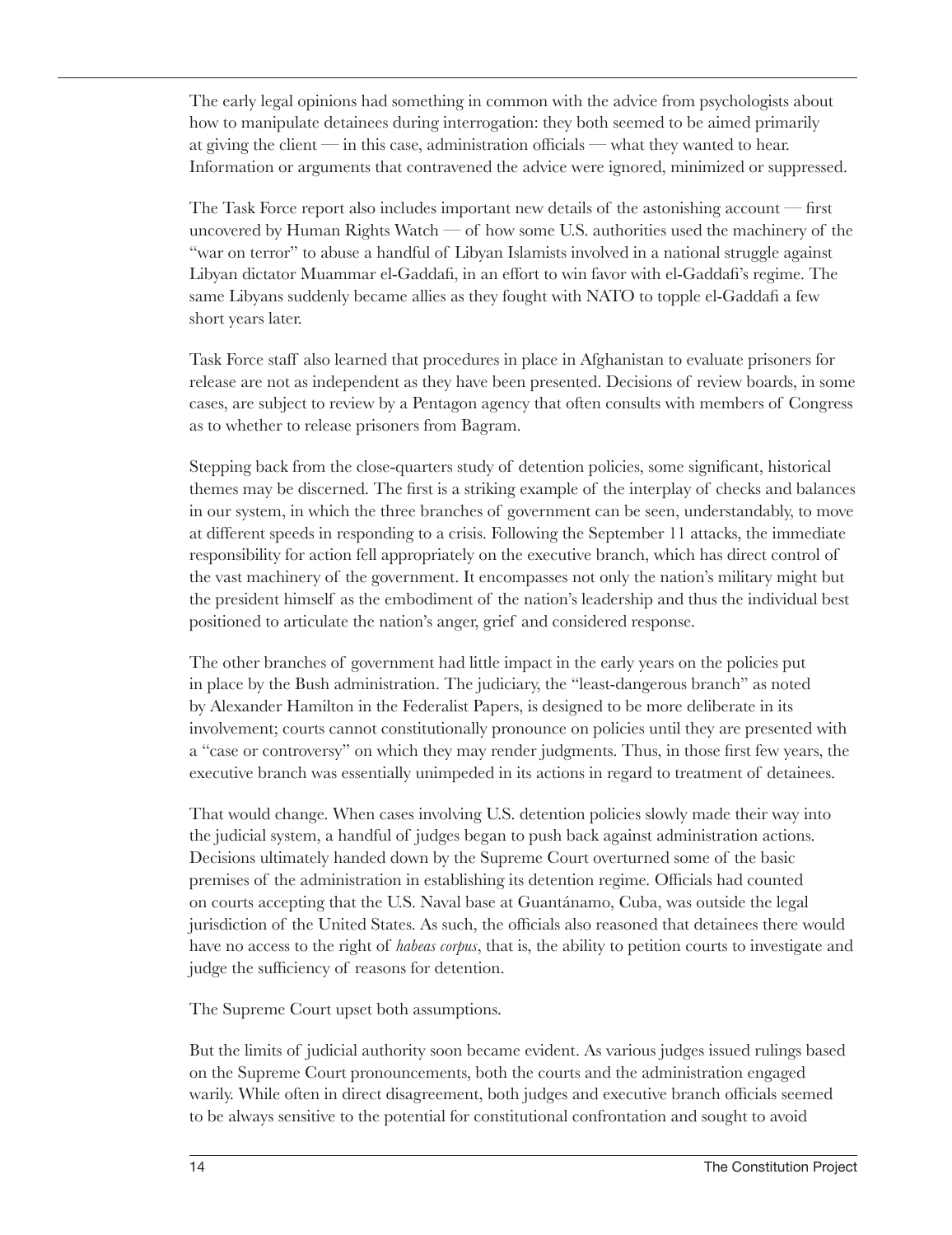outright conflict. Courts, ever anxious about the possibility of defiance undermining their authority, generally allowed the administration to delay action. The administration, for its part, often worked to make cases moot, sometimes even freeing prisoners who were the subject of litigation, even though officials had once described those very detainees as highly dangerous.

Congress proved even slower than the courts to take any action that would create a confrontation with the White House. That would change, however, with the election of President Obama.

Another evident trend is that the detention policies of the Bush administration may be, in a loose sense, divided into two different periods. The aggressive "forward-leaning" approach in the early years changed, notably beginning in the period for 2005 to 2006. There were, no doubt, many reasons for this, probably including the limited pushback of the courts.

A full explanation of how the aggressiveness of the detention policies was altered in this period would involve an examination of the apparent changes in the thinking of President Bush, a difficult task and generally beyond the scope of this report. One factor, however, was certainly the disclosure of the atrocities at Abu Ghraib in 2004 and the ensuing condemnation both at home and abroad accompanied by feelings of — and there is no better word for it — shame among Americans, who rightly hold higher expectations of the men and women we send to war.

Over the course of this study, it became ever more apparent that the disclosures about Abu Ghraib had an enormous impact on policy. The public revulsion as to those disclosures contributed to a change in direction on many fronts; those in the government who had argued there was a need for extraordinary measures to protect the nation soon saw the initiative shift to those who objected to harsh tactics. Task Force investigators and members believe it is difficult to overstate the effect of the Abu Ghraib disclosures on the direction of U.S. policies on detainee treatment.

The Task Force also believes there may have been another opportunity to effect a shift in momentum that was lost. That involved an internal debate at the highest levels of the ICRC as to how aggressive the Geneva-based group should be with U.S. policymakers. The ICRC, by tradition, does not speak publicly about what its people learn about detention situations. But some officials were so offended by their discoveries at Guantánamo that they argued the group had to be more forceful in confronting the Defense Department. This report details for the first time some of the debate inside the ICRC over that issue.

In the end, the top leadership of the ICRC decided against confrontation and a valuable opportunity may have been missed.

Another observation is that President Obama came to quickly discover that his promised sweeping reform of the detention regime could not be so easily implemented. A major reason for this was that Congress, when finally engaged in the issue, resisted. The opposition to President Obama's plans was sometimes bipartisan, notably to those proposals to close Guantánamo and bring some of the detainees onto U.S. soil for trial. Many believe President Obama and his aides did not move swiftly enough, thus allowing opposition to build in Congress.

This report is aimed, in par,t at learning from errors and improving detention and interrogation policies in the future. At the time of this writing, the United States is still detaining people it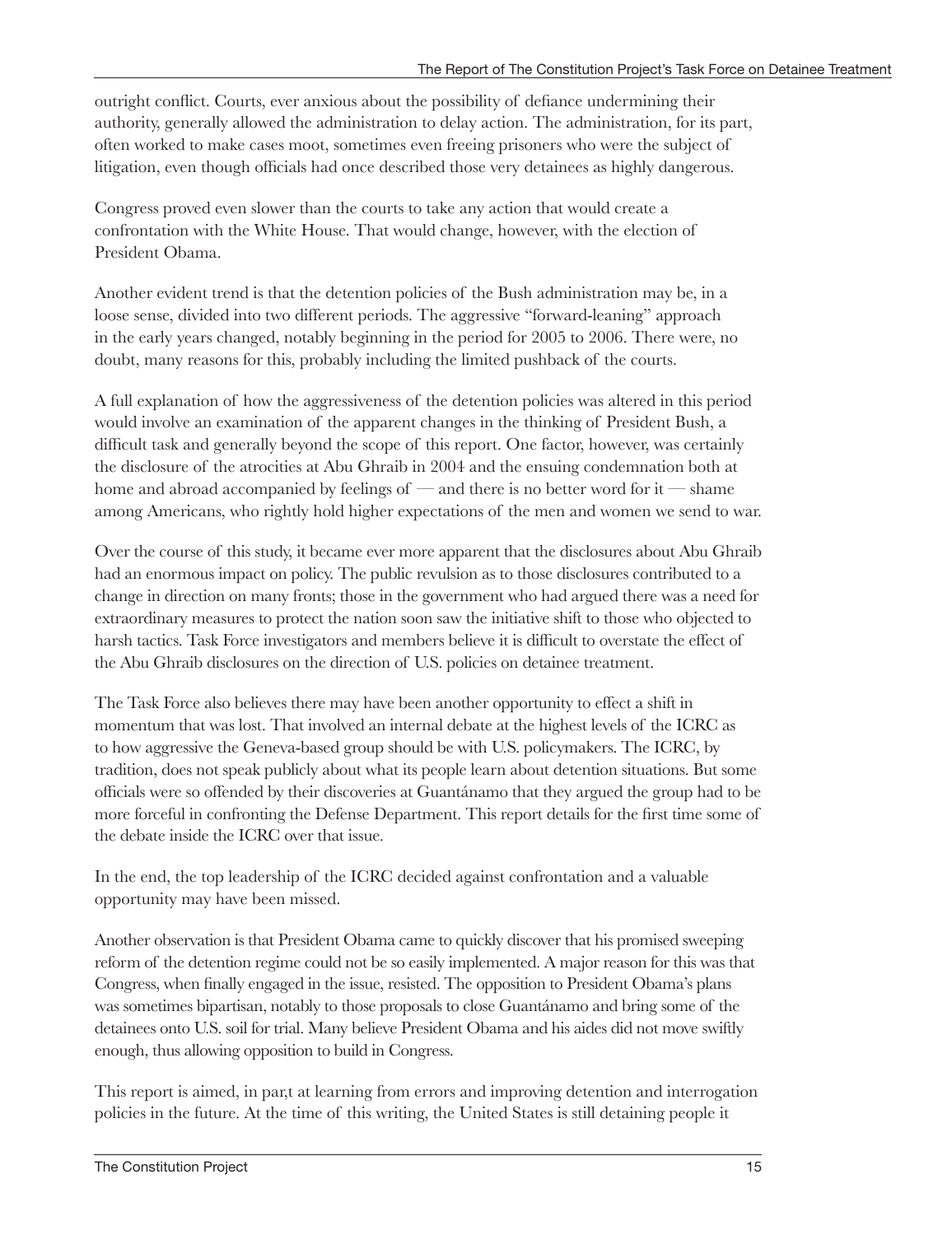regards as dangerous. But in some instances the treatment of supposed high-value foes has been transformed in significant ways.

The U.S. military, learning from its experience, has vastly improved its procedures for screening captives and no longer engages in large-scale coercive interrogation techniques. Just as importantly, the regime of capture and detention has been overtaken by technology and supplanted in large measure by the use of drones. If presumed enemy leaders — high-value targets — are killed outright by drones, the troublesome issues of how to conduct detention and interrogation operations are minimized and may even become moot.

The appropriateness of the United States using drones, however, will continue to be the subject of significant debate — indeed, it was recently the subject of the ninth-longest filibuster in U.S. history — and will probably not completely eliminate traditional combat methods in counterterror and counter-insurgency operations in the foreseeable future. As we have seen, any combat situation can generate prisoners and the problems associated with their detention and interrogation. As 2012 ended, the U.S. military was believed to still be taking in about 100 new prisoners each month at the Bagram detention facility in Afghanistan, most of them seized in night raids around the country. But interviews by Task Force staff with recent prisoners appear to show a stark change in their treatment from the harsh methods used in the early years of U.S. involvement in Afghanistan.

While authoritative as far as it goes, this report should not be the final word on how events played out in the detention and interrogation arena.

The members of the Task Force believe there may be more to be learned, perhaps from renewed interest in the executive or legislative branches of our government, which can bring to bear tools unavailable to this investigation — namely subpoena power to compel testimony and the capability to review classified materials.

Even though the story might not yet be complete, the Task Force has developed a number of recommendations to change how the nation goes about the business of detaining people in a national-security context, and they are included in this report. We hope the executive and legislative branches give them careful consideration.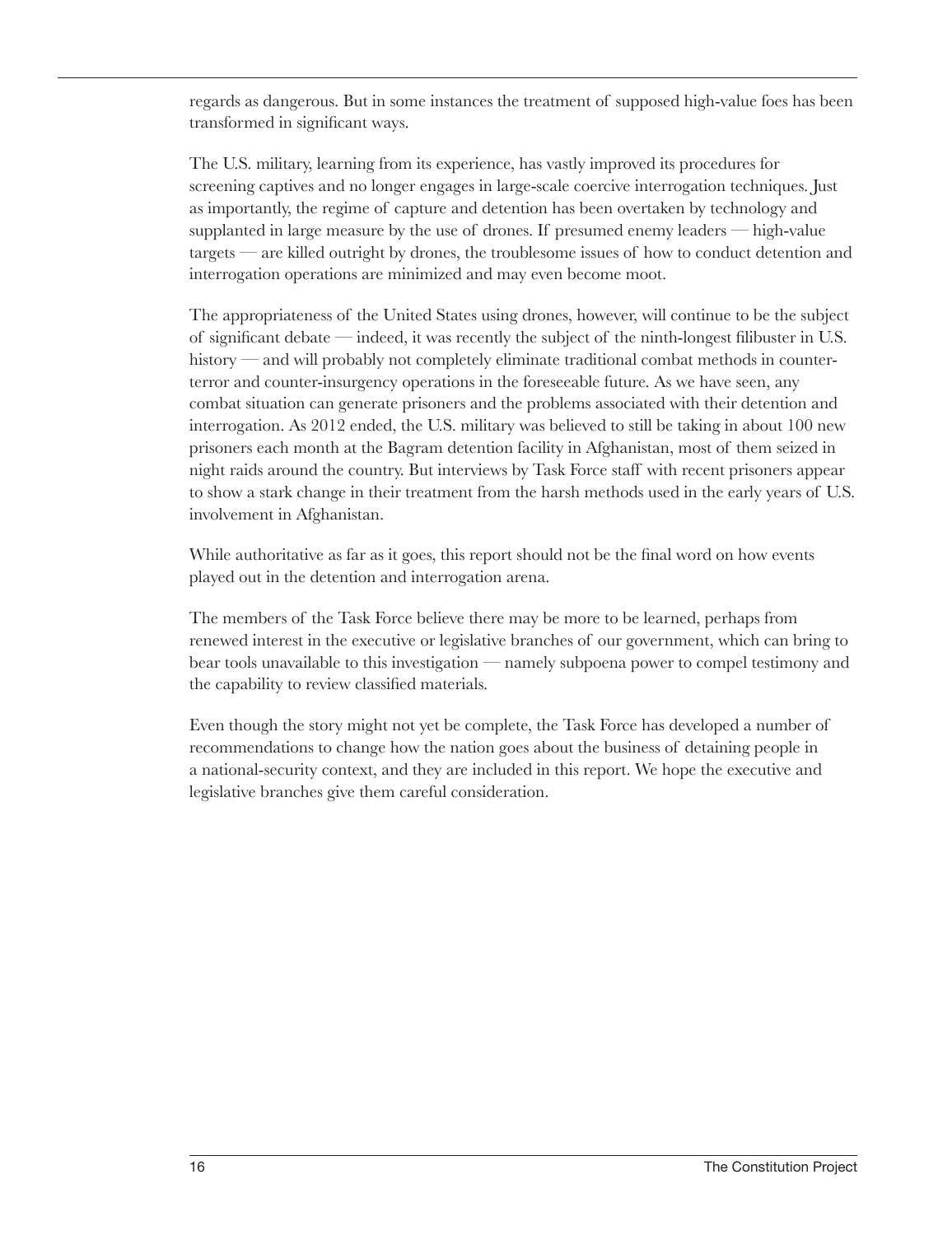# **Chapter Summaries**

# **1. Detention at Guantánamo**

Soon after September 11, Guantánamo Bay became the most prominent public stage for many of the nation's detention policies, which were then played out before attentive audiences in America and the rest of the world. Once Guantánamo became the nation's designated jail for suspected terrorists, it came to serve many symbolic and actual roles.

It was a major testing ground for the government's policy of engaging in highly coercive interrogation techniques, practices designed to visit torment on detainees in the expectation or hope they would give up important and usable intelligence to help fight the new style of war in which the United States found itself.

It was the principal place where the government's mostly unannounced shift in policy from detention for prosecution to detention for interrogation occurred. The initial pledges of senior government officials that the horrific events of September 11 would be avenged by bringing terrorists to swift justice in the courts or military tribunals was quietly replaced with a new model. Detainees would not be brought quickly before some tribunal. Instead, they would be held at length for another purpose — interrogation. The view of the detainees as an intelligence resource to be mined contributed to the rapid escalation of the coercive techniques deemed acceptable.

(Colonel Lawrence Wilkerson told the Task Force that his boss, Secretary of State Colin Powell, wondered aloud why many of the detainees couldn't just be repatriated to places in which they could be held securely. He said that he and Powell eventually came to understand that senior officials wanted to retain custody because they did not want to risk losing an opportunity to interrogate someone who might divulge some information. He said those officials, especially Secretary of Defense Donald Rumsfeld, were eager to be the ones who could bring the president some new piece of intelligence, especially about the subject in which he was most interested: some connection between Al Qaeda and Iraq.)

Guantánamo was the epicenter of what became the *de facto* U.S. posture that it was permissible, even preferable, to detain any and all people who conceivably might have connections to our enemies. Under this approach, there were few reservations about the fact that this necessarily meant that many people who had no role in September 11 or in fighting against allied forces would remain in custody under conditions of extreme privation for long periods. Although never stated explicitly, senior officials thought it better to detain any number of innocent people than to run the risk of setting free anyone who might be a threat. This approach turned on its head a traditional notion of justice (better to let many guilty go free than imprison one innocent person),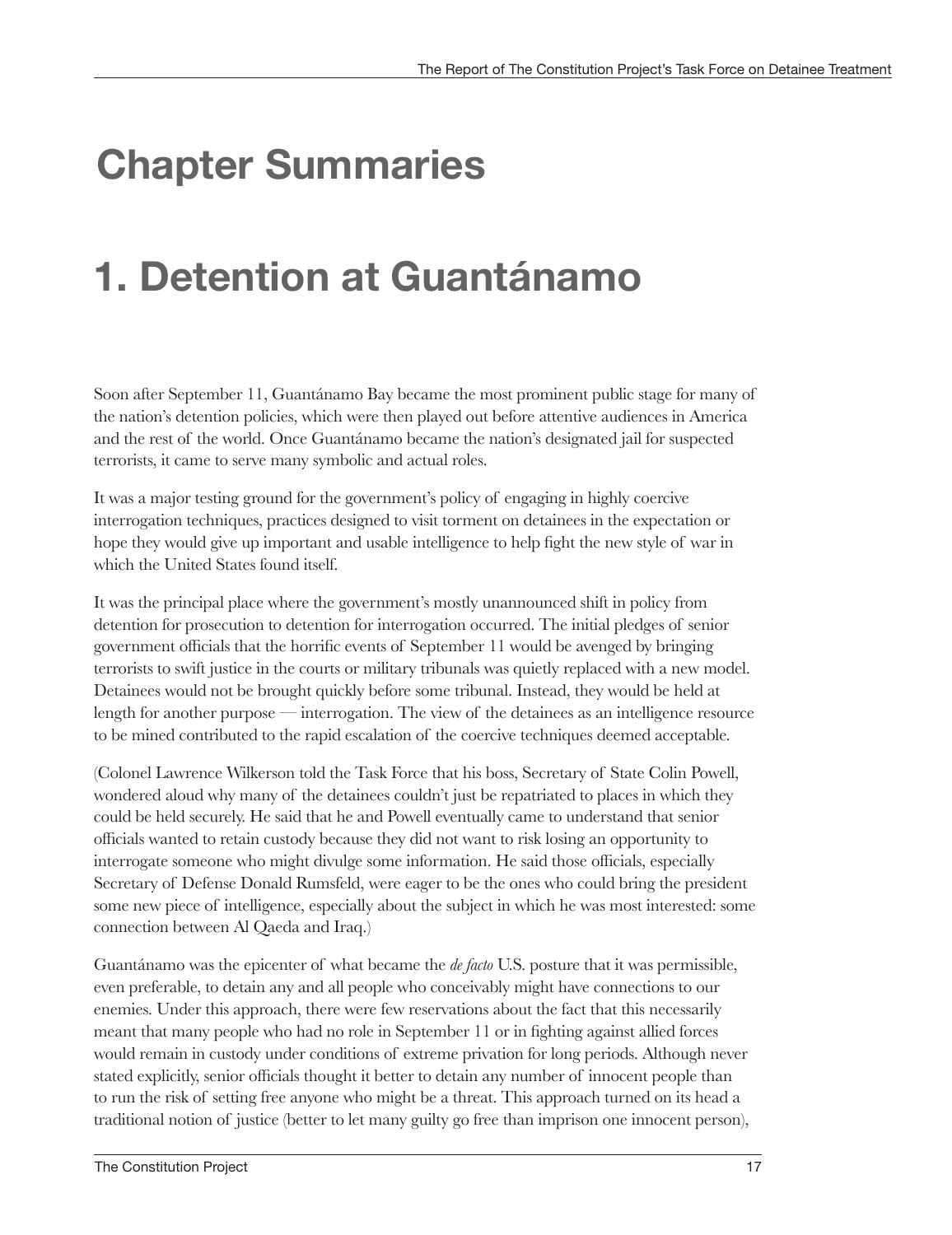which many policymakers justified because they believed the nation was facing an existential threat. For them, the situation was extraordinary enough to set aside many of the nation's venerable values and legal principles.

While that may have been an understandable response to the situation following the shock of September 11, this approach would eventually be taken to an extreme and generate serious problems. It ensured that Guantánamo would become a symbol of the willingness of the United States to detain significant numbers of innocent people (along with the guilty) and subject them to serious and prolonged privation and mistreatment, even torture. There can be no argument today about the fact that many people were held in custody for no reasonable security reason. The notion that Guantánamo was a place where the United States willingly held many innocent people has proved a powerful tool for the nation's enemies and a source of criticism from many friends. This problem has never been fully mitigated, as the underlying situation persists today: There are still a significant number in Guantánamo who are deserving of release  $\rightarrow$  a judgment contested by no serious person —but who nonetheless remain in custody, victims of the complex legal and geopolitical politics the detention situation has produced.

As a legal matter, Guantánamo — what it represented, whether it was within reach of U.S. law, and what it said about the extent of the powers of the executive branch of government — also produced major litigation culminating in landmark rulings across the judiciary, including the Supreme Court.

We begin our discussion of Guantánamo with one of the handful of personal sketches in this report, this one of retired Navy Captain Albert Shimkus, who commanded the detention medical center at Guantánamo from January 2002 to July 2003. Captain Shimkus served as an important spokesman for Guantánamo to the outside world in those early days, attesting convincingly to the humane treatment afforded inmates there. Much later, he said, he discovered that the story he was tasked with telling the public — and which he did with enthusiasm — was untrue. He spoke to the Task Force about his deep remorse for the role he played.

Captain Shimkus, now a faculty member at the U.S. Naval War College, provides a special perspective on how military authorities who believed it was permissible to engage in coercive techniques that could fairly be deemed torture nonetheless sought to hide their activities. They understood that what they apparently thought was justified and necessary could not withstand any public scrutiny.

The report moves next to a brief discussion of how prisoners were collected at the beginning of the war after the U.S. invasion of Afghanistan. Afghanistan was the initial and largest source of the detainees who were sent to the detention center in Cuba. After the early successes on the battlefields of Afghanistan, commanders in the field found themselves suddenly dealing with more prisoners than they could handle while still trying to win the war. We examine who those initial detainees were, how they were selected for transfer to Guantánamo, and the exigencies under which hard-pressed U.S. forces operated when dealing with detainees.

Beyond those circumstances of collecting the initial prisoners, the report, in a later chapter, contains a far broader discussion of the role of Afghanistan. The collection of prisoners in the war in Afghanistan set off a search among high-level policymakers for an appropriate place to keep them. The report details how this search was undertaken and describes a process that became a version of an old geography game: "Where in the world can we imprison Carmen Sandiego (if we believed Carmen Sandiego was a terrorist)?"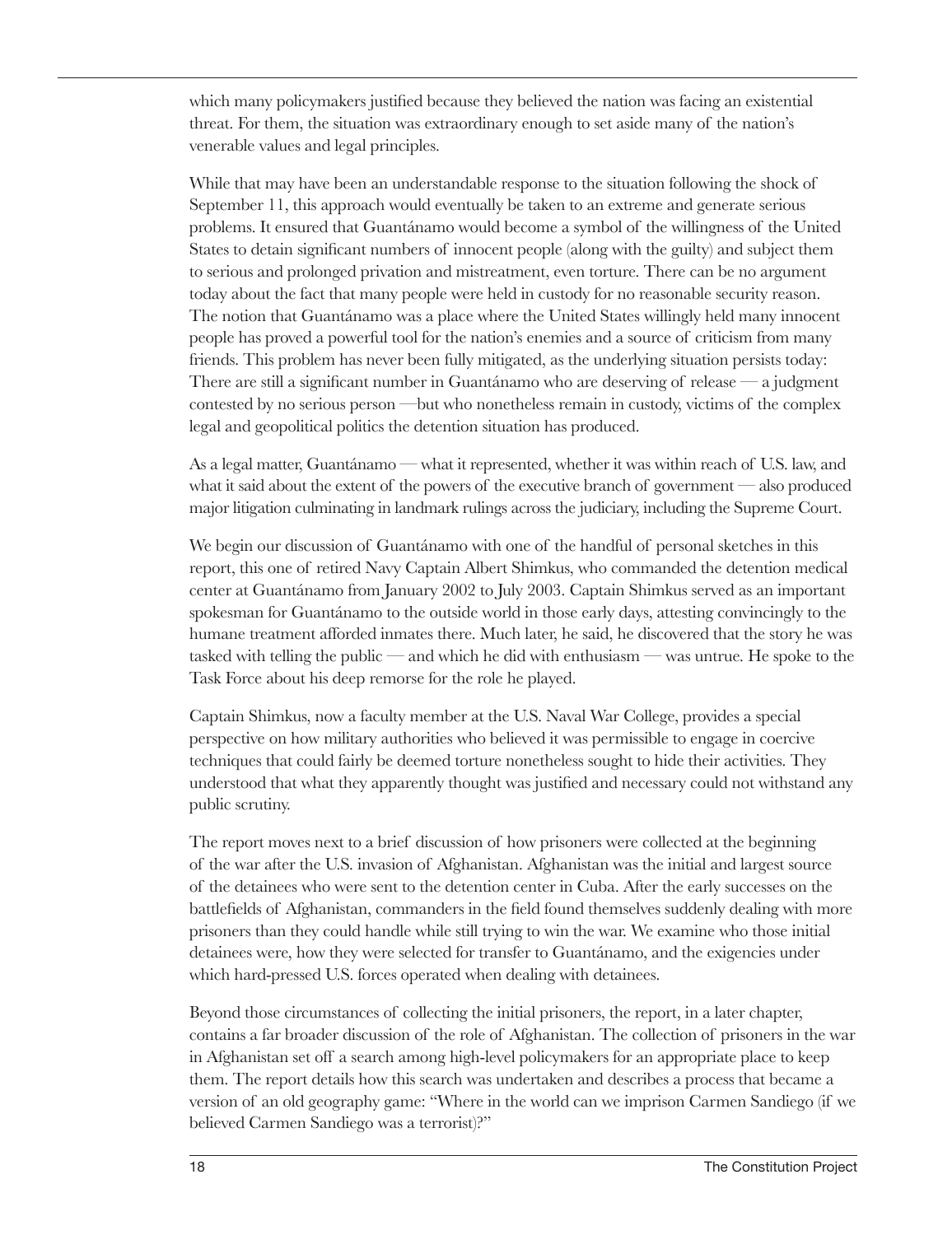Once Guantánamo was chosen, policymakers then turned their attention to finding the best ways to extract intelligence from those in custody. There was limited practical expertise in interrogation practices for this situation. The CIA did not have the skills. The military had a set of venerable interrogation practices, but many leaders thought them inappropriate and too gentle for the new circumstances, a decision that would prove controversial and consequential.

We discuss here and in another chapter, on the role of medical personnel, how policymakers quickly seized on — or were sold on — the SERE program as the answer. The SERE (Survival, Evasion, Resistance and Escape) program subjected military personnel to harsh conditions to prepare them to resist torture. The program was developed after the Korean War as a training technique to teach selected categories of U.S. military personnel, such as pilots, how to resist coercive treatment (and torture), which was expected to be inflicted on American prisoners of war in an effort to obtain false confessions of war crimes and other propagandarelated admissions. U.S. intelligence doctrine did not consider the SERE model to be Geneva Conventions-compliant, nor, until 2001, a means of obtaining reliable information. In hindsight, it seems apparent that the SERE program was an especially unsuitable model upon which to craft an interrogation program aimed at getting true answers. But that view was also apparent to several people at the time, whose advice was brushed away as SERE was eagerly embraced by senior officials who were looking for an interrogation method approved by some psychologists, thus lending the trappings of scholarship and authority to their recommendations.

But the application of those techniques fostered dissension among those on the ground. The most important example involved members of the Naval Criminal Investigative Service (NCIS), under the leadership of David Brant and Mark Fallon, who witnessed and were appalled by some of the techniques being used. Word of the new techniques also troubled Alberto Mora, the general counsel of the Navy. Mora persistently sought to raise objections and was persistently rebuffed. The report details his interactions with senior Pentagon officials, who responded by trying to work around him. By then, the JAGs (Judge Advocate General's Corps) from the uniformed services (the top career military lawyers), had also adopted Mora's stance. The service JAGs were vociferously united in their belief that using coercive techniques would prove a disastrous mistake, would place the U.S. military on the wrong side of history and the law, and would endanger American forces.

Another arc in the Guantánamo story involves the change from a closed system — from which all information as to what was happening there emanated from the military  $\rightarrow$  to one in which the Defense Department no longer was in exclusive control of the accounts that reached the public. The Pentagon seemed to have proceeded from a belief that it could maintain a complete atmosphere of secrecy as to how the detention and interrogation regime was being run. But it is a fundamental truth, if one chronically elusive to policymakers, that few such ventures can remain secret if they involve the participation of hundreds or thousands of people. While the Pentagon controlled the narrative completely at the beginning, there were eventually news reports based on accounts of former guards and translators who had returned home after their tours of duty. But the dam finally broke after Supreme Court rulings ensuring that defense lawyers would be able to visit Guantánamo and actually speak to detainees as clients.

The accounts resulting from news leaks and, then, the visits of defense lawyers produced a set of competing narratives to the military's. Until that point, defense officials had been offering an account of admirably humane treatment; now, defense lawyers presented starkly different accounts, some even complaining of atrocities against detainees. The Department of Defense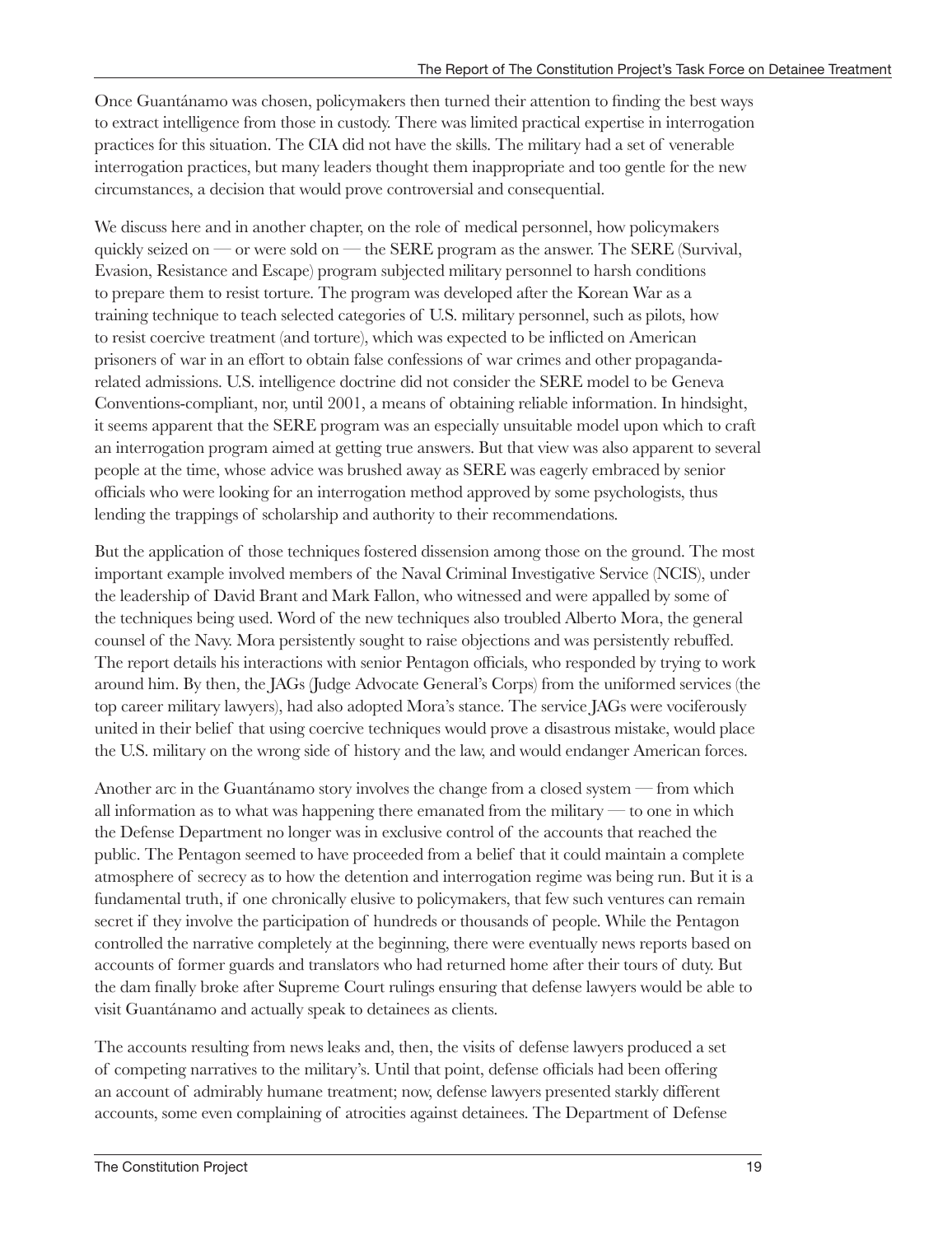reacted strongly. One of its senior lawyers, Charles "Cully" Stimson, grew so exasperated that he blasted the lawyers representing detainees and called for U.S. corporations to end their associations with the top law firms involved.<sup>1</sup>

Former detainees from Guantánamo recalled to Task Force members that they were told by officials at Guantánamo that their attorneys were Jewish, gay, or secretly working for the government, in an attempt to discredit the lawyers.2 Thomas Wilner, an attorney representing 12 Kuwaitis at Guantánamo, reported to *The New York Times* similar treatment of his clients. "The government should not be trying to come between these people and their lawyers. … And I'm especially offended that they tried to use the fact that I'm Jewish to do it," he said. <sup>3</sup>A spokesman for the joint task force at Guantánamo denied the accusation.<sup>4</sup> Bisher al-Rawi, a former detainee, was inaccurately told that his attorney, Clive Stafford Smith, was Jewish: "They spread rumors about him that he is a Jew and that you shouldn't trust him. And that was a standard thing in GTMO, really standard." <sup>5</sup> Distrust from their clients also became a common problem for the lawyers representing detainees who were told their chances of favorable treatment, and possible release, would be hurt if they had legal representation.<sup>6</sup>

Even when the defense attorneys managed to gain their clients' trust, further interrogations followed their visits. Moazzam Begg met with an attorney named Gita Gutierrez in August 2004. He remembers her efforts to establish trust and what followed: "[S]he'd come to my cell in Camp Echo and [had] gone to great pains to meet with my father and others and get things that only he would have known about my childhood so that she related to me, so I could trust her. And she managed to establish that. So [within 20 minutes of her leaving] the interrogators came along first asking all about her, who is she and whatever and then they suggested that she is really just one of us anyway." <sup>7</sup>

Journalists who had been a captive audience of the military in its tightly controlled tours in the early stages began to learn of and report some of what was really occurring. For example, *The New York Times* reported a relatively benign version of what the camp was like, based on what its journalists had been shown on an early tour, albeit with appropriate caveats as to the restrictions. But eventually, the newspaper and others began to report on some of the cruel and common practices that base commanders had sought to conceal. Tracking down sources across the country, typically former translators, guards and interrogators, the *Times* reported how prisoners were made to strip down, were shackled, the air-conditioning turned up, all the while being forced to listen to loud music and endure flashing strobe lights. Those who cooperated were sometimes rewarded with a visit to a place called "the love shack," where the detainees were given access to magazines, soft-core porn movies, books, and were allowed to relax while smoking aromatic tobacco from Middle Eastern water pipes.<sup>8</sup>

Further, several emails between FBI agents at Guantánamo and their superiors in Washington, which were disclosed in a military investigation, contained reports of detainees left shackled for hours and a detainee soiling himself and pulling out his hair.<sup>9</sup> Some of the techniques with which the FBI took issue were officially sanctioned. The FBI also reported agents refusing to participate in interrogations, most notably the interrogation of Abu Zubaydah, because the techniques were "borderline torture." <sup>10</sup> The FBI director, Robert Mueller, instructed his agents "not [to] participate in interrogations involving techniques the FBI did not normally use in the United States, even though the [Office of Legal Counsel] had determined such techniques were legal." <sup>11</sup>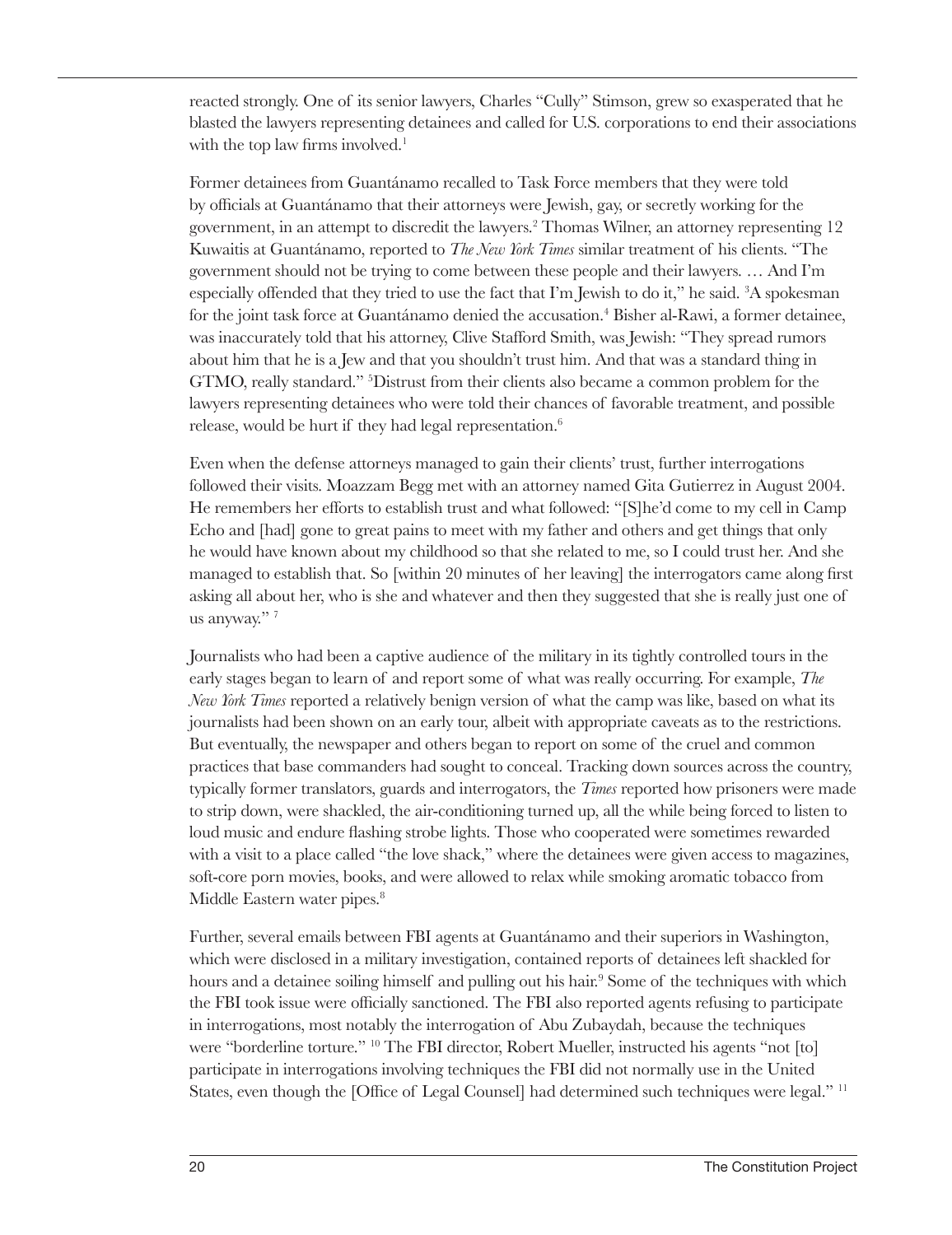# **2. Afghanistan**

Afghanistan was the birthplace of post–September 11 detention and it continues there today over a decade later. In March 2012, the United States reached an agreement with the Karzai government on the custody of the then-estimated 3,200 detainees in Afghanistan. The agreement called for an accelerated transfer of detainees from U.S. to Afghan control, but it also provided Americans a veto over which detainees could be released. To some, the March 2012 custody agreement signaled the beginning of the end of the United States' involvement in detainee affairs in Afghanistan. However, in September 2012, *The New York Times* reported the U.S. military, over Afghan objections, would maintain control indefinitely over at least a few dozen foreign detainees in Afghanistan. Thus, there appears to be no clear end in sight to the U.S. role as a jailer in Afghanistan.

It is unclear from the available evidence the degree to which instances of illegal violence in Afghanistan can be attributed to the fog of war, to individual bad actors, or to policy decisions of senior leaders. The United States has had two detention programs in Afghanistan over the last 10 years — an officially acknowledged program and an unofficial, classified program. The official detention program has been run by the U.S. military during and following the invasion of Afghanistan in the fall of 2001. Estimates on the number of detainees in that program at any one time over the last decade have varied, up to several thousand. The second detention program has involved a secret network of jails, the existence of which was long unacknowledged by U.S. officials, and is believed to have been used to detain only a small fraction of those in the military's detention program. In both programs detainees have been mistreated and some have died. In some instances abusive, illegal interrogation tactics utilized in Afghanistan later found their way to Iraq. Notoriously, two detainees died within a week of each other at Bagram Air Base in December 2002 after they were interrogated by members of the 519th Military Intelligence Battalion. The battalion left Afghanistan in the summer of 2003, went to Iraq, conducted interrogations at Abu Ghraib prison, and became the subject of controversy when, months later, the infamous photographs of the abuses at Abu Ghraib prison emerged.

A review of the United States' experience in Afghanistan over the last decade demonstrates several different points of failure in the nation's post–September 11 detention process. Not only were detainees treated improperly and illegally at times, but the decision processes on whether to detain someone and whether to continue to do so were deeply flawed. Marine Major General Doug Stone, who in 2007–08 significantly revised the U.S. detention program in Iraq, was sent to review the situation in Afghanistan. In 2009, he recommended that 400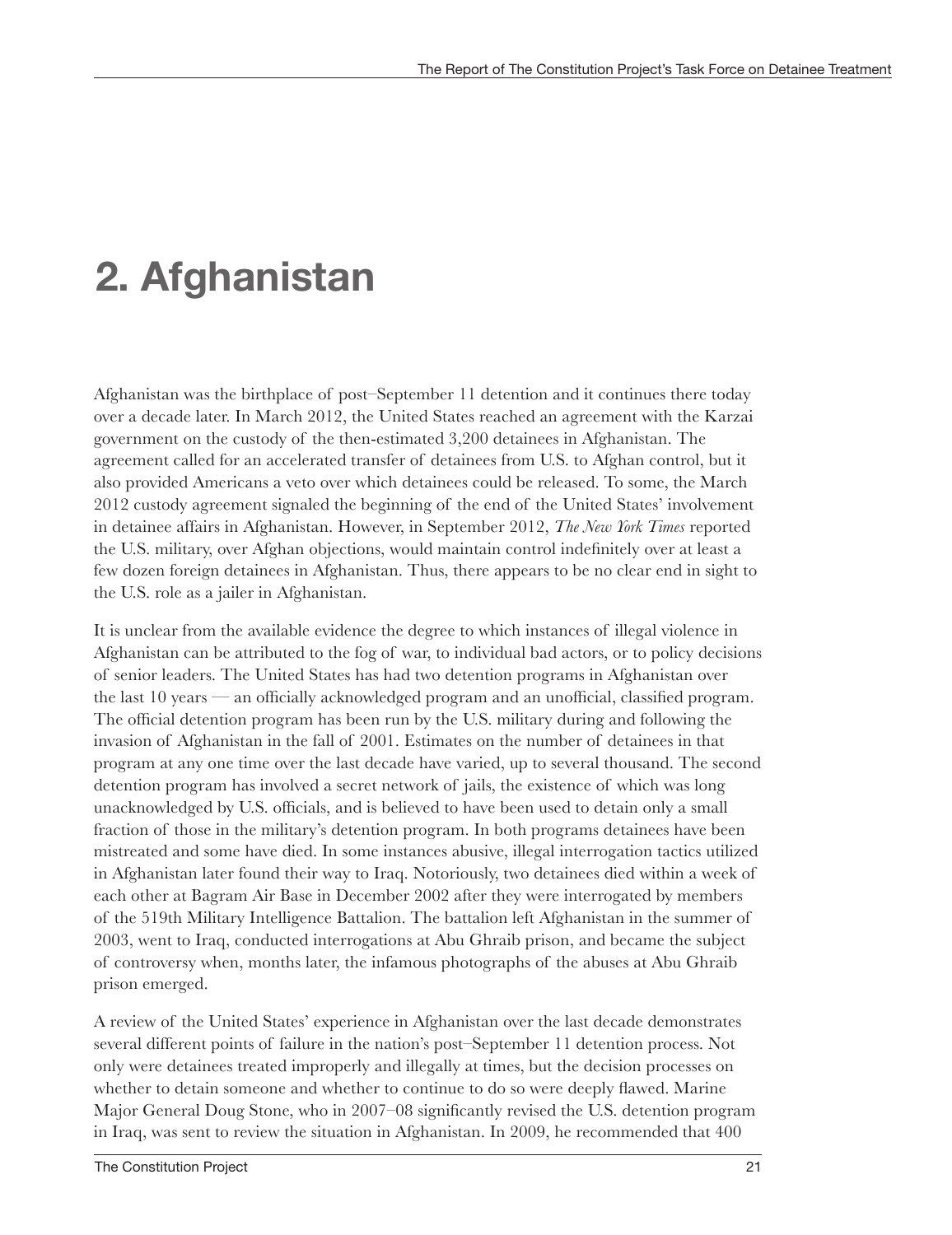of the 600 detainees held at Bagram Air Base be released. He said their continued detention was counterproductive to the interests of the United States.

Today, quietly, the United States seems to have learned at least some lessons from the last 111/2 years in Afghanistan. Since May 2010, at the urging of General David Petraeus, the detention sites operated by the military's Joint Special Operations Command are reportedly open to inspection by Afghan officials and the International Committee of the Red Cross. More generally, the Red Cross appears today to have an improved relationship with the Department of Defense.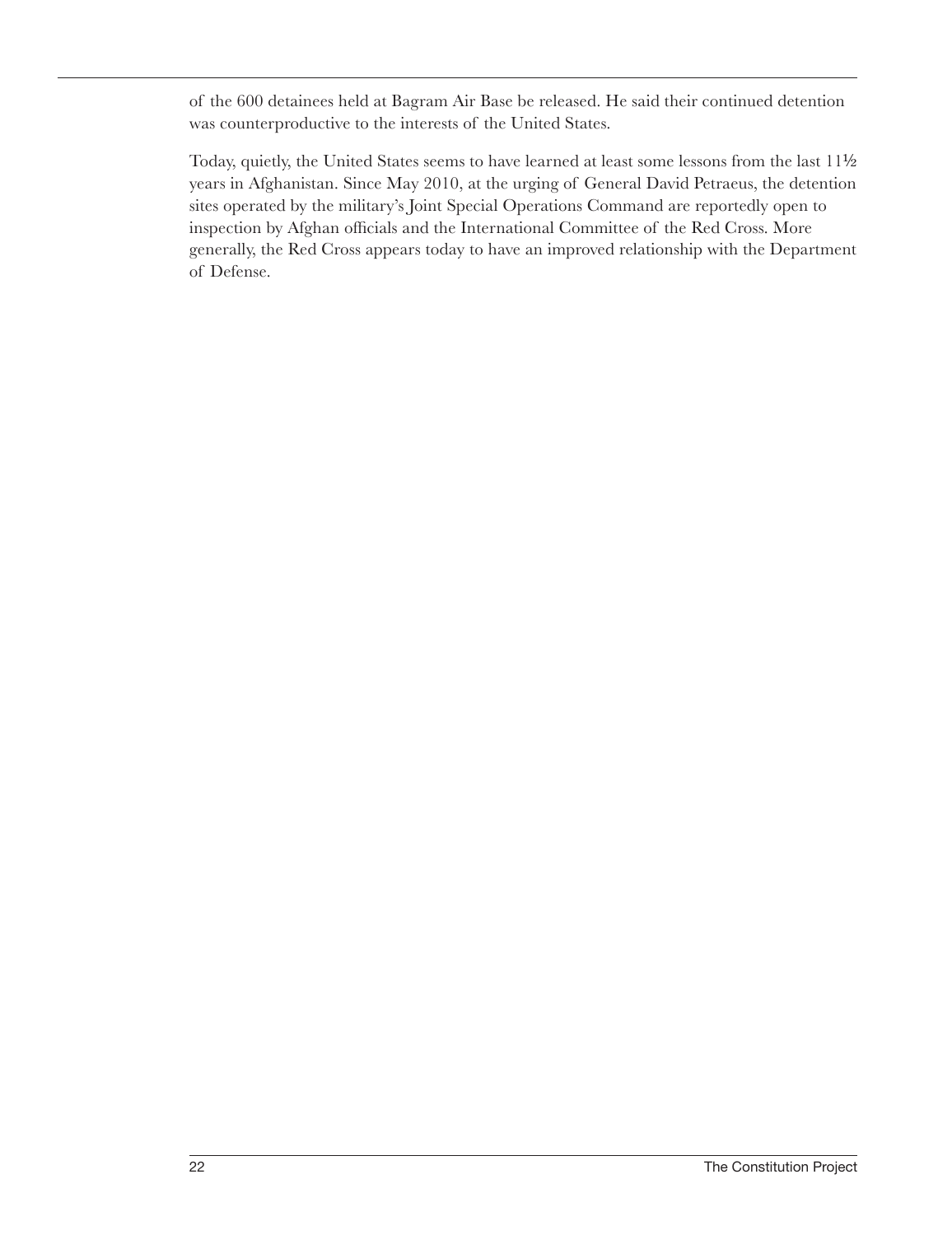# **3. Iraq**

When the Abu Ghraib photographs were released, U.S. officials were, appropriately, horrified. They quickly promised a full investigation which would result in bringing the perpetrators to justice.

President George W. Bush told an Arabic-language television station that "people will be held to account. That's what the process does. That's what we do in America. We fully investigate; we let everybody see the results of the investigation; and then people will be held to account."

Secretary of State Colin Powell described telling foreign audiences:

Watch America. Watch how we deal with this. Watch how America will do the right thing. Watch what a nation of values and character, a nation that believes in justice, does to right this kind of wrong. Watch how a nation such as ours will not tolerate such actions.… [T]hey will see a free press and an independent Congress at work. They will see a Defense Department led by Secretary Rumsfeld that will launch multiple investigations to get to the facts. Above all, they will see a President — our President, President Bush determined to find out where responsibility and accountability lie. And justice will be done.

Secretary of Defense Donald Rumsfeld also said the soldiers' actions were completely unauthorized, and promised a full investigation. He testified to Congress that troops' "instructions are to, in the case of Iraq, adhere to the Geneva Convention. The Geneva Conventions apply to all of the individuals there in one way or another."

There were multiple investigations into the abuses at Abu Ghraib, and many of the soldiers involved were prosecuted. Seven military police (MPs), two dog handlers, and two interrogators were convicted of abusing prisoners. Corporal Charles Graner received the longest sentence: 10 years in prison, of which he served over six. Sergeant Ivan "Chip" Frederick was sentenced to eight years, and served three. But not every photograph resulted in a conviction, or even a prosecution. Army investigators determined that many photographs were too closely tied to military intelligence techniques that were, if not strictly authorized, "standard operating procedures."

Abuses in Iraq were not restricted to Abu Ghraib. But attempts to prosecute abuses in other Iraqi prisons were even less successful, due to a lack of resources for investigators and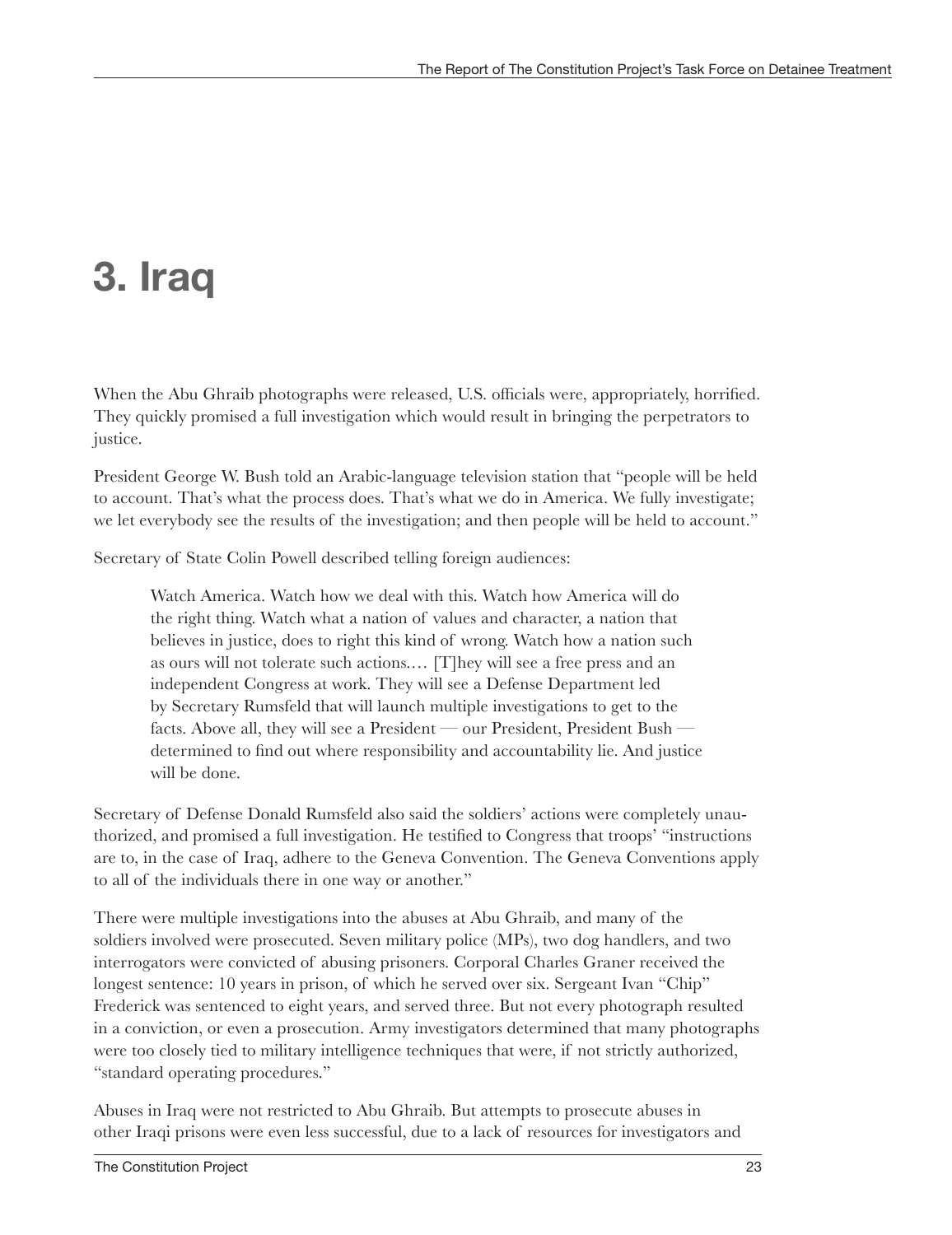widespread confusion about the rules for prisoner treatment. This was particularly true in cases of "ghost" detainees held by the CIA or by a secretive Joint Special Operations Command (JSOC) task force, known over time as Task Force 20, Task Force 121, Task Force 6-26, and Task Force 143. The JSOC task force was part of a highly classified Special Access Program, which reported to a different chain of command from other U.S. forces in Iraq and was subject to different rules. Contrary to Rumsfeld's congressional testimony, the task force did not consider detainees in its custody entitled to the protections of the Geneva Conventions. Neither the International Committee of the Red Cross nor most criminal investigators had access to its detention facilities. Two witnesses, retired Air Force Colonel Steven Kleinman and retired Army interrogator Colonel Stuart Herrington, described their attempts to report and stop abuses by JSOC troops at a detention facility at Baghdad International Airport in interviews with Task Force staff. They were both unsuccessful — and in Kleinman's case, he was threatened as a result.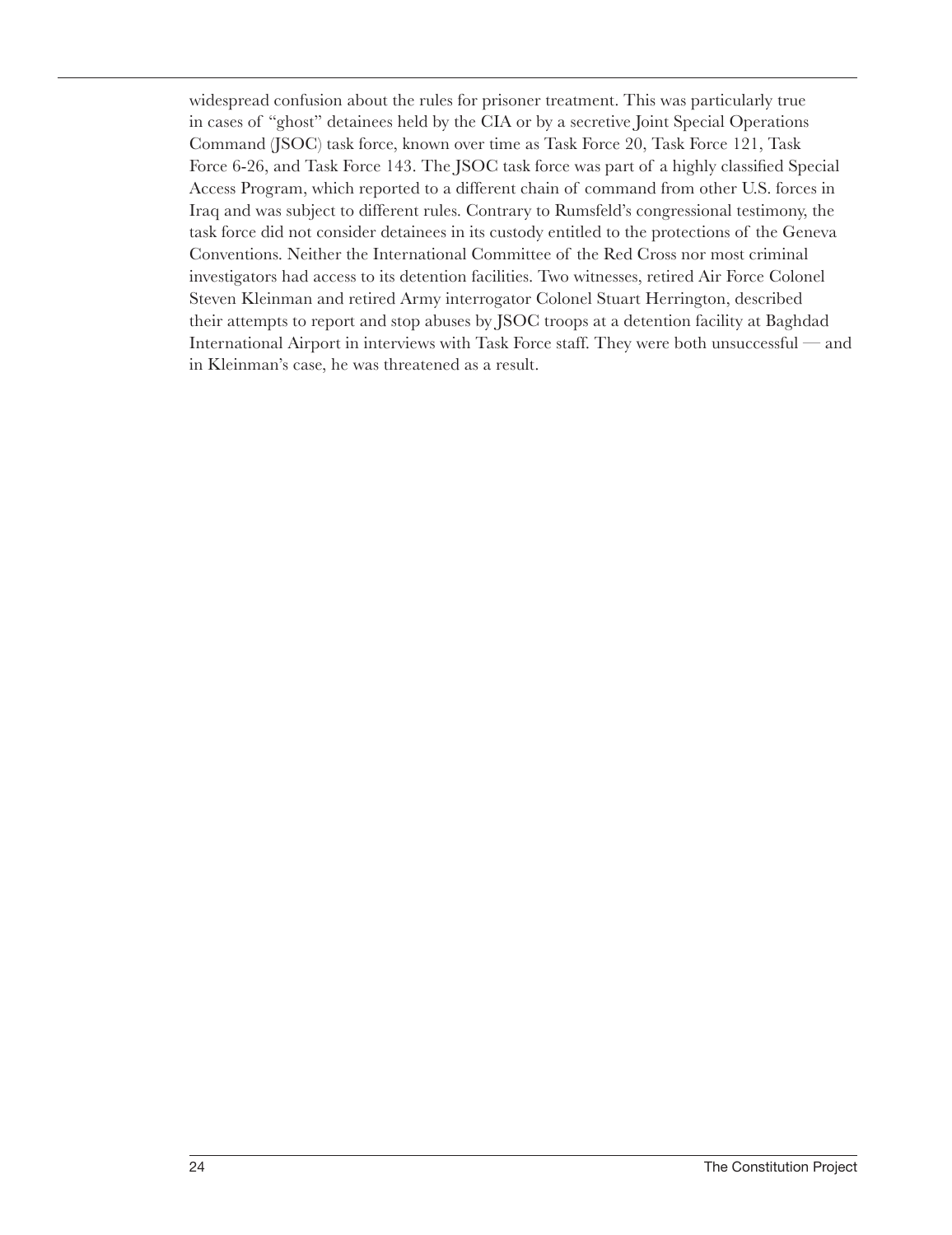### **4. The Legal Process of the Federal Government After September 11**

"The Generals' War"<sup>1</sup> was the title of an excellent history of the first Gulf War, an allusion to the fact that the conflict was a set-piece of modern military strategy conducted by the nation's top soldiers. In some significant ways, the prolonged conflicts that occurred after September 11 could be thought of as "The Lawyers' War."

From the beginning, the detention and interrogation of prisoners was less dependent on the decisions of generals, and more influenced by government attorneys. Both those in uniform and those in the CIA looked to government lawyers to guide them and set limits. Never before in the history of the nation had attorneys, and the advice they provided, played such a significant role in determining the treatment of detainees.

The horror of September 11 quickly threw up questions about the obligations of the United States and its agents under domestic and international law. Before then, U.S. detainee policy had arisen, almost exclusively, in connection with armed conflicts, fought on foreign soil, between nation states. Some government attorneys came to argue that the "unique nature" of the post– September 11 conflicts, allowed — if not required — some significant reinterpretations of U.S. legal obligations.

Events after September 11 did not occur in a legal vacuum. The U.S. Constitution at least implicated detainee treatment within our borders. The Geneva Conventions, which the United States had been instrumental in shaping decades earlier, contained international humanitarian laws of war that were adopted as U.S. law. The War Crimes Act in 1996 made it a crime under U.S. law to violate the Geneva Conventions and other international laws of war ratified by the United States. The U.S. had also been an early and enthusiastic supporter of the United Nations Convention Against Torture and Other Cruel, Inhuman or Degrading Treatment or Punishment during the Reagan administration, and in 1994, the United States eventually passed the Torture Statute, 18 U.S.C. §§ 2340–2340A, in order to comply with the treaty's requirement to enact enabling legislation.

Yet, despite the laws in place, some attorneys for the federal government advised the nation's political leaders that a variety of techniques used by agents of the United States were permissible. Several of those techniques were later deemed by many, including this Task Force, to amount to torture. Almost all the significant legal advice formally issued by the federal government pertaining to detainee treatment after September 11 came from the Office of Legal Counsel of the Department of Justice. The Office of Legal Counsel pronounced on the legality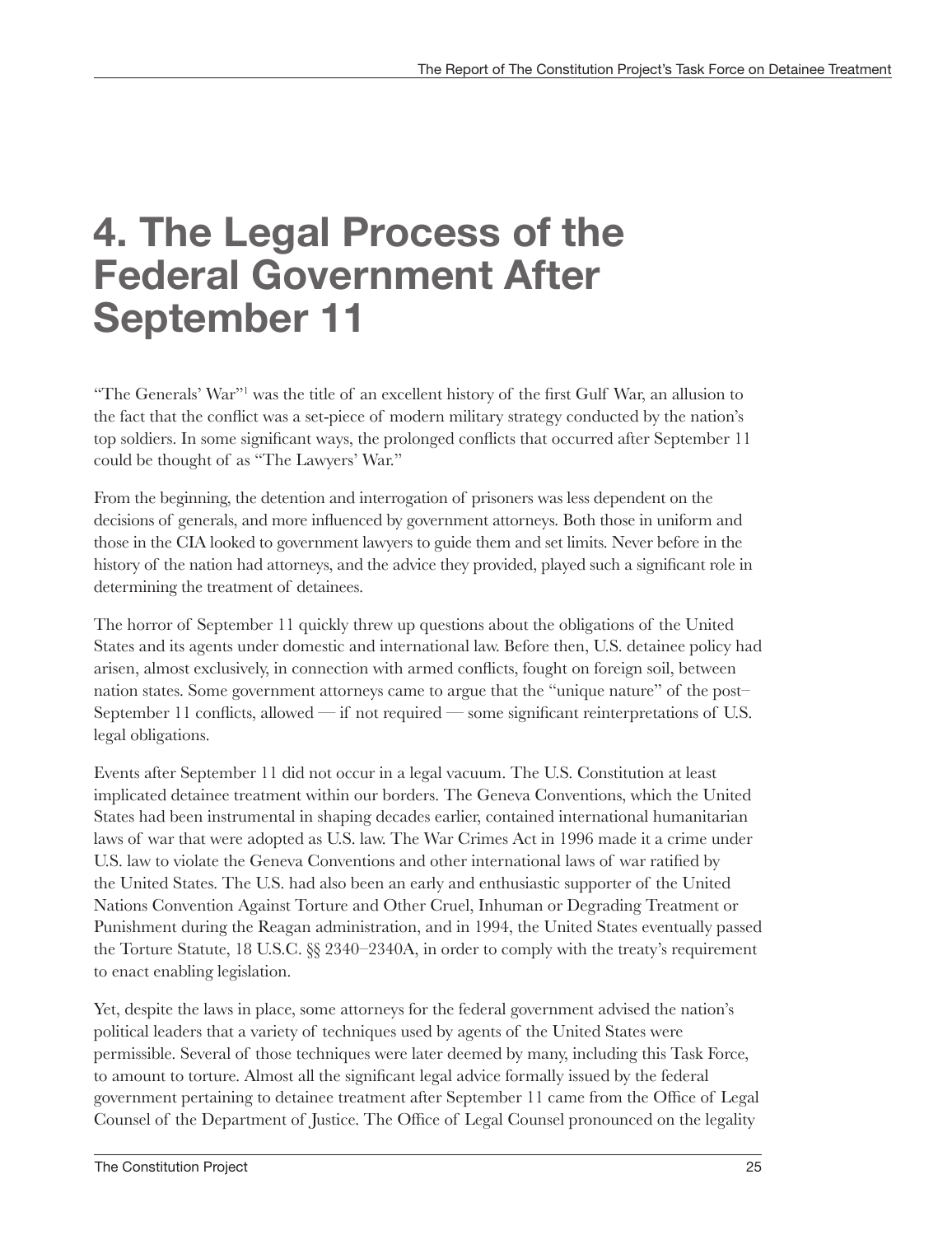and constitutionality of behavior for the White House, giving it a special role, a kind of internal Supreme Court. Despite playing an important part in the implementation of detainee policy, and despite significant institutional experience in the subjects of law enforcement, interrogation, national security and counterterrorism, subject-matter experts at the Department of Defense, the FBI, the Department of State, and other federal agencies, for the most part, had only a minor role — or none at all — in establishing the legal parameters for U.S. policy during this period. Individuals at agencies outside the Department of Justice would press to have their say, but it was the advice of the Office of Legal Counsel, and a few select individuals, that provided the legal foundation in the post–September 11 era.

John Yoo, a deputy attorney general in the Office of Legal Counsel from 2001 to 2003, was instrumental in shaping the office's early response after September 11 on matters of national security. Though Jay Bybee was the assistant attorney general in charge of the office at the time, and Yoo his deputy, Yoo was the national-security specialist. Yoo met occasionally with a group of influential lawyers: David Addington, legal counsel to the vice president; Alberto Gonzales, White House counsel; Timothy Flanigan, deputy White House counsel; and William "Jim" Haynes II, general counsel, for the Defense Department to discuss legal issues affecting national security. The informal group became known as the "War Council," despite the fact that the five attorneys themselves had little experience in law enforcement, military service or counterterrorism. The precise effect these individuals had on the advice provided by Office of Legal Counsel from 2001 to 2003 remains imprecise, but that they had an effect is amply demonstrated in documents, books, emails and interviews.

Even before the issuance of the 2002 memos that became notorious for appearing to authorize acts constituting torture, Office of Legal Counsel issued a number of significant legal opinions in the "War on Terror" that reinterpreted the power of the president in wartime in a greatly expanded fashion. The president, OLC determined, had authority to: unilaterally suspend the Geneva Conventions; dispense with the Fourth Amendment's warrant and probable-clause requirements in the execution of domestic military operations; detain U.S. citizens as enemy combatants; ignore specific laws that prohibited the surreptitious surveillance of Americans' communications; and deploy military force preemptively against terrorist organizations and the states that harbor them, whether or not those organizations and states were linked to September 11.

The Torture Memos, as they've become known, were drafted in the spring and summer of 2002. The memoranda examined behavior under the law to determine what actions constituted torture. The authors determined the proposed acts could cause pain, and could be degrading, but could still be administered without producing pain and suffering intense enough to constitute torture. Ten controversial interrogation techniques, including the use of the infamous "waterboard," were approved in August 2002.

As the personnel in the Office of Legal Counsel changed, so too did the office's legal advice; however, the office never determined that the tactics approved by Yoo and Bybee had violated the law. Jack Goldsmith III became the assistant attorney general in charge of Office of Legal Counsel after Jay Bybee left in 2003. When Goldsmith issued legal advice that constrained the president's policy options, he was criticized by remaining members of the War Council. When news of the controversial earlier legal advice became public, Goldsmith withdrew Yoo and Bybee's work but he did not remain in his post long enough to issue new guidance to replace it. His successor, Daniel Levin, issued new legal guidance. Levin concluded, however, in a footnote,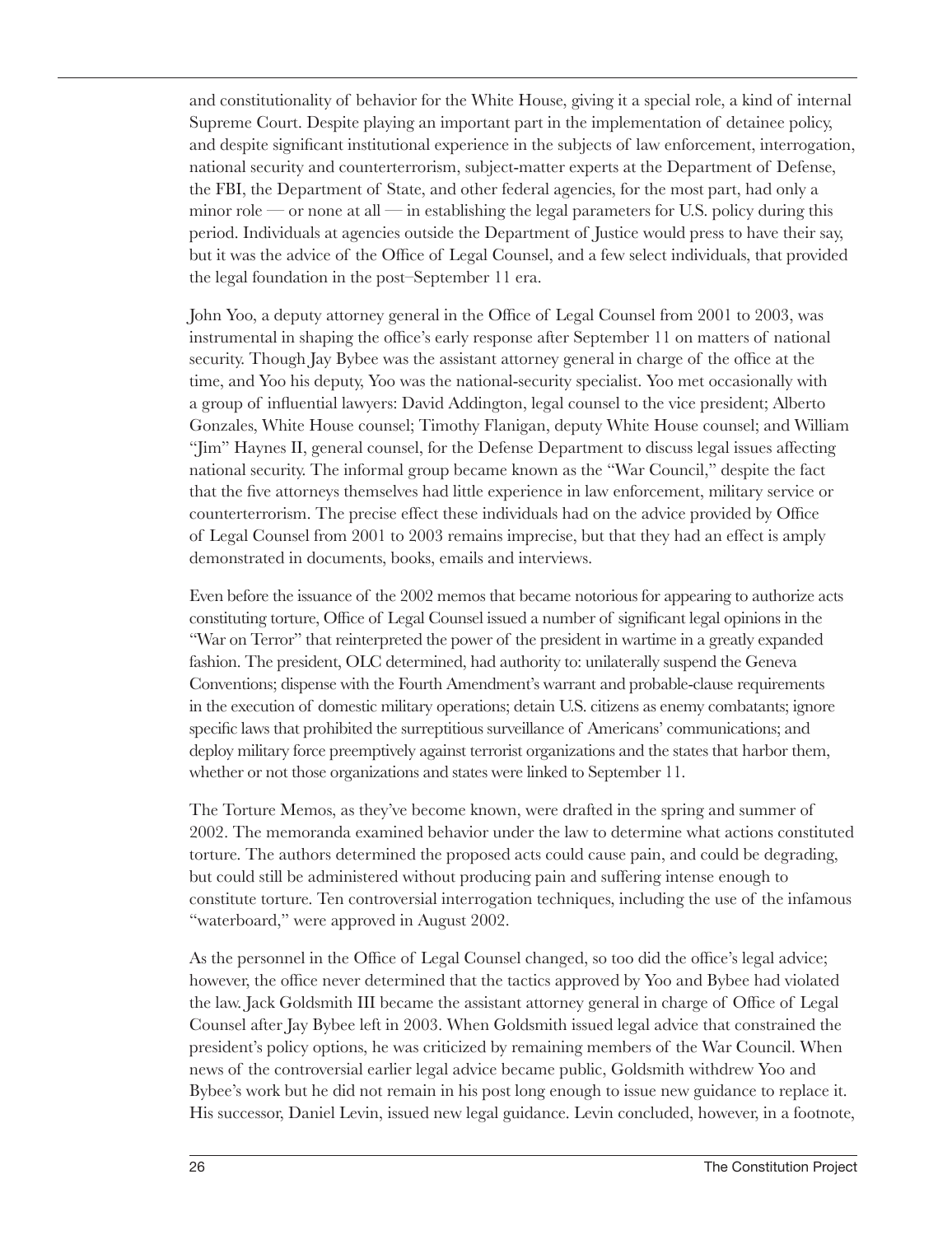that none of the interrogation techniques used in the past was illegal under his new legal guidance. Similarly, Levin's successor, Steven Bradbury, determined that dietary manipulation, nudity, attention grasp, walling, facial hold, facial slap, abdominal slap, cramped confinement, wall standing, stress positions, water dousing, sleep deprivation, and even waterboarding did not violate the law. Though Yoo's successors at Office of Legal Counsel offered different legal advice and differing rationales, they still agreed that the methods themselves were legal.

Yoo has remained an aggressive, vocal defender of the advice he and others provided the administration, while most of his colleagues from the time have remained silent. Their silence, however, cannot and should not be confused with repudiation. Though relatively few attorneys now vocally support Yoo's work, the debate on the appropriateness of the legal advice he and others gave continues. As long as the debate continues, so too does the possibility that the United States could again engage in torture. In the last days of the Bush administration, Steven Bradbury offered an explanation as to why it was understandable that Yoo, Bybee and others issued legal advice that later came to be criticized so strongly. "It is important to understand the context of the [memo]. It was the product of an extraordinary — indeed, we hope, a unique — period in the history of the Nation; the immediate aftermath of the attacks of 9/11." On January 15, 2009, Bradbury subsequently retracted and cautioned against relying on nine different memoranda issued by the Office of Legal Counsel.

As this chapter illustrates, more than a decade after September 11, much still remains classified by the United States that could shed light on how the legal processes of the United States contributed to a situation in which torture was allowed to occur.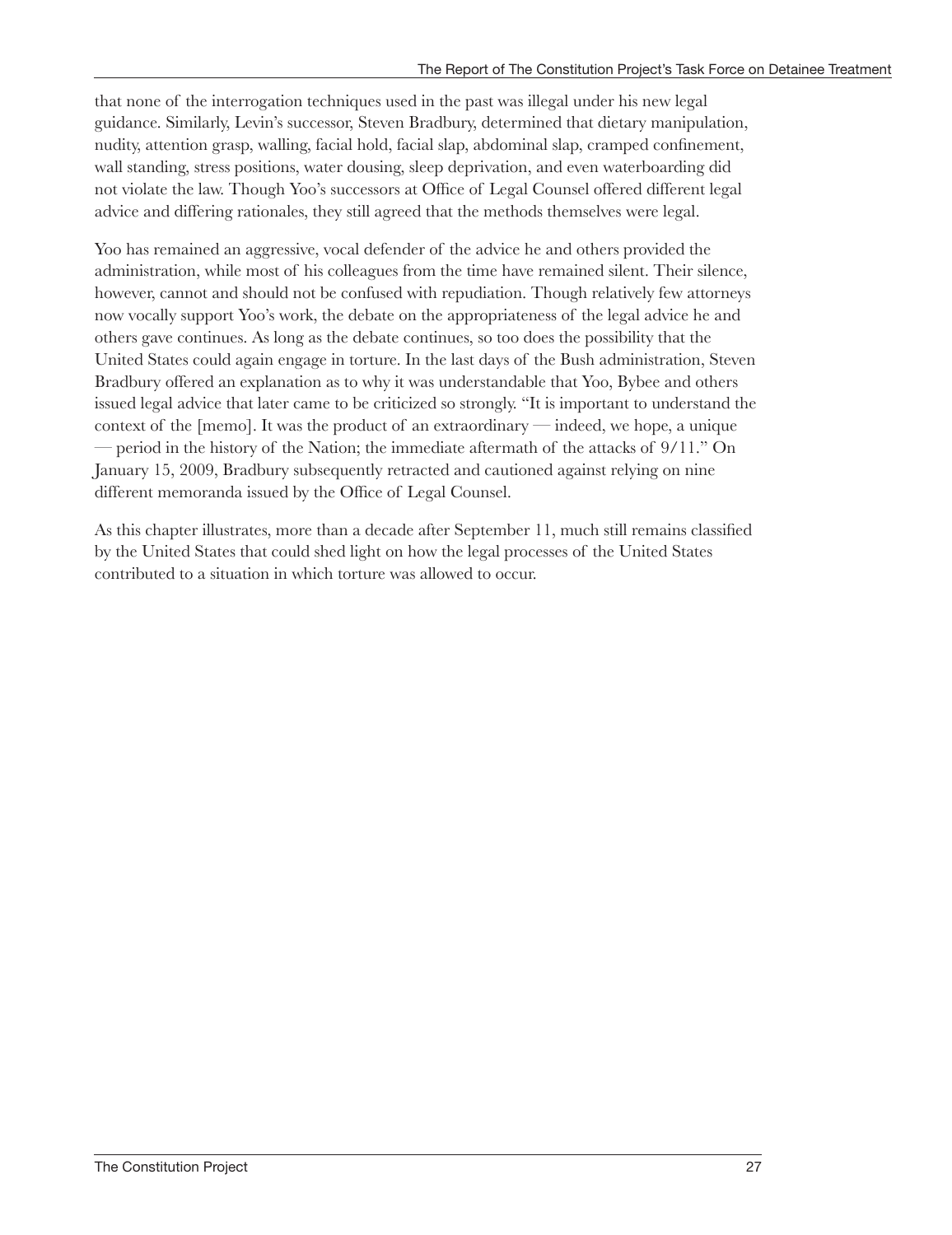# **5. Rendition and the "Black Sites"**

Between 2001 and 2006, the skies over Europe, Asia, Africa and the Middle East were crisscrossed by hundreds of flights whose exact purpose was a closely held secret. Sometimes the planes were able to use airports near major capitals, while on other occasions the mission required the pilots to land at out-of-the-way airstrips.

The planes were being used by the CIA to shuttle human cargo across the continents, and the shadowy air traffic was the operational side of the U.S. government's anti-terrorist program that came to be known as "extraordinary rendition."

After the September 11, 2001, terrorist attacks, the Bush administration resolved to use every available means to protect the United States from further attack. The extraordinary rendition program, used previously by President Bill Clinton, quickly became an important tool in that effort. In the years since, numerous investigations and inquiries have found evidence of illegal acts in the form of arbitrary detention and abuse resulting from the program. These, in turn, have led to strained relations between the United States and several friendly countries that assisted the CIA with the program.

The program was conceived and operated on the assumption that it would remain secret. But that proved a vain expectation which should have been apparent to the government officials who conceived and ran it. It involved hundreds of operatives and the cooperation of many foreign governments and their officials, a poor formula for something intended to remain out of public view forever. Moreover, the prisoners transported to secret prisons for interrogations known as "black sites" would someday emerge. Many were released, and others faced charges, providing them a public platform from which to issue statements about the rendition program and their treatment.

The extraordinary rendition program required secrecy for two principal reasons: First, it allowed the CIA to operate outside of legal constrictions; controversial interrogation techniques were approved for use by the CIA on a limited number of "high-value detainees," and records show that the CIA had flight data falsified to limit the ability of outside actors, including rights groups, to track the movement of detainees. Second, the CIA operated the "black sites" the secret prisons abroad — typically on the basis of agreements between CIA officials and their counterparts, intelligence officials in the host countries. The decision to bypass regular diplomatic channels, which would involve the wider political leadership of each country, was designed to keep the existence of the secret prisons entirely out of domestic politics, bilateral relations, and the media. However, the CIA's effort to keep hundreds of flights, prisons in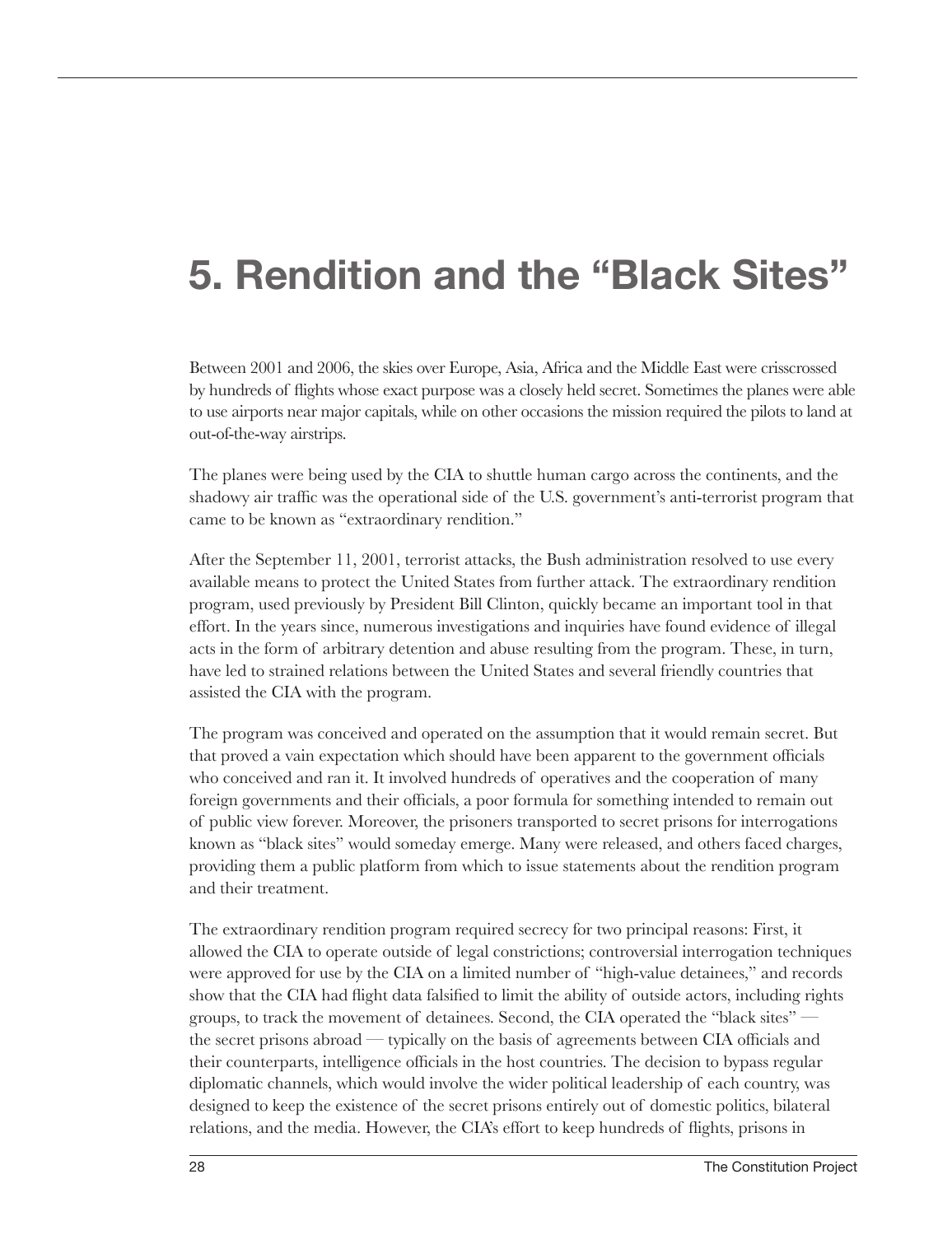numerous countries, and the mistreatment of detainees secret failed in the end, leaving the participating countries to cope with questions about the international legal violations that occurred. Allies such as Poland and Lithuania continue to face significant legal and political problems stemming from their participation. There have been numerous reports released and lawsuits filed against governments in Europe, in some cases prompting official government investigations into complicity with the rendition program that clash with the pact of secrecy relied upon by the CIA and the U.S. government.

The investigation of extraordinary rendition by the Task Force uncovered many new details regarding the black sites in Poland and Lithuania, countries that were visited by Task Force staff. In Poland, an official investigation has been hampered by the U.S. government's refusal to share information, even as Polish prosecutors issued indictments against top Polish officials for their role in facilitating the black site there. The secrecy imposed by the CIA also resulted in political attempts to derail the investigation entirely. Polish prosecutors have, at various times, been caught in the difficult position of handling information classified by the United States and Poland. The prosecutors also had to judge to what extent they could share such information with counsel for detainees who were held in Poland, who have a legal right to access such information. The Lithuanian prosecutors faced many of the same problems, although unlike the Poles, they based their investigation on a parliamentary report asserting that black sites did exist in Lithuania. The Lithuanian prosecutors suspended their investigation in early 2011 without a public rationale; although they acknowledged the existence of the sites, they initially claimed to Task Force staff that they had "proven" that no detainees had been held there. They later amended their position to say that they simply did not have evidence of detainees being held in the black sites — although human rights groups have insisted that such evidence exists. The Lithuanian prosecutors also provided Task Force staff with new details about the suspected black sites, even describing the "cell-like structures." Other Lithuanian officials gave the Task Force full accounts of how noted intelligence officials came to exceed their authority by concluding agreements on their own with the CIA to host the black sites. These officials also described the many legislative and political changes that have been made in Lithuania to ensure that such acts are not repeated. Former senior CIA officials — including the former head of covert operations in Europe, Tyler Drumheller, and the former chief of analysis at the counterterrorist center, Paul Pillar — also gave Task Force staff a broader understanding of the CIA's internal operations and deliberations.

Because the United States has declined to hold an official inquiry of its own, the Task Force's meetings and interviews abroad were essential to gaining a greater understanding of the founding and operation of the black sites. However, the Task Force staff found that the investigations abroad and elsewhere have been frustrated in part due to the United States' refusal to respond to information requests regarding renditions, and in part because of the limited or nonparticipation of government officials with knowledge of the agreements. As a result, allied governments have been caught in the difficult position of being held accountable both by their citizens and by international organizations, while also being discouraged from making any public disclosures through direct and indirect warnings from the United States.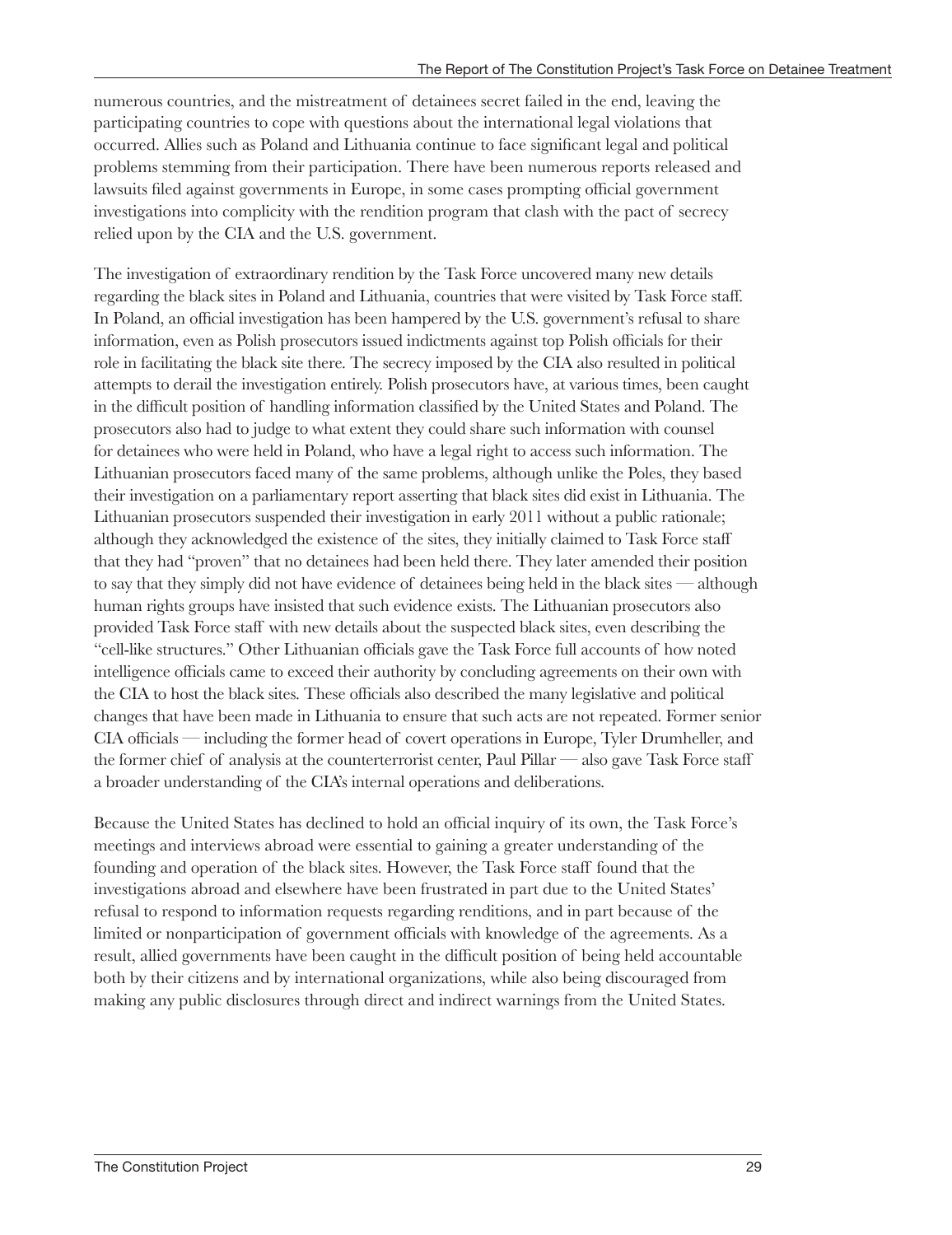## **6. The Role of Medical Professionals in Detention and Interrogation Operations**

More than a year after Camp Delta at Guantánamo opened, officials enthusiastically presented to the public a simple narrative about the interaction of medical personnel and the detainees held there. Officials said that the medical personnel were providing the detainees with an especially high level of medical care. The modern clinic inside the barbed wire enclosure was proudly exhibited to visiting journalists and members of Congress.

The detainees were getting medical treatment far superior to any they had ever received or could hope to receive in their home countries like Afghanistan or Yemen. Officials said that many detainees were scrawny when they arrived but were now gaining weight — metrics were shown to visitors and their health was attended to with what the superintendent of the hospital described in 2003 as care equivalent to that which the U.S. provides for its own soldiers. "They never had it so good," said Captain Albert Shimkus, the detention center's chief medical officer at the time.<sup>1</sup>

Military doctors performed minor surgery on some prisoners; others were prescribed heart medicines, or statins to control cholesterol. The message was that, yes, these people were in prison but there was a silver lining for them in their doleful situation: they were getting benefits they never would have received but for their imprisonment at Guantánamo — first-rate medical attention and a planned nutrition regimen.

But there was an entirely different universe of professional medical involvement in the detainees' lives that was hidden from wider view: the use of psychologists, psychiatrists and other physicians, and other medical and mental health personnel, to help assist and guide interrogations that were often brutal.

The involvement of medical personnel was ostensibly to make the process more efficient (psychologists could provide guidance to interrogators as to how best obtain information) and safe (medical personnel could monitor the conditions of subjects and, theoretically, intervene if necessary to prevent excessive harm or death). But the other major advantage in enlisting doctors to the interrogation program was that they appeared to provide a sort of ethical approbation for what would occur. The participation of doctors — professional healers — would certify that the activities were not inhumane.

The Office of Legal Counsel relied very heavily on this role of medical personnel to support its much-criticized findings that "enhanced" techniques did not amount to torture or cruel, inhuman or degrading treatment.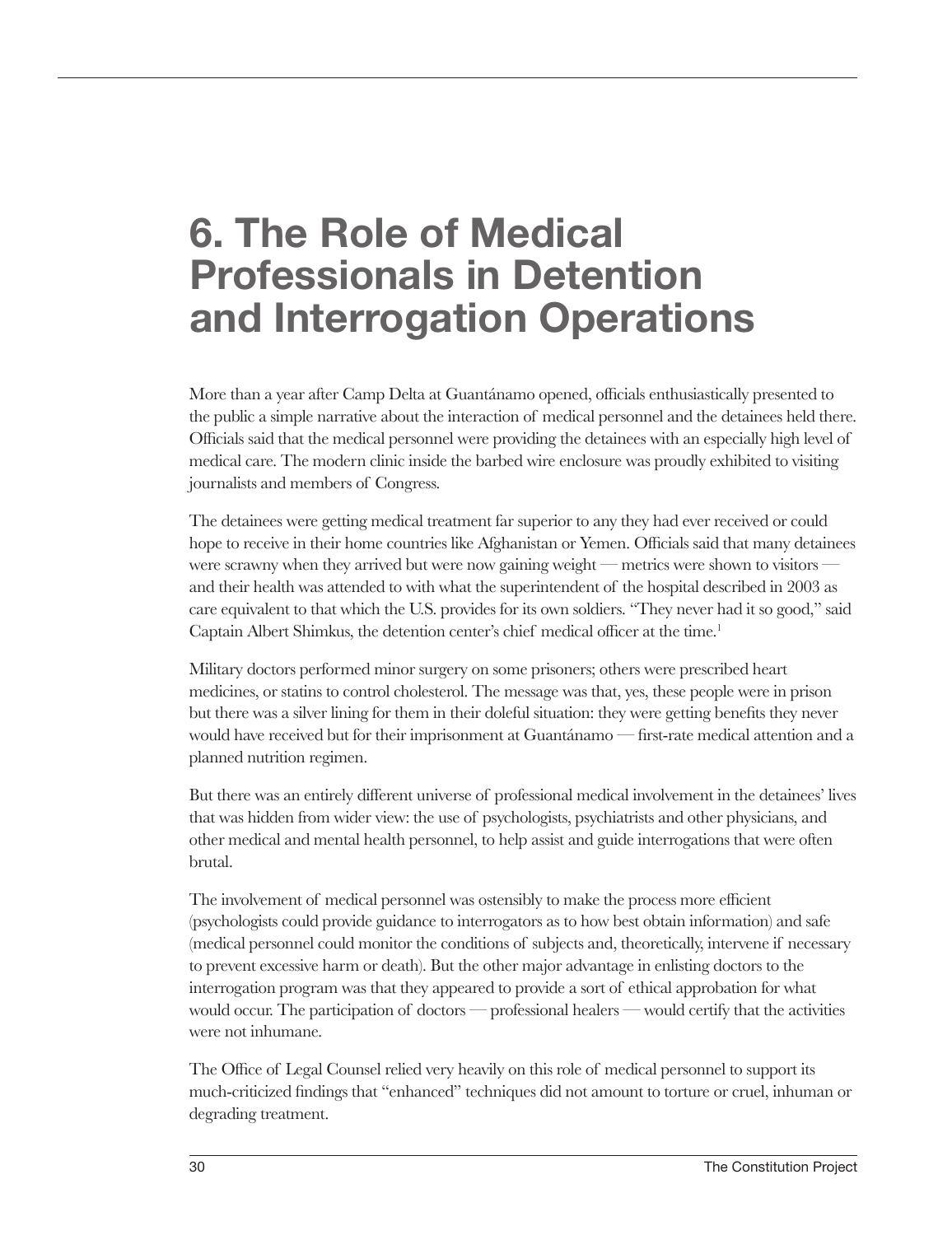It was perhaps for those very reasons — utilizing medical participation to signify humaneness and approval — that once the participation of doctors in the interrogation program became known publicly, controversies erupted in the professional associations that regard themselves as guardians of the identities and collective ethics of their members.

*The New York Times* reported on November 30, 2004, that psychiatrists and psychologists were important and direct participants in the interrogation regime at Guantánamo. The article put into public consciousness for the first time the term "biscuits," a nickname for Behavioral Science Consultation Teams (BSCTs). These biscuit teams included behavioral psychologists, who provided guidance for interrogators as to how to best obtain information from detainees. The psychologists did not, as a rule, interact directly with the subjects of interrogations, but observed what was happening, usually through one-way glass and made recommendations to the interrogators. Sometimes, the newspaper reported, the psychologists made their recommendations based on information found in detainees' medical files.

After the article's publication, the professional associations for psychiatrists and psychologists were faced with urgent questions about the proper and ethical role of their members in such situations. The American Psychiatric Association, a medical association consisting of physicians who are specialists in mental health, quickly achieved a consensus. That group decided, with little dissent, that its members could not ethically participate in any way in the interrogations. It was a different situation for the community of psychologists, many of whom considered themselves behavioral scientists and thought it thoroughly appropriate to provide their expert guidance to legitimate authorities, like police and the military. Those psychologists argued that they were not treating the detainees and thus did not owe any professional duty to them; they said their clients were, in fact, the authorities who sought their help. The controversy produced significant battles within the psychologists' group and many questions remain unresolved.

The use of medical personnel in questionable activities also exposed another vexing issue, that of dual loyalties for medical personnel in the military. Military doctors are obligated to abide by the codes of their profession while also simultaneously required as soldiers to obey their commanders.

Medical professionals — specifically, psychologists — had an even more central role in the CIA's interrogation program. Two CIA contract psychologists convinced senior policymakers of the appropriateness of using a military program previously used to train U.S. soldiers during the Cold War to resist interrogation as a model for a regime to break down detainees taken in the new war. The selection of the Survival, Evasion, Resistance and Escape program would come to be recognized as a singularly misguided approach.

Like attorneys, medical personnel were crucial to official authorization for brutal interrogation techniques by the CIA. Unlike lawyers, they were sometimes physically present while the techniques were administered, and in a few cases may have taken part directly.

[In examining the role of health care professionals in detainee treatment, it is important to clarify some definitions at the outset. This chapter uses the terms "clinicians," "doctors," and "medical personnel" broadly, to include not only physicians (including psychiatrists, i.e., medical doctors who specialize in providing mental health treatment) but also psychologists (mental health clinicians who have Ph.D.s, not M.D.s, and are not licensed as physicians), physicians' assistants, nurses and all other medical and mental health professionals.]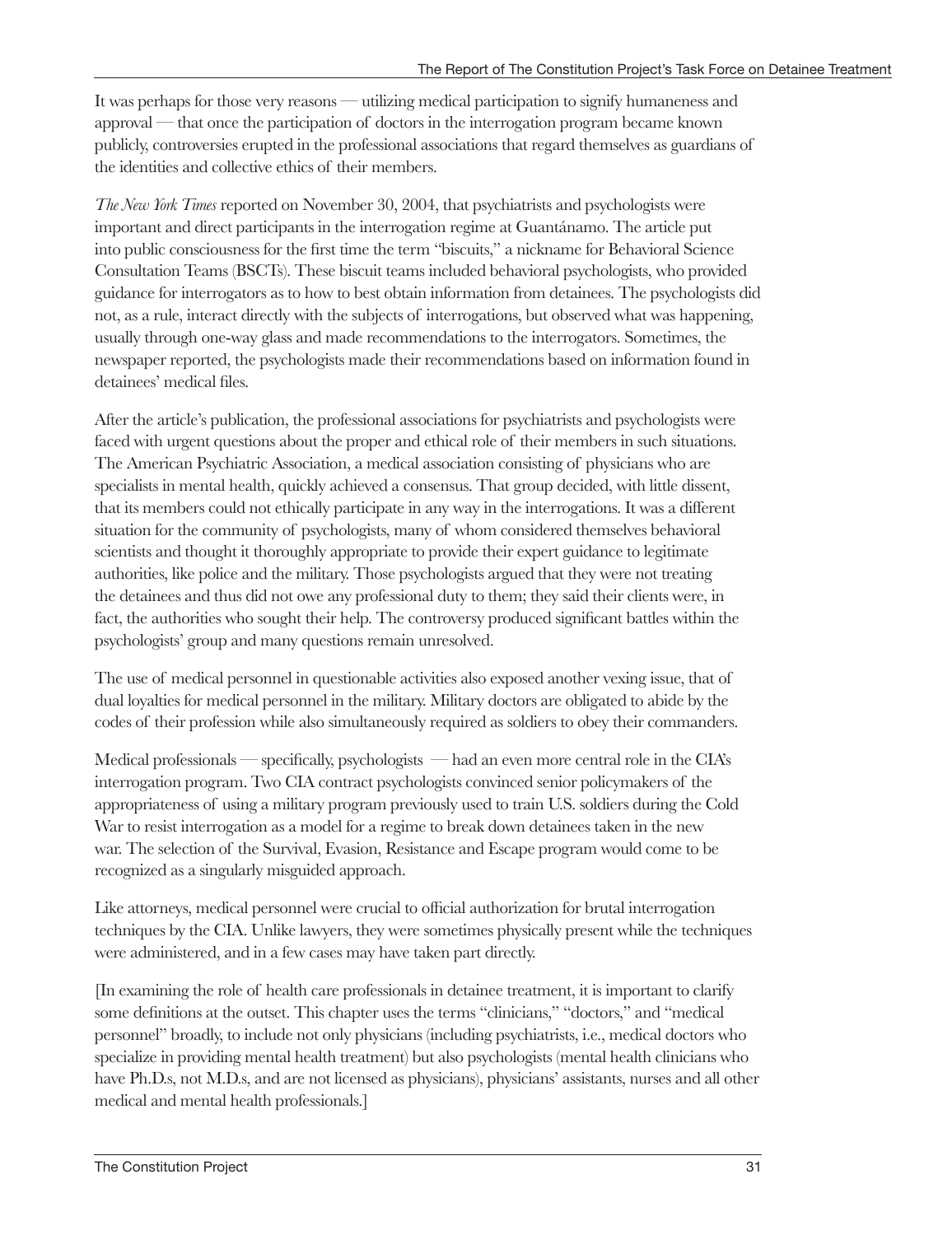# **7. True and False Confessions**

**The Efficacy of Torture and Brutal Interrogations**

Central to the debate on the use of "enhanced" interrogation techniques is the question of whether those techniques are effective in gaining intelligence. If the techniques are the only way to get actionable intelligence that prevents terrorist attacks, their use presents a moral dilemma for some. On the other hand, if brutality does not produce useful intelligence — that is, it is not better at getting information than other methods — the debate is moot. This chapter focuses on the effectiveness of the CIA's enhanced interrogation technique program. There are far fewer people who defend brutal interrogations by the military. Most of the military's mistreatment of captives was not authorized in detail at high levels, and some was entirely unauthorized. Many military captives were either foot soldiers or were entirely innocent, and had no valuable intelligence to reveal. Many of the perpetrators of abuse in the military were young interrogators with limited training and experience, or were not interrogators at all.

The officials who authorized the CIA's interrogation program have consistently maintained that it produced useful intelligence, led to the capture of terrorist suspects, disrupted terrorist attacks, and saved American lives. Vice President Dick Cheney, in a 2009 speech, stated that the enhanced interrogation of captives "prevented the violent death of thousands, if not hundreds of thousands, of innocent people." President George W. Bush similarly stated in his memoirs that "[t]he CIA interrogation program saved lives," and "helped break up plots to attack military and diplomatic facilities abroad, Heathrow Airport and Canary Wharf in London, and multiple targets in the United States." John Brennan, President Obama's recent nominee for CIA director, said, of the CIA's program in a televised interview in 2007, "[t]here [has] been a lot of information that has come out from these interrogation procedures. ... It has saved lives." However, during his February 2013 confirmation hearing before the Senate Select Committee on Intelligence, Brennan said his initial review of the intelligence committee's report "call[ed] into question a lot of the information that I was provided earlier on."

The purported efficacy of the techniques was essential to their authorization as legal by the Justice Department's Office of Legal Counsel during the second Bush administration. It analyzed the Fifth Amendment's bar on executive-branch behavior that would "shock the conscience"; such behavior, the Justice Department reasoned, was clearly illegal. That memo, written by Assistant Attorney General Steven Bradbury, acknowledged "use of coercive interrogation techniques in other contexts — in different settings, for other purposes, or absent the CIA's safeguards — might be thought to 'shock the conscience.' " However, the memo assured, because these techniques were effective and were "limited to further a vital government interest and designed to avoid unnecessary or serious harm, we conclude that it cannot be said to be constitutionally arbitrary."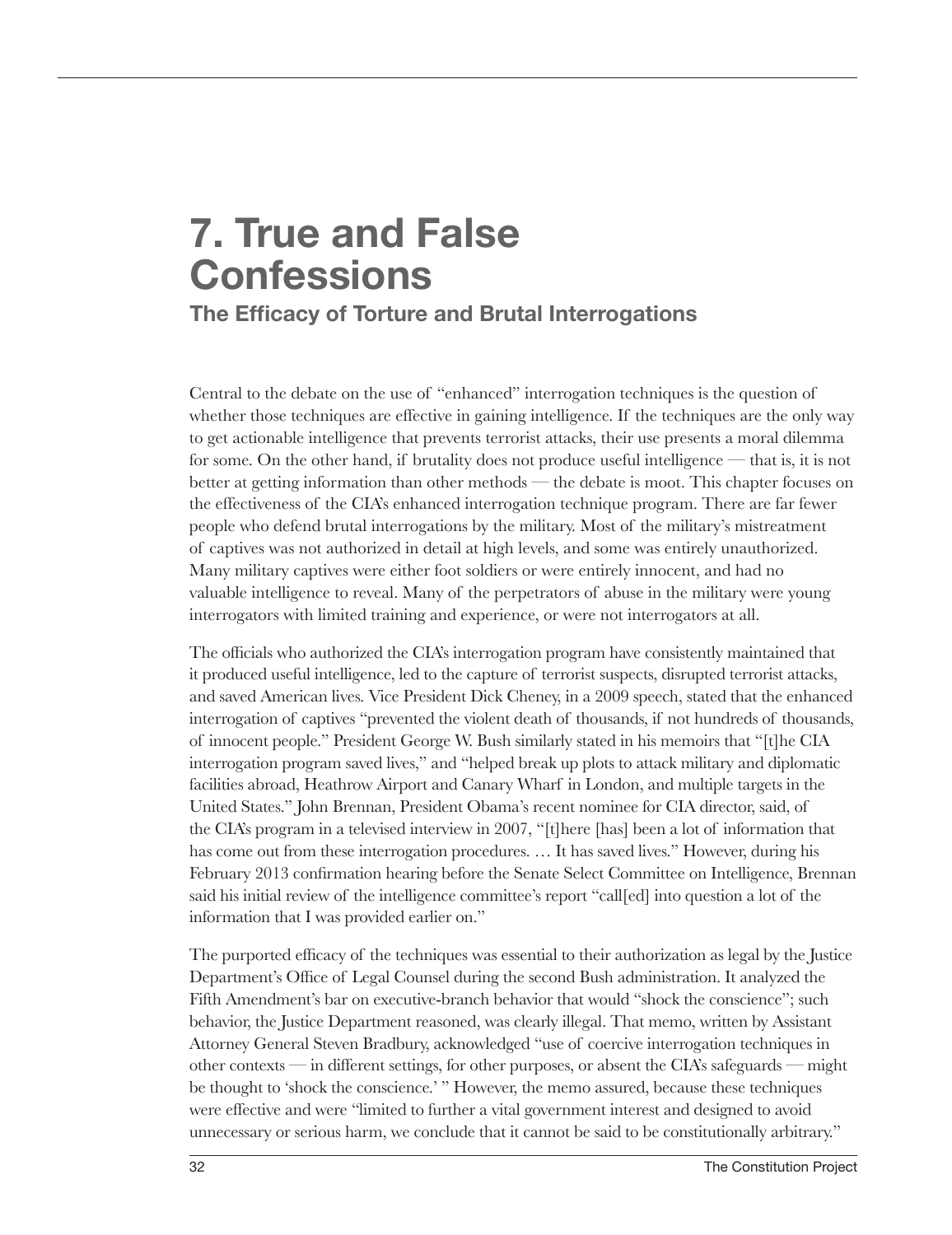Others, including experienced interrogators and those with personal knowledge of the CIA program, are extremely skeptical of these claims. For example, President Obama's former National Director of Intelligence Admiral Dennis Blair is reported to have told colleagues in a private memo, "High value information came from interrogations in which those methods were used and provided a deeper understanding of the al Qa'ida organization that was attacking this country." Blair amended his remarks in a written statement several days later and said:

The information gained from these techniques was valuable in some instances, but there is no way of knowing whether the same information could have been obtained through other means. … The bottom line is these techniques have hurt our image around the world, the damage they have done to our interests far outweighed whatever benefit they gave us and they are not essential to our national security.<sup>1</sup>

Others who have seen the intelligence remain unimpressed. Critics with top secret security clearances who have seen the intelligence and remain skeptical include Robert Mueller, the director of the FBI.<sup>2</sup> In 2009 President Obama asked Michael Hayden, then the CIA director, to give a classified briefing on the program to three intelligence experts: Chuck Hagel, former Republican senator from Nebraska and, now, newly confirmed as secretary of defense; Jeffrey Smith, former general counsel to the CIA; and David Boren, a retired Democratic senator from Oklahoma.<sup>3</sup> Despite Hayden's efforts, the three men left the briefing very unconvinced.<sup>4</sup>

It is extremely difficult to evaluate the claims about efficacy given the amount of information about the CIA program that remains classified. Given their central role in Al Qaeda, it is certainly plausible that high-value detainees like Khalid Sheikh Mohammed gave up some useful intelligence after their brutal treatment.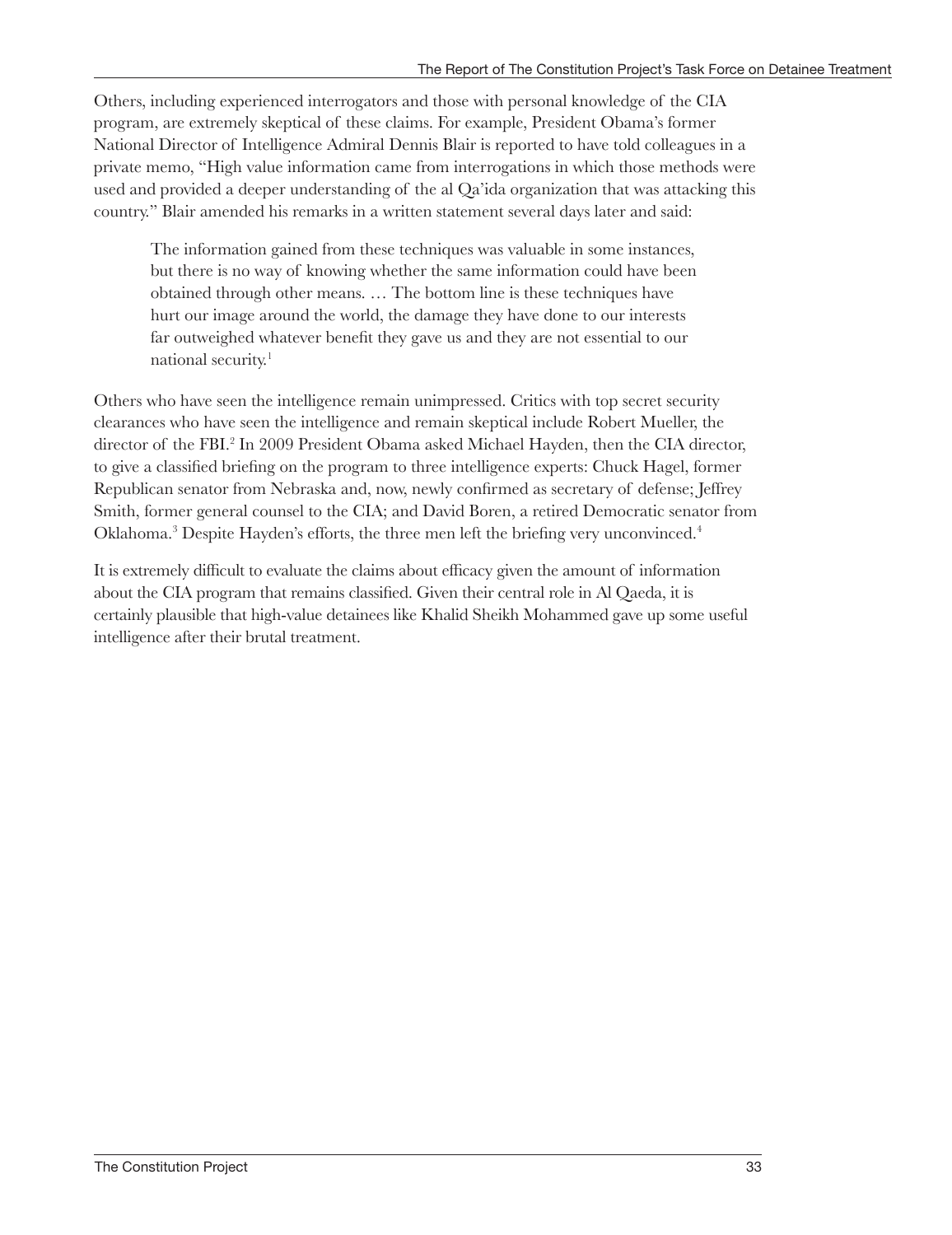### **8. Effects and Consequences of U.S. Policies**

Detainee operations since 2001 have been lengthy and fraught with complications including the numerous prisoner abuse scandals in Iraq, Afghanistan, Guantánamo Bay, and those associated with the CIA's extraordinary rendition program. The detention program continues to evolve in response to internal and external criticisms.

As detailed in this report [see Chapters 2 and 3], the use of harsh techniques that sometimes amounted to torture had widespread consequences. In both Iraq and Afghanistan, detention operations, including use of torture by U.S. forces, were changed dramatically after they contributed to rising insurgencies and breakdowns in command authority. Aside from these strategic changes, U.S. personnel were affected by the abuse in two ways: The negative mental consequences for them after engaging in abusive tactics and negative practical consequences for their collaborations with foreign military personnel. Both influenced the efficiency and success of U.S. military operations in Iraq and Afghanistan.

The detainees from the "War on Terror," whether held at Guantánamo or abroad, occupy a unique position in the international legal framework — that is to say, none at all. They are not criminals or convicts in the traditional sense, nor are they accorded the rights and protections of armed combatants under the Geneva Conventions [see Chapter 4, on Legal Process]. Detainees have not traditionally been objects of sympathy, but it is undeniable that a significant number are innocent and have suffered undeserved and life-shattering consequences that remained unaddressed.

The detainees in U.S. custody since 2001 bear the greatest resemblance in treatment to criminals in a prison system. Those who undertake hunger strikes to protest their detention are force-fed according to long-standing U.S. policy; they are not allowed food or clothing shipments; and as demonstrated in this report, they have often been the victims of violence and intimidation. Most importantly, when detainees are released from the Guantánamo Bay Detention Facility or from detention abroad, they retain the designations of "No Longer Enemy Combatants," which carries the clear implication that they were, at one time, enemy combatants of the United States and therefore previously involved in acts of terrorism.83 Released prisoners from jails in the United States also forever carry the stigma and record of having been imprisoned for crimes committed. The key difference is that those prisoners have been tried and convicted for their crimes. Most detainees at Guantánamo Bay or any of the many former CIA prisons and proxy detention sites abroad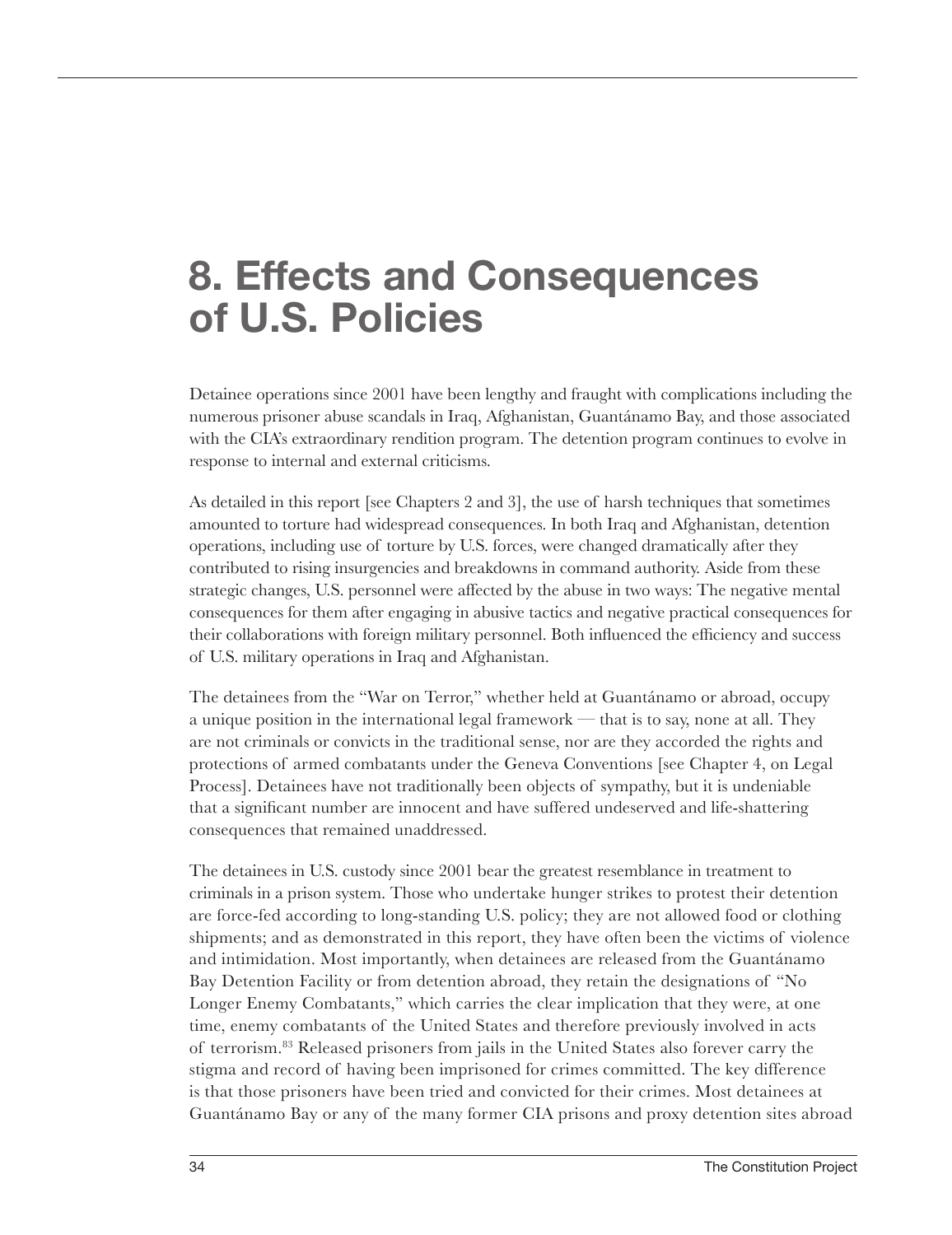have never been accorded a trial, although most have been cleared for release. The legal framework currently allows for this "twilight state" for detainees, whereby they have not been proven guilty, but are yet not considered innocent. Allowing this system of release without exoneration carries problematic ambiguities.

Although empirical studies on post-release effects are nearly impossible to conduct, given the international spread of former detainees, Task Force staff interviews along with NGO reports support the assertion that those individuals have been placed in extremely difficult situations. They are often tarred by social stigma, unable to obtain work or social benefits, without financial support, and suffering from a number of post-detention physical and mental issues stemming from their treatment while detained. Former detainees have, in many cases, been left in worse situations than before they were captured, leaving them vulnerable to health issues and family troubles. As Senator Dick Marty of the Council of Europe<sup>84</sup> said in his 2006 report on U.S.-administered secret detention, "Personal accounts of this type of human rights abuse speak of utter demoralization ... on a daily basis, stigma and suspicion seem to haunt anybody branded as 'suspect' in the 'war on terror.' " 85 The most common refrain among former (uncharged and released) detainees seems to be the request for an apology for their treatment.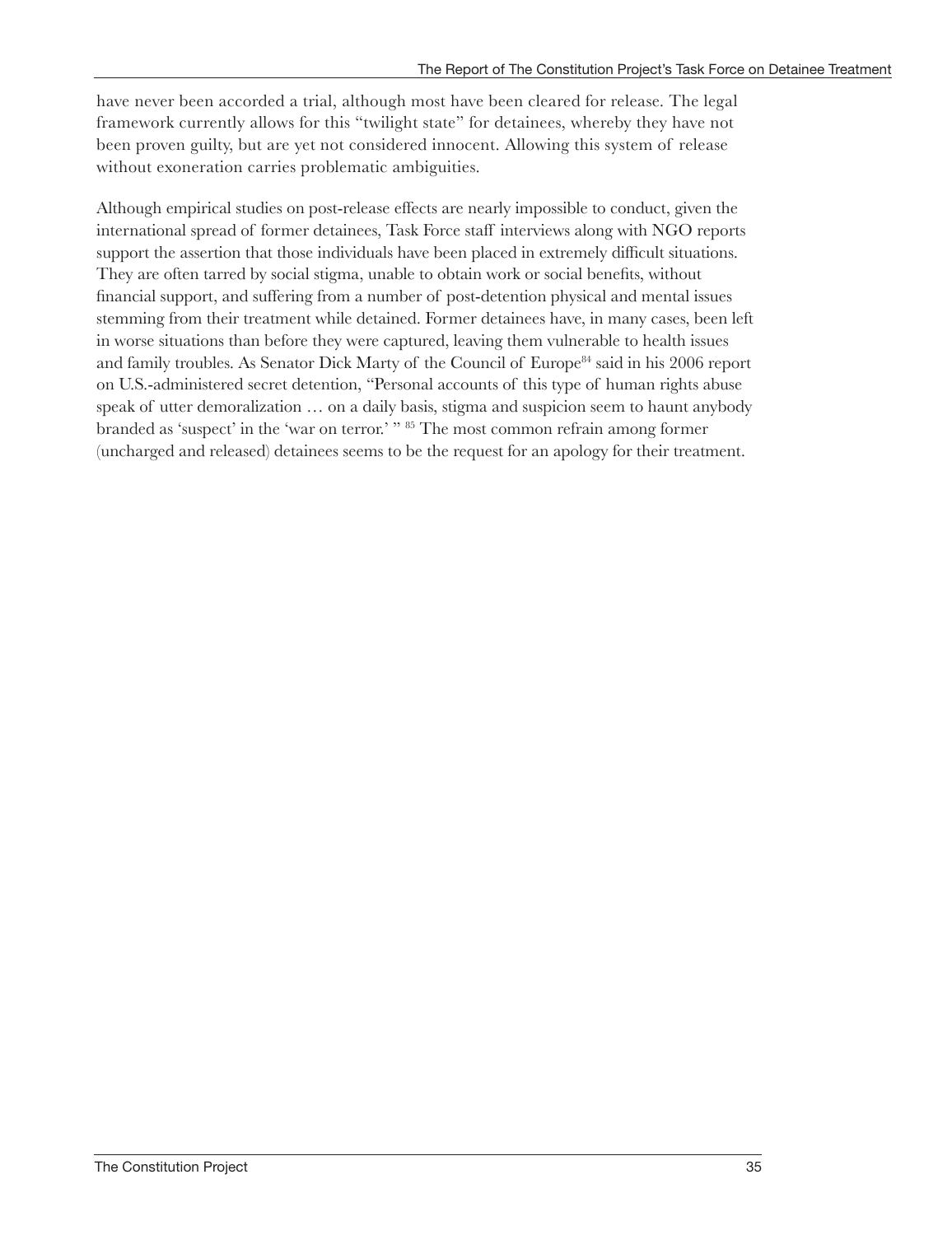### **9. Recidivism**

The U.S. Naval Station at Guantánamo Bay, Cuba (GTMO), began receiving detainees from the U.S. "War on Terror" on January 11, 2002.<sup>1</sup> As of January 14, 2012, 603 detainees have been released or transferred, and 166 remained in detention.<sup>2</sup>

The Defense Intelligence Agency provides periodic updates on GTMO detainees released or transferred from the base and either confirmed or suspected of "re-engaging" in terrorism. The generic designation/description of conduct in question has been referred to as "return to the battlefield,"<sup>3</sup> "re-engaging in terrorist or insurgent activities" <sup>4</sup> and "anti-coalition militant activities."<sup>5</sup> The Department of Defense does not provide a list of criteria or the methodology employed in classifying individuals as "re-engaging in terrorism." 6 The public must rely on a combination of broad terms and specific examples of re-engagement in order to understand the framework employed by the Defense Intelligence Agency, but the word "recidivism" has been used in application to all of the above categories. The dissection by non-governmental organizations and the media of the information provided by the Defense Intelligence Agency, as well as statements made by a broad spectrum of government officials, highlight the lack of reliable and explicit data necessary for a rigorous policy discussion on the consequences of transfer and release of GTMO detainees. "Recidivism" has become a controversial term, with former CIA officials such as Gary Berntsen declaring that "the number, as far as we know, is 33 percent. And those are only the ones we know about!" <sup>7</sup> On the other hand, groups such as the New America Foundation have said that the number is closer to 6 percent.<sup>8</sup>

"Return to the battlefield" implies engagement on the battlefield before capture and detention. For many of the detainees held at Guantánamo Bay, prior involvement in the fight has been poorly, if at all, established.<sup>9</sup> According to the unclassified summaries of the Combatant Status Review Tribunals, only 21 detainees (4 percent) have been alleged to be on the battlefield before their capture.10 The term itself, "recidivism," does not comport with the acknowledgement by General Michael Dunlavey, former commander of Joint Task Force Guantánamo, that "easily a third of the Guantánamo detainees were mistakes," as those detainees can therefore not be properly classified as recidivists.11 That estimate was later raised by General Dunlavey to half of the detainees held at Guantánamo.<sup>12</sup>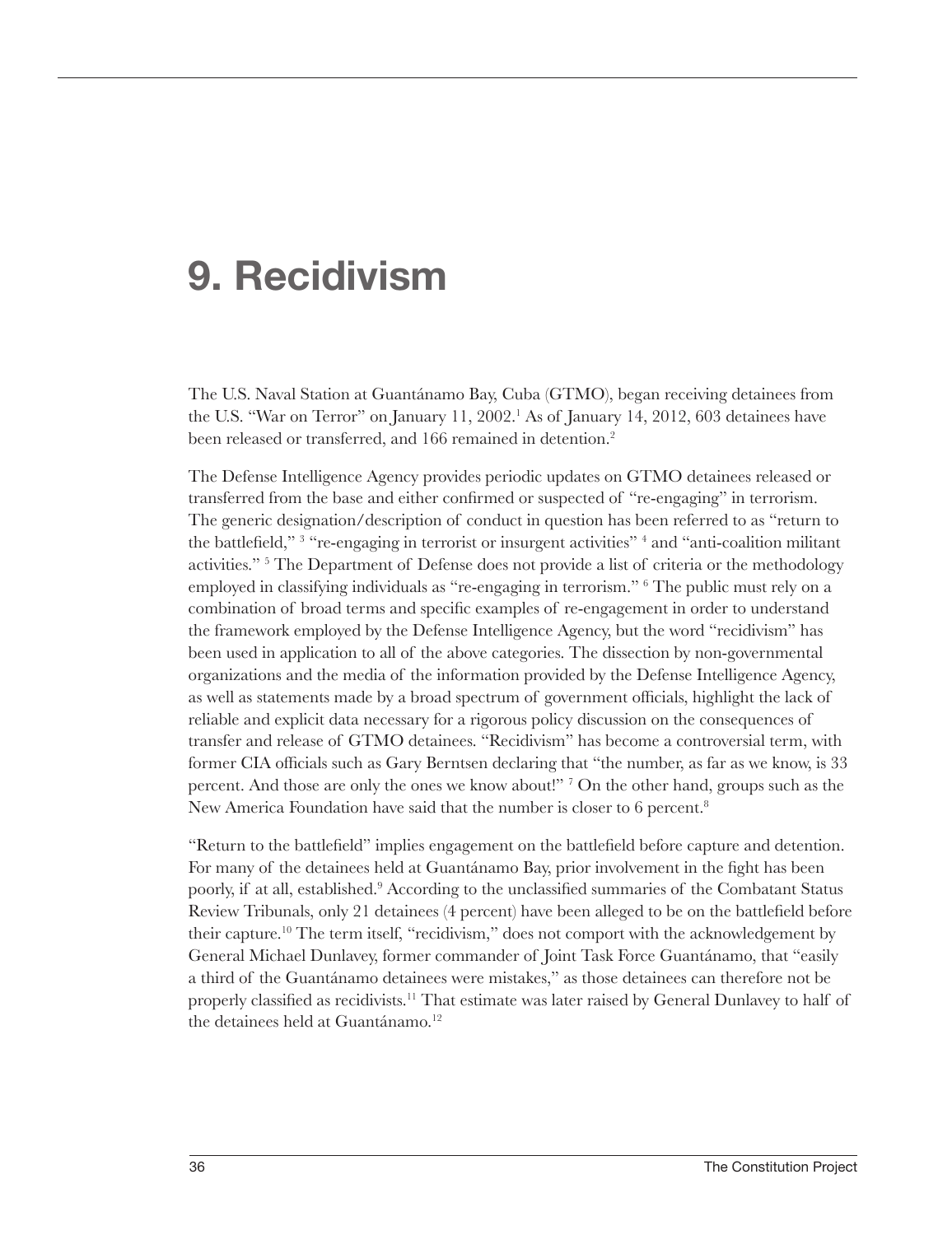# **10. The Obama Administration**

During the 2008 campaign, President Obama repeatedly denounced the Bush administration's treatment of detainees. Candidate Obama promised to close Guantánamo, and to "reject torture — without exception or equivocation." In 2007, he wrote in *Foreign Affairs* magazine that his administration would end

the practices of shipping away prisoners in the dead of night to be tortured in far-off countries, of detaining thousands without charge or trial, of maintaining a network of secret prisons to jail people beyond the reach of the law.

In February 2008, Obama criticized the decision to try the six detainees accused of plotting the September 11 attacks before a military commission:

These trials will need to be above reproach. … These trials are too important to be held in a flawed military commission system that has failed to convict anyone of a terrorist act since the 9/11 attacks and that has been embroiled in legal challenges.

Obama argued that in order to "demonstrate our commitment to the rule of law," the coconspirators should instead be tried in civilian court or court-martialed.

Obama was more circumspect in statements regarding the possibility of criminal prosecutions for detainee abuse. In response to one reporter's question, he said he would "have my Justice Department and my Attorney General immediately review the information that's already there and to find out are there inquiries that need to be pursued.… [I]f crimes have been committed, they should be investigated." He added, though, that "I would not want my first term consumed by what was perceived on the part of Republicans as a partisan witch hunt because I think we've got too many problems we've got to solve."

Obama criticized the previous administration for excessive secrecy, including the repeated invocation of the state-secrets privilege to get civil lawsuits thrown out of court. In a 2007 speech at DePaul University, he said he would lead "a new era of openness":

I'll turn the page on a growing empire of classified information, and restore the balance we've lost between the necessarily secret and the necessity of openness in a democratic society by creating a new National Declassification Center. We'll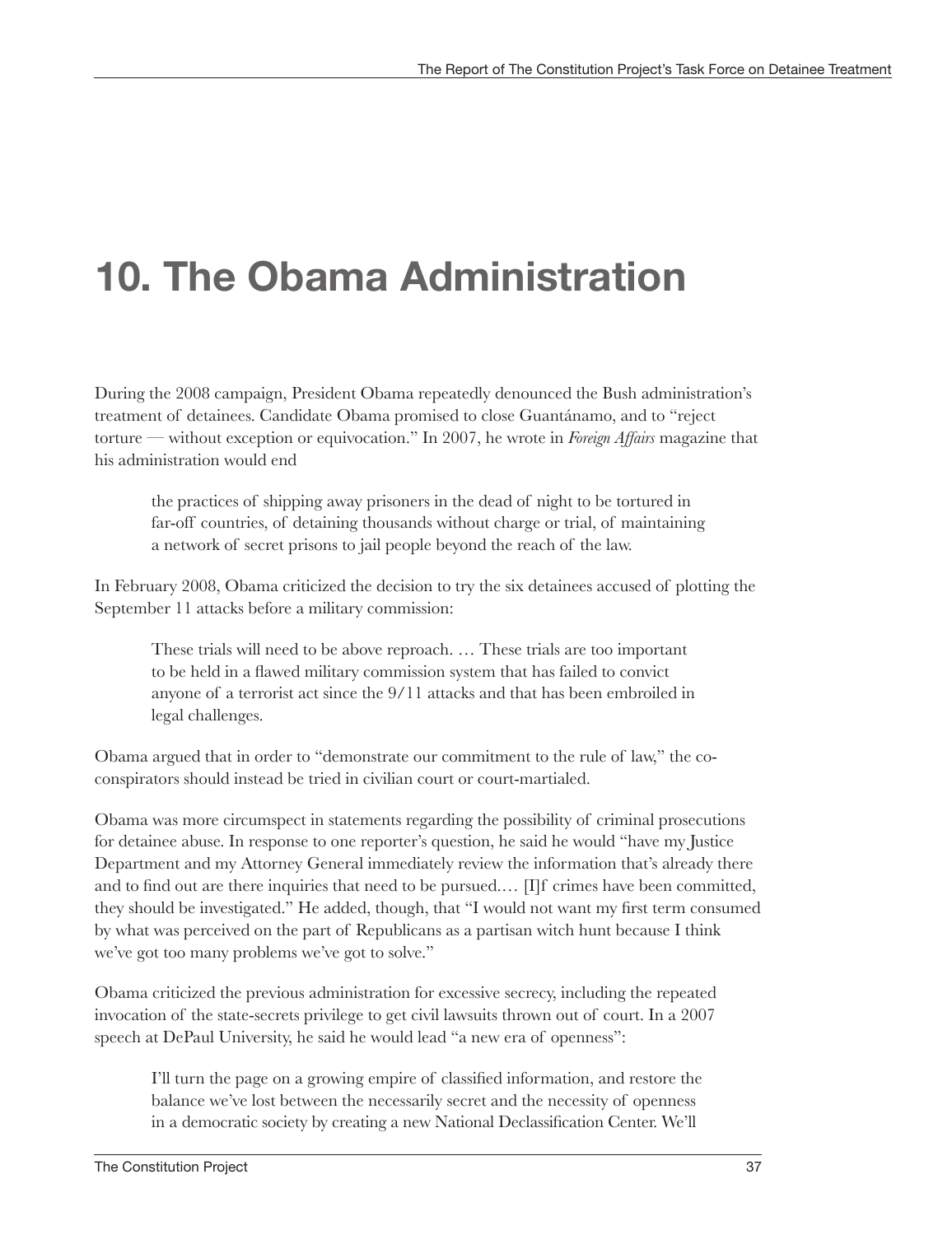protect sources and methods, but we won't use sources and methods as pretexts to hide the truth.

The Obama administration has fulfilled some of these promises, and conspicuously failed to fulfill others — in some cases because Congress has blocked them, but in other cases for reasons of their own.

The CIA is now prohibited by executive order from using "enhanced interrogation techniques," or any technique not included in the Army Field Manual. The secret prisons have been closed, and access by the International Committee of the Red Cross to detainees has dramatically improved. But Guantánamo remains open, and releases and transfers of detainees have declined sharply due to congressional opposition. In 2011 and 2012, nearly as many detainees have died in Guantánamo (three total, two in suspected suicides) as been transferred (five). After a failed effort to bring them to the United States for civilian trial, the alleged September 11 co-conspirators are being tried in a military commission that still has critics who say it will not provide a fair trial, despite some modifications to the Military Commissions Act in 2009. The Justice Department opened a criminal investigation into two detainee homicides, but closed it without charging anyone. The administration asserts it retains the right to render detainees to foreign custody in reliance on "diplomatic assurances" that they will not be tortured, with some increased safeguards to ensure detainees' humane treatment, but it is not clear if any renditions have occurred. And there has been no apparent lessening of official secrecy.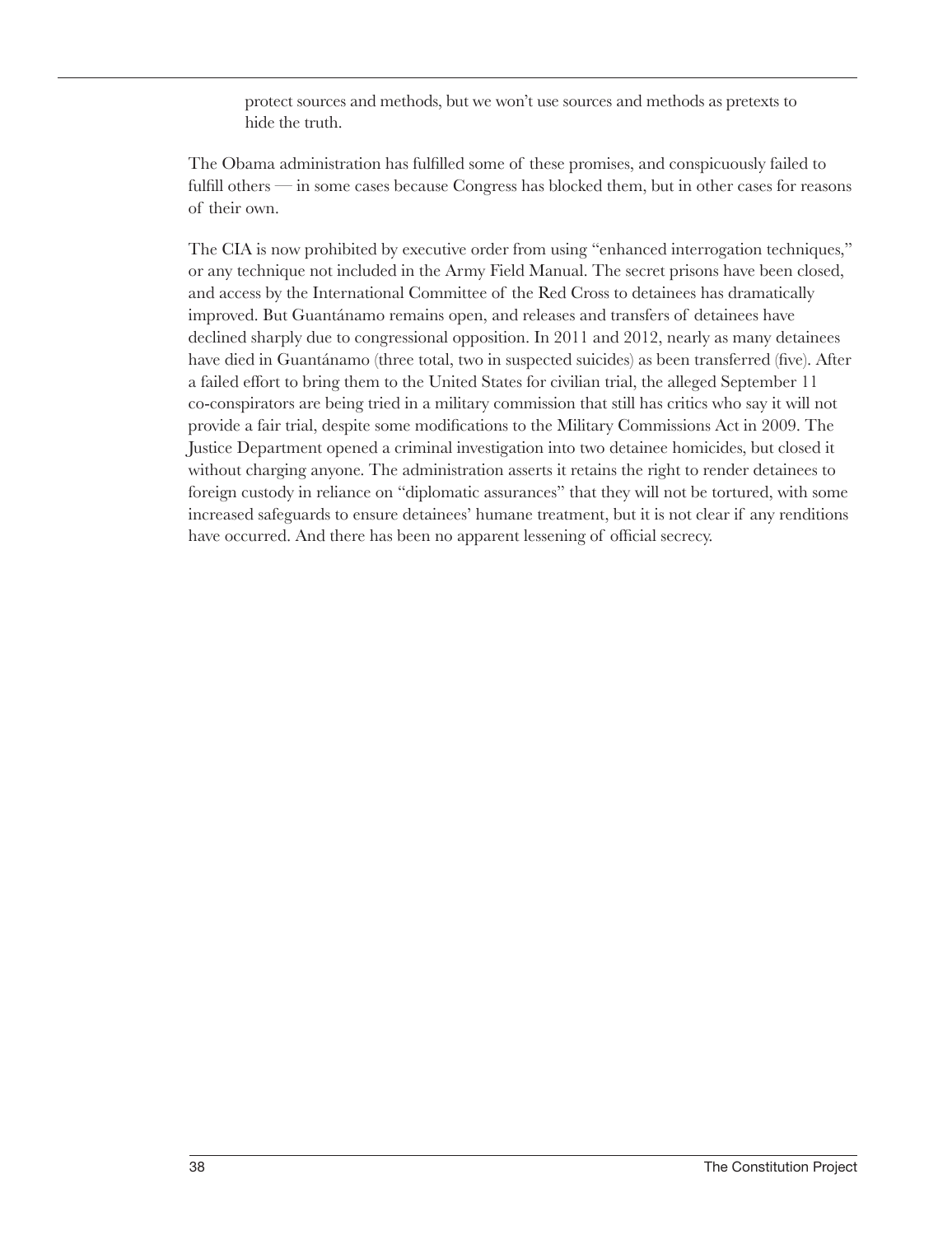# **11. The Role of Congress**

It is now evident that Congress did little to fulfill its primary obligations in addressing how the United States treated prisoners from Afghanistan, Iraq and other countries during the first few years of the Bush administration. At the very least, the first job of Congress in such a situation is oversight, finding out what may be going on and informing the public, through hearings and reports.

This was in notable contrast to two previous periods in U.S. history. In 1902, regarding Filipinos, and 1949, regarding Germans, it had confronted the unpopular issue of prisoner abuse openly. But this time Congress stepped aside, effectively ceding that task to the press.

There was one striking exception to this passivity. In late 2005, brushing off threats of a veto, Congress passed legislation restricting the military to the interrogation techniques listed in the Army Field Manual on interrogation, and banning "cruel, inhuman, or degrading treatment" by the CIA. But that shining moment aside, Congress' approach to detainee treatment paralleled its reluctance to question the war in Iraq more generally.

That is not what the framers of the Constitution intended. They wanted the legislative branch to be coequal. That is why its powers are detailed in Article I, before the executive branch. But in 1787 the framers did not envision political parties, and now, more than two centuries later, Congress is a hyper-partisan institution, with lawmakers routinely placing loyalty to party above pride in their own institution.

This phenomenon flares most clearly in the attitude of some members if their own party holds the presidency. They yield to the president's agenda and fail to exercise their historic oversight role. This is not specific to either party. Indeed, the GOP was largely unwilling to challenge the Bush administration from 2001 to 2006. But at least until recently, few Democrats expressed even a whisper of doubt about President Barack Obama deciding which alleged terrorists to kill with drone strikes.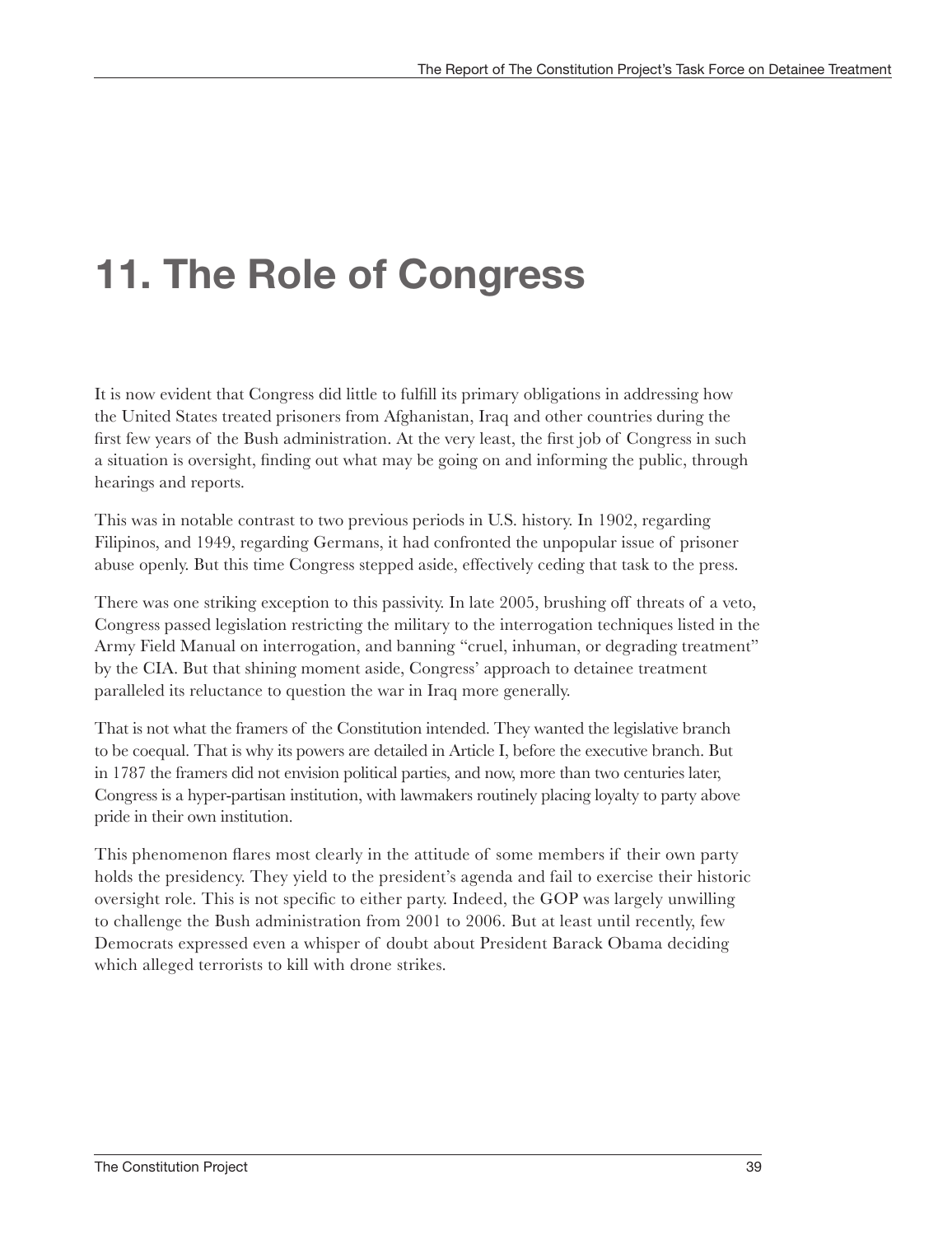### **Findings and Recommendations**

**General Findings and Recommendations** 

#### **Finding #1**

**U.S. forces, in many instances, used interrogation techniques on detainees that constitute torture. American personnel conducted an even larger number of interrogations that involved "cruel, inhuman, or degrading" treatment. Both categories of actions violate U.S. laws and international treaties. Such conduct was directly counter to values of the Constitution and our nation.** 

The Task Force believes there was no justification for the responsible government and military leaders to have allowed those lines to be crossed. Doing so damaged the standing of our nation, reduced our capacity to convey moral censure when necessary and potentially increased the danger to U.S. military personnel taken captive.

Democracy and torture cannot peacefully coexist in the same body politic. The Task Force also believes and hopes that publicly acknowledging this grave error, however belatedly, may mitigate some of those consequences and help undo some of the damage to our reputation at home and abroad.

*[This report includes a detailed memorandum outlining the factual basis of this finding. The memorandum cites instances in which the United States has asserted that torture was used in other cases, judicial findings in both domestic and international cases and citations to international law. See Appendix 1]*

#### **Finding #2**

**The nation's most senior officials, through some of their actions and failures to act in the months and years immediately following the September 11 attacks, bear ultimate responsibility for allowing and contributing to the spread of illegal and improper interrogation techniques used by some U.S. personnel on detainees in several theaters. Responsibility also falls on other government officials and certain military leaders.** 

*[This report includes a detailed memorandum outlining the factual basis of this finding. See Appendix 2]*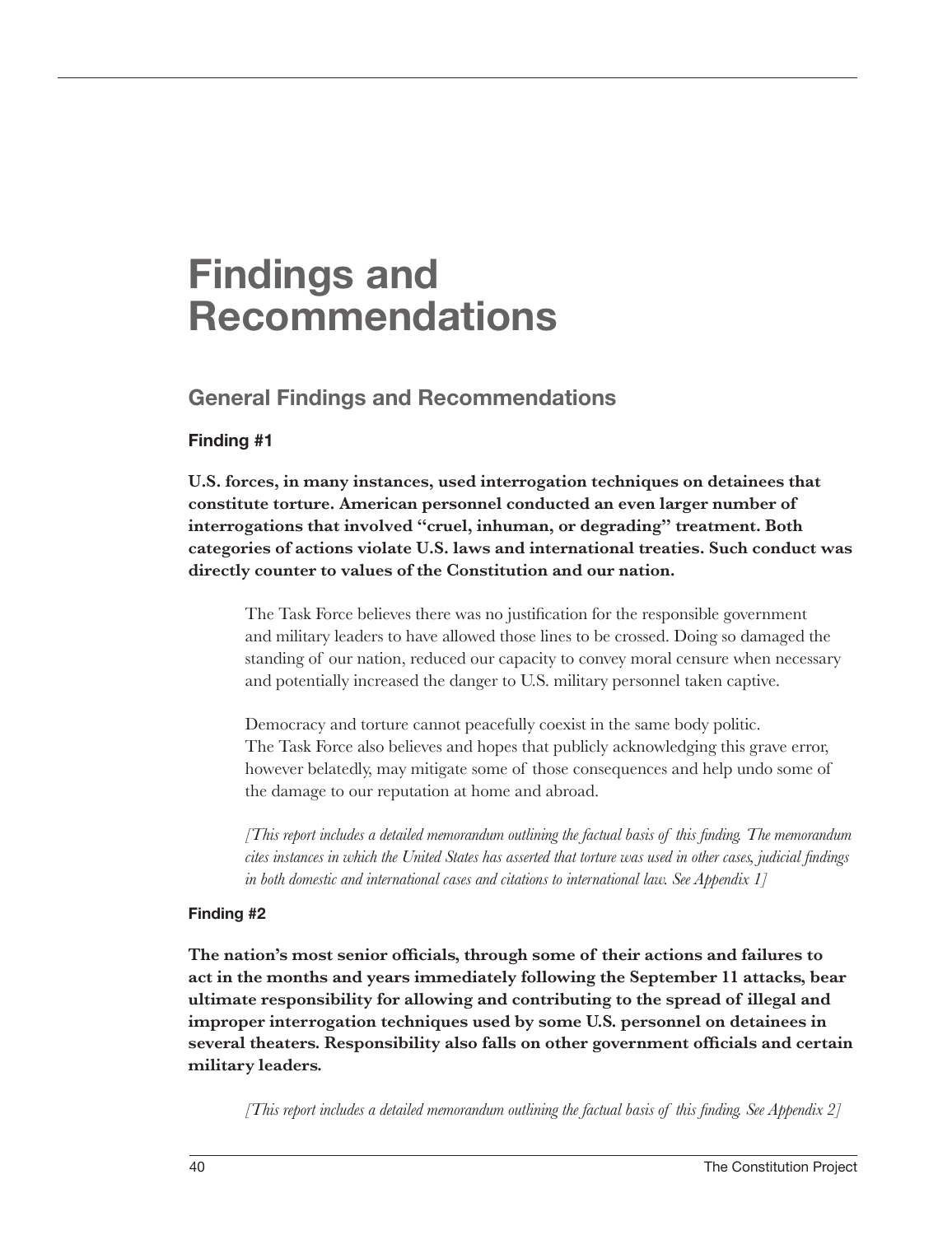#### **Recommendations**

- (1) Regardless of political party, the leaders of this country should acknowledge that the authorization and practice of torture and cruelty after September 11 was a grave error, and take the steps necessary to ensure that it cannot be repeated. Torture and "cruel, inhuman, or degrading treatment" are incompatible not only with U.S. law, but with the country's founding values. No government can be trusted with the power to inflict torment on captives.
- (2) U.S. intelligence professionals and service members in harm's way need clear orders on the treatment of detainees, requiring, at a minimum, compliance with Common Article 3 of the Geneva Conventions. Civilian leaders and military commanders have an affirmative responsibility to ensure that their subordinates comply with the laws of war.
- (3) Congress and the president should strengthen the criminal prohibitions against torture and cruel, inhuman, or degrading treatment by:
	- a. amending the Torture Statute and War Crimes Act's definition of "torture" to mean "an intentional act committed by a person acting under the color of law that inflicts severe physical or mental pain or suffering (other than pain or suffering incidental to lawful sanctions) upon another person within his custody or physical control."
	- b. amending the War Crimes Act's definition of "cruel, inhuman and degrading treatment" to make clear that cruel and inhuman treatment of detainees is a federal crime even if it falls short of torture and regardless of the location or circumstances in which detainees are held or the state's interest in obtaining information from detainees."
	- c. amending the Uniform Code of Military Justice to define specific offenses of torture, cruel and inhuman treatment, and war crimes, whose definitions and sentences track those in the U.S. Code.

#### **Finding #3**

**There is no firm or persuasive evidence that the widespread use of harsh interrogation techniques by U.S. forces produced significant information of value. There is substantial evidence that much of the information adduced from the use of such techniques was not useful or reliable.**

There are, nonetheless, strong assertions by some former senior government officials that the use of those techniques did, in fact, yield valuable intelligence that resulted in operational and strategic successes. But those officials say that the evidence of such success may not be disclosed for reasons of national security.

The Task Force appreciates this concern and understands it must be taken into account in attempting to resolve this question. Nonetheless, the Task Force believes those who make this argument still bear the burden of demonstrating its factual basis. History shows that the American people have a right to be skeptical of such claims, and to decline to accept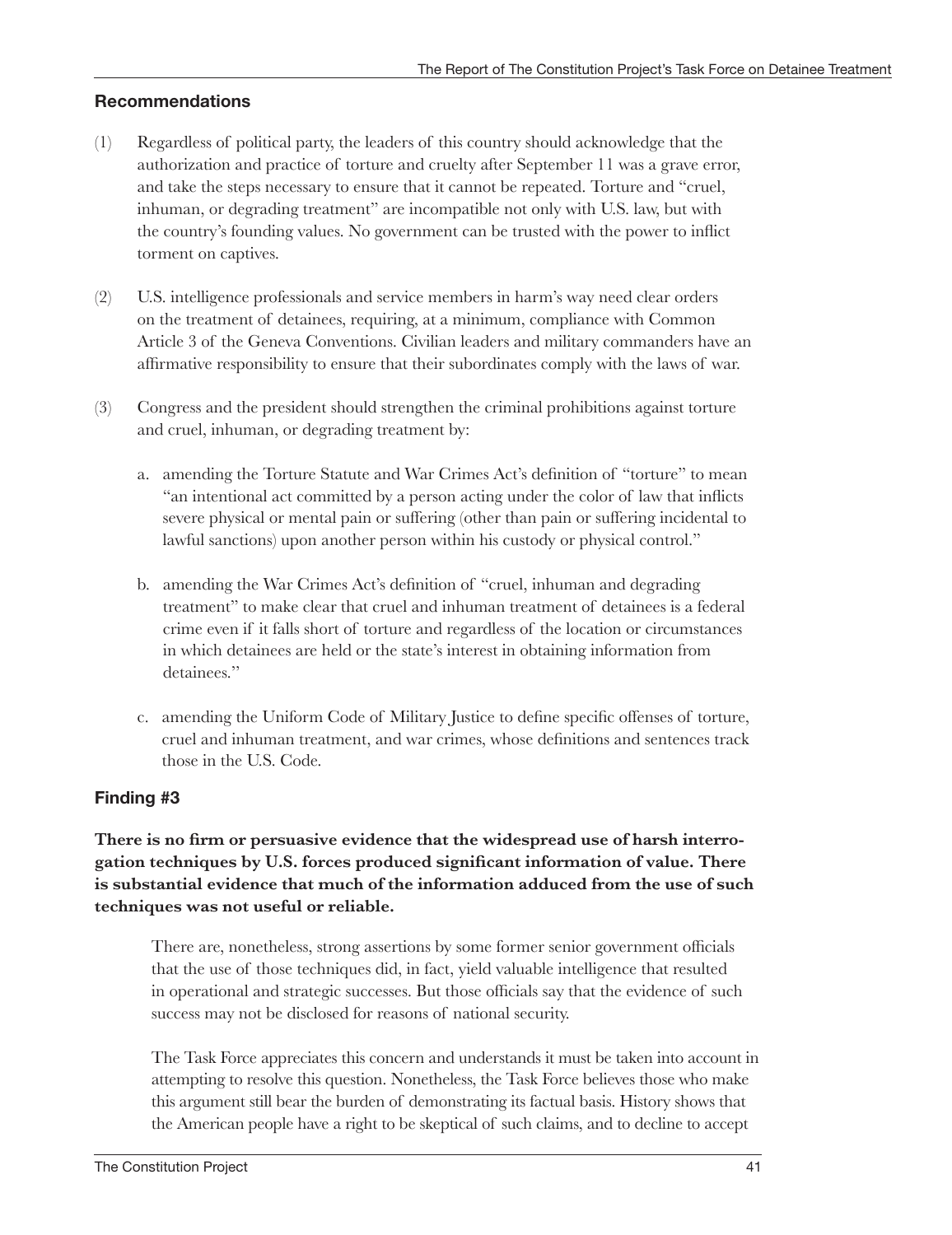any resolution of this issue based largely on the exhortations of former officials who say, in essence, "Trust us" or "If you knew what we know but cannot tell you."

In addition, those who make the argument in favor of the efficacy of coercive interrogations face some inherent credibility issues. One of the most significant is that they generally include those people who authorized and implemented the very practices that they now assert to have been valuable tools in fighting terrorism. As the techniques were and remain highly controversial, it is reasonable to note that those former officials have a substantial reputational stake in their claim being accepted. Were it to be shown that the United States gained little or no benefit from practices that arguably violated domestic and international law, history would render a harsh verdict on those who set us on that course.

On the question as to whether coercive interrogation techniques were valuable in locating Osama bin Laden, the Task Force is inclined to accept the assertions of leading members of the Senate Intelligence Committee that their examination of the largest body of classified documents relating to this shows that there was no noteworthy connection between information gained from such interrogations and the finding of Osama bin Laden.

The Task Force does not take any unequivocal position on the efficacy of torture because of the limits of its knowledge about classified information. But the Task Force believes it is important to recognize that to say torture is ineffective does not require a belief that it never works; a person subjected to torture might well divulge useful information.

The argument that torture is ineffective as an interrogation technique also rests on other factors. One is the idea that it also produces false information and it is difficult and time-consuming for interrogators and analysts to distinguish what may be true and usable from that which is false and misleading.

The other element in the argument as to torture's ineffectiveness is that there may be superior methods of extracting reliable information from subjects, specifically the rapport-building techniques that were favored by some. It cannot be said that torture always produces truthful information, just as it cannot be said that it will never produce untruthful information. The centuries-old history of torture provides example of each, as well as many instances where torture victims submit to death rather than confess to anything, and there are such instances in the American experience since 2001.

The Task Force has found no clear evidence in the public record that torture produced more useful intelligence than conventional methods of interrogation, or that it saved lives.

Conventional, lawful interrogation methods have been used successfully by the United States throughout its history and the Task Force has seen no evidence that continued reliance on them would have jeopardized national security thereafter.

#### **Recommendations**

(1) Given that much of the information is going on 10 years old, the Task Force believes the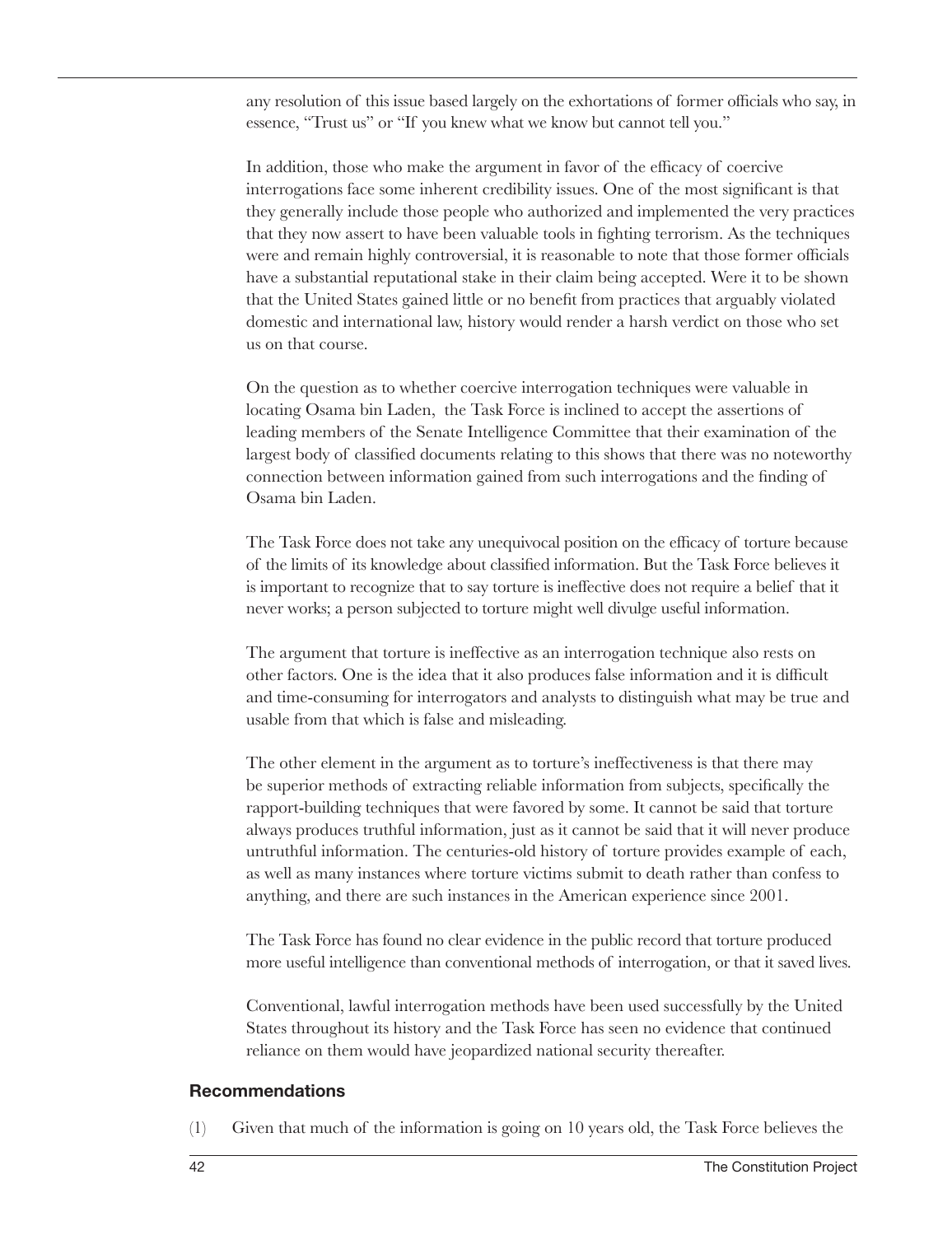president should direct the CIA to declassify the evidence necessary for the American public to better evaluate these claims. To the extent that the efficacy of these methods is a relevant question, it should be examined as fully as possible in a time of relative calm so as to have a considered view before another event that could raise the issue again.

- (2) If any such information exists to demonstrate significant success in using harsh interrogation techniques that may not be disclosed without risk to national security, the Task Force believes that information should be presented in some official forum or body that would both be neutral and credible in its assessment of that claim and be able to maintain confidentiality to protect any sources or methods. If needed for these reasons, the Task Force favors the creation of some official study group or commission with appropriate high-level security clearances and stature to lend weight to any judgment on this question.
- (3) If the members of the Senate Intelligence Committee deem that the information in their possession on this subject does not endanger national security, committee members should move to disclose that information.

#### **Finding #4**

#### **The continued indefinite detention of many prisoners at Guantánamo should be addressed.**

#### **Recommendations**

*The Task Force was unable to agree on a unanimous recommendation on the issues of ending indefinite detention of prisoners at Guantánamo Bay and closing the detention facility there.* 

*As President Obama has said that all U.S. troops will be withdrawn and the war in Afghanistan will be over by the end of next year, a majority of the Task Force members favored moving swiftly to deal with all of the prisoners currently held in Guantánamo and closing the detention facility in accordance with a cessation of hostilities by the end of 2014, as the law of war will no longer be applicable. The details of that proposal, shown below, would have some prisoners tried in U.S. courts or in military commissions that followed the same procedures as Article III civilian courts. Other prisoners would be transferred to countries where the U.S. could be certain that they would not be subject to torture. Those prisoners who are deemed to still be a threat to the safety of the U.S. and its citizens and who would be difficult (a) to prosecute because they were subjected to torture or the relevant criminal laws did not apply overseas at the time of their conduct; or (b) to transfer due to lack of suitable receiving country, would be brought to the mainland United States and held in custody until a suitable place to transfer them was found. Their cases would be subject to periodic review.*

*A minority1 of the Task Force does not agree with those prescriptions. Those members believe that as troubling as indefinite detention might be, there are currently no good or feasible alternatives. Those prisoners who are deemed to be a continuing threat to the United States and for whom a trial is not currently feasible, and where there is no other suitable country that will accept them, should remain in detention for the foreseeable future. They should not be brought to the U.S., and Guantánamo remains the best location to hold them.* 

*1 Task Force members Asa Hutchinson and Richard Epstein.*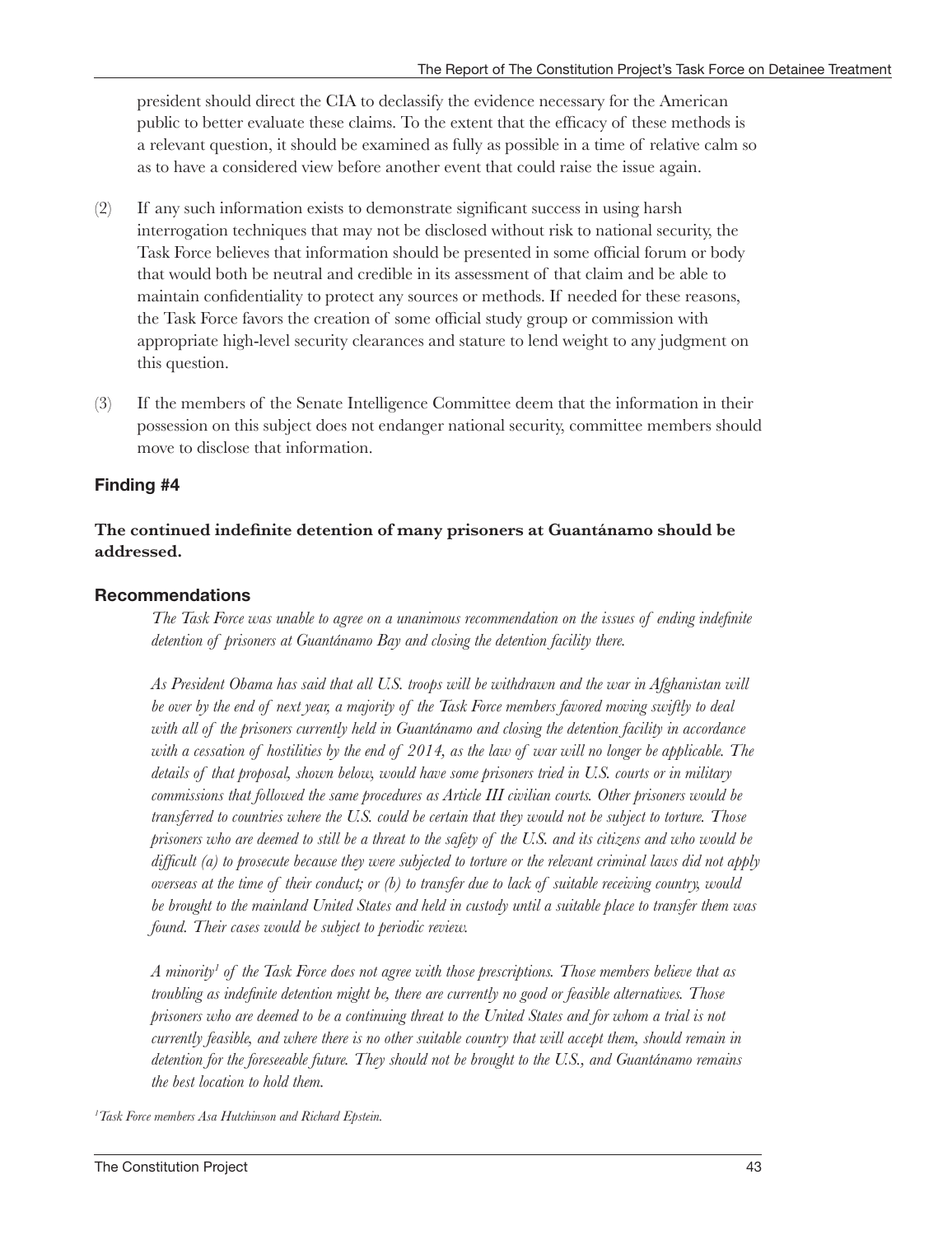The majority of the Task Force believes that the situation of indefinite detention is abhorrent and intolerable. The majority recommends:

- (1) The administration, using authority it currently has, should move swiftly to release or transfer those detainees at the Guantánamo Bay detention facility who have been cleared for release or transfer.
- (2) To facilitate dealing with the remaining detainees at Guantánamo Bay, Congress should lift its prohibition on any of them being brought to the mainland United States. The Task Force believes that no one should doubt that U.S. authorities are capable of holding them securely.
- (3) Following the release or transfer of cleared detainees, the remaining detainees held at Guantánamo Bay should be:
	- a. Tried wherever possible by a U.S. Article III court as a matter of preference. If Congress does not lift its ban on bringing Guantánamo detainees to the mainland United States, a U.S. district court should be designated to sit or set up at Guantánamo to clear as many remaining cases as practicable;
	- b. Should the above process fail to be capable of or sufficient to handle all remaining detainees, a military commission based on standards fully parallel if not identical to those applied by Article III courts should be used to clear any remaining cases;
	- c. Any remaining detainees who are deemed a threat to U.S. security, but cannot be tried as above, either because of a lack of evidence or tainted evidence — or where there is no adequate legal basis under which they may be tried in the U.S. — should be treated as follows, in the order noted below:
		- 1. U.S. authorities should seek a foreign country willing to try the detainees with the best commitments and processes the United States can obtain (in keeping with the appropriate recommendations of this Task Force) against any use of torture or cruel, inhuman or degrading treatment;
		- 2. In the absence of finding such a state, the detainees should be released to a state willing to receive them and with the best commitments and processes the United States can obtain (in keeping with the appropriate recommendations of this Task Force) against any use of torture or detention without trial and which is prepared to provide them an opportunity to live free of the threat of detention without trial for any known or presumed past actions for which sufficient untainted evidence cannot be produced;
		- 3. Failing the above, the detainees should be returned to a state of citizenship or nationality or former citizenship or nationality with the best commitments and processes the United States can obtain (in keeping with the appropriate recommendations of this Task Force) against any use of torture or detention without trial;
		- 4. Failing that, the detainees may be brought to the United States and kept in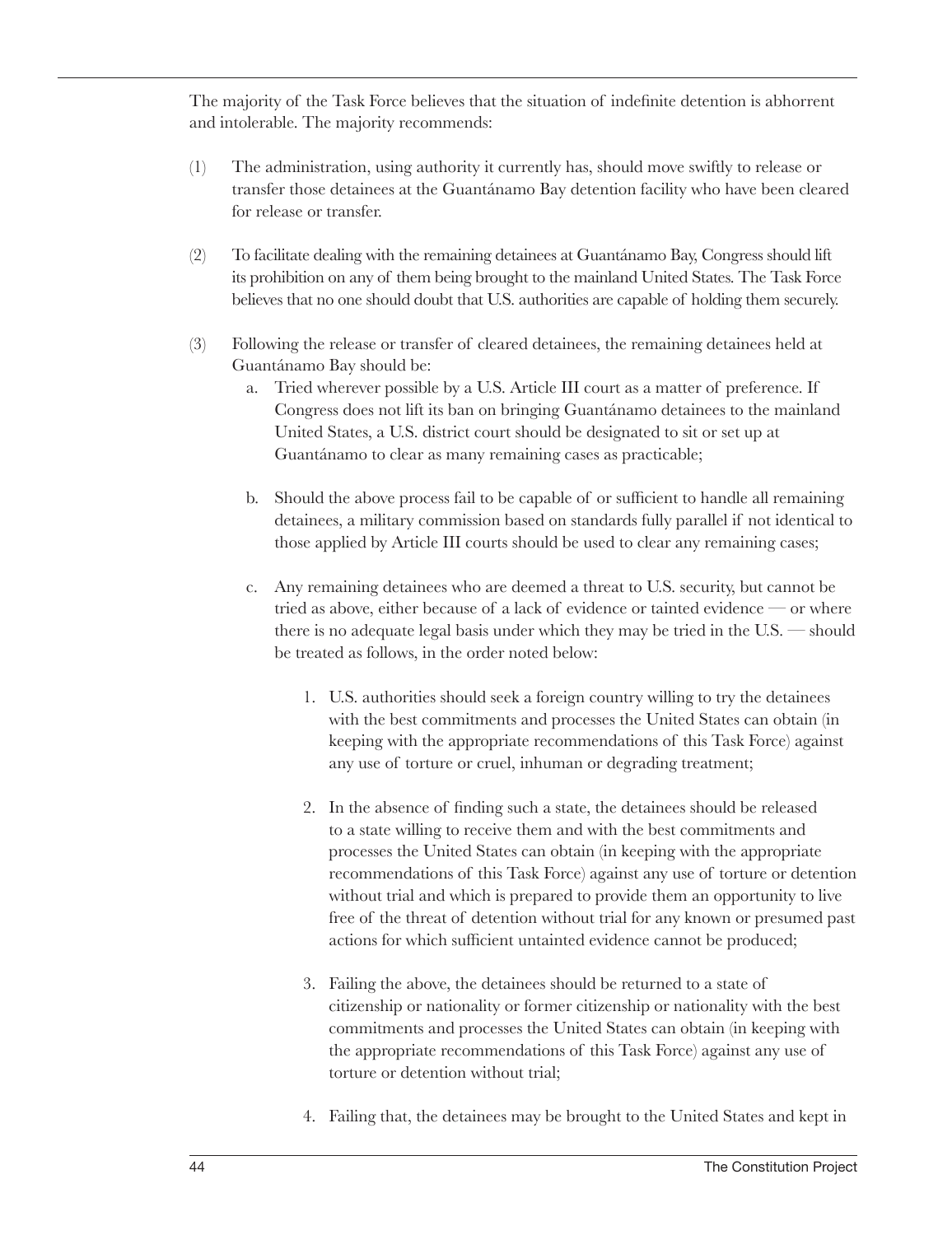the custody of the Department of Homeland Security under appropriate immigration statutes and regulations until such time as a suitable place to deport them is found. They would be subject to semiannual reviews under conditions and standards to be determined by the executive branch.

- (4) There should be a U.S. declaration of cessation of hostilities with respect to Afghanistan by the end of 2014. If there is no such formal declaration, legal authorities should recognize the situation to be the same as existed in Iraq with the withdrawal of U.S. forces by the end of 2011, thereby providing for recognition of a *de facto* cessation of hostilities.
- (5) Following a cessation of hostilities and clearing of all detainee cases at Guantánamo Bay in accordance with the above process, the detention facility there should be closed, and under no circumstances later than the end of 2014.

#### **Finding #5**

#### **The United States has not sufficiently followed the recommendation of the 9/11 Commission to "engage its friends to develop a common coalition approach toward the detention and humane treatment of captured terrorists."**

In the 8 ½ years since the release of the 9/11 Commission Report, the United States has failed to take meaningful, permanent steps to develop a common coalition approach toward the humane treatment and detention of suspected terrorists. As the 9/11 Commission found, so too does the Task Force find that such steps should "draw upon Article 3 of the Geneva Conventions on the law of armed conflict. That article was specifically designed for those cases in which the usual laws of war did not apply. Its minimum standards are generally accepted throughout the world as customary international law." With the passage of time, the United States' failure to take meaningful, permanent action in this regard has put our nation's security at greater risk.

#### **Recommendation**

(1) The Task Force fully endorses the implementation of the 9/11 Commission's recommendation on the necessity of a common coalition approach toward the detention and humane treatment of suspected terrorists consistent with the rule of law and our values.

### **Legal Findings and Recommendations**

#### **Finding #6**

**Lawyers in the Justice Department's Office of Legal Counsel (OLC) repeatedly gave erroneous legal sanction to certain activities that amounted to torture and cruel, inhuman or degrading treatment in violation of U.S. and international law, and in doing so, did not properly serve their clients: the president and the American people.**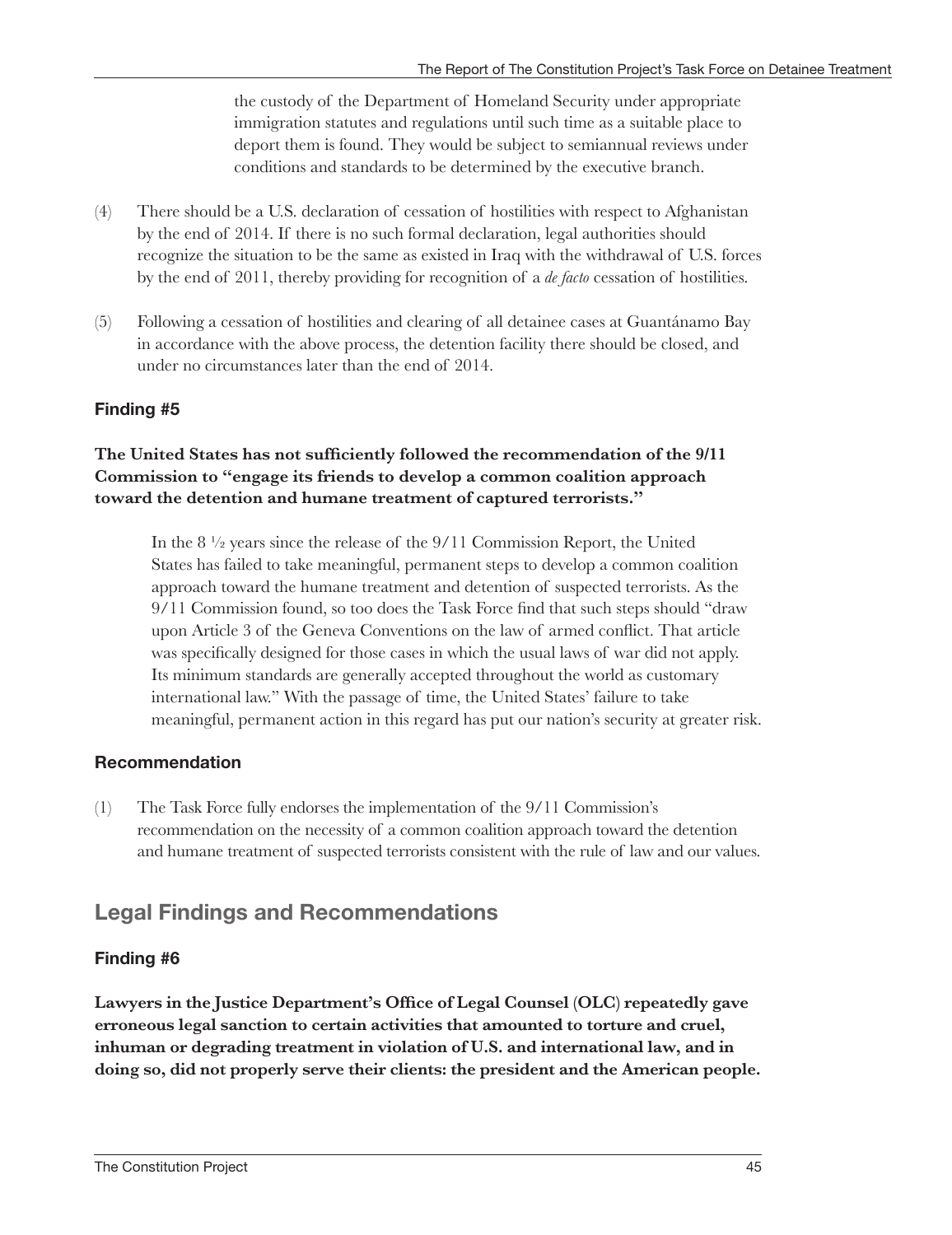#### **Finding #7**

**Since September 11, the Justice Department's Office of Legal Counsel (OLC)**  failed, at times, to give sufficient weight to the input of many at the Department of **Defense, the FBI, and the State Department with extensive and relevant expertise on legal matters pertaining to detainee treatment.**

#### **Recommendation**

(1) The OLC should always consult with, and be counseled by, agencies affected by its legal advice and those agencies' subject-matter experts. When providing legal advice contrary to the views of agency subject-matter experts, the OLC should include and clearly outline opposing legal views to its own, the legal support (if any) and reasoning for those opposing views, and the basis for why the OLC chose not to adopt those views.

#### **Finding #8**

**Since the Carter administration, the Office of Legal Counsel (OLC) has published some opinions, a practice that continues to this day. Transparency is vital to the effective functioning of a democracy. It is also vital that the president, during his or her presidency, be able to rely on confidential legal advice.**

#### **Recommendations**

- (1) To balance the need for transparency and the need of the president to receive confidential legal advice, the American people should be notified when a classified opinion is issued. The OLC should periodically review earlier confidential opinions to determine if they may be declassified and released. If any and all opinions from the OLC might someday, at the appropriate time, be disclosed, OLC attorneys would be more mindful of their responsibility to act in an impartial manner on behalf of the nation and less likely to engage in advocacy that could later prove to have been misguided.
- (2) Congress should amend the attorney general's current notification requirement to Congress found at 28 U.S.C. § 530D and extend it beyond those cases in which the executive branch acknowledges it is refusing to comply with a statute. The Justice Department (DOJ) should have to explain not only when it determines a statute is unconstitutional, and need not be enforced, but also whenever it concludes that a certain construction of a statute is required to avoid constitutional concerns under Article II of the Constitution or separation-of-powers principles. We support efforts that have been proposed in the past but failed to come to fruition, such as the OLC Reform Act of 2008, sponsored by Sens. Dianne Feinstein and Russ Feingold, to ensure Congress is notified when the DOJ determines that the executive branch is not bound by a statute.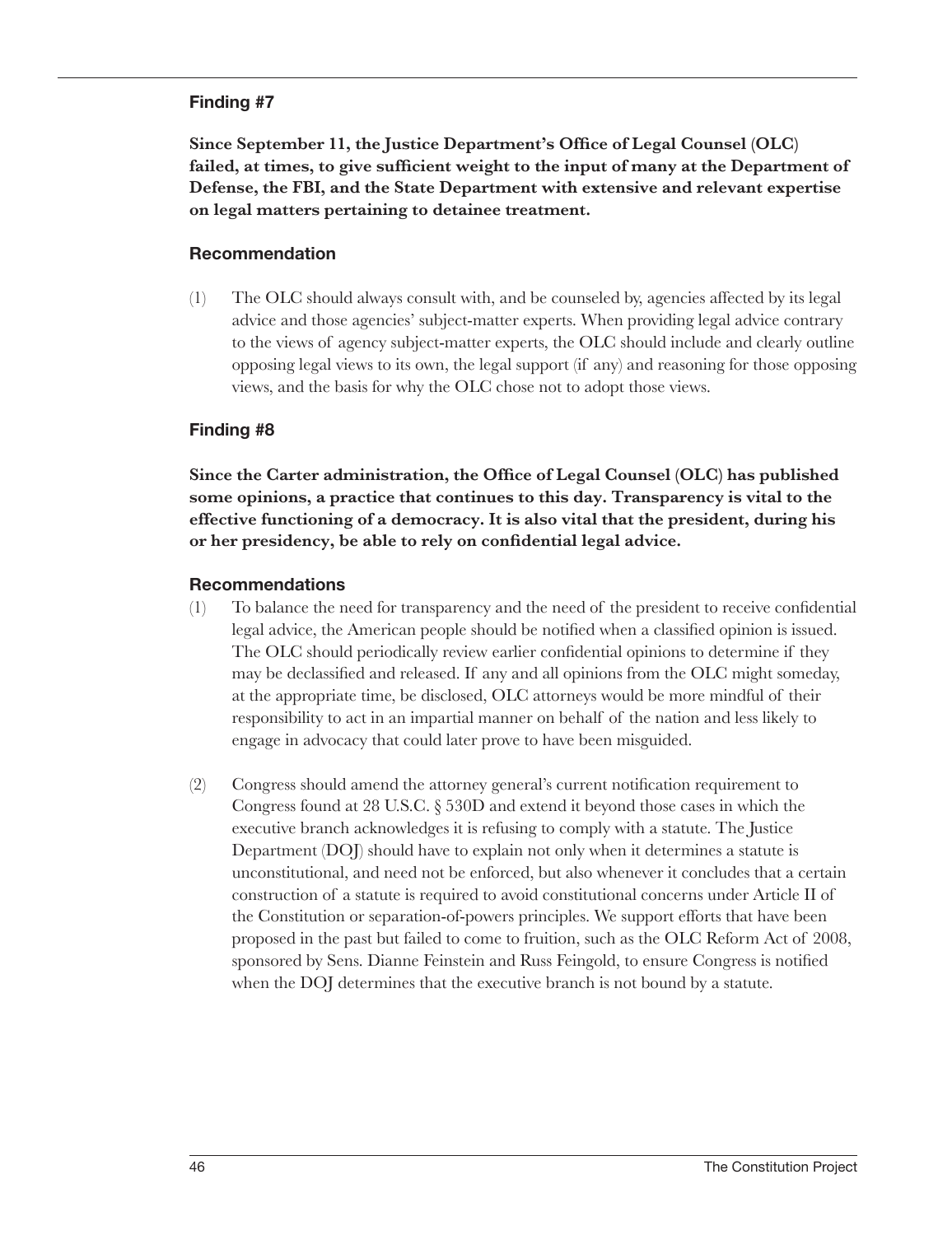### **Extraordinary Rendition Findings and Recommendations**

#### **Finding #9**

#### **It is the view of the Task Force that the United States has violated its international legal obligations in its practice of the enforced disappearances and arbitrary detention of terror suspects in secret prisons abroad.**

After September 11, 2001, the extraordinary rendition program consisted of individuals being captured in one part of the world and transferred extrajudicially to another location for the purpose of interrogation rather than legal process. The U.S. officials involved did not notify the detainees' families of their whereabouts, or provide the detainees with legal representation in any locations operated by the CIA as "black sites" or for proxy detention. The International Covenant on Civil and Political Rights, to which the United States is a party, states at Article 9(1): "Everyone has the right to liberty and security of person. No one shall be subjected to arbitrary arrest or detention. No one shall be deprived of his liberty except on such grounds and in accordance with such procedures as are established by law." Additionally, the practice of enforced disappearance violates international humanitarian law in both international and non-international armed conflicts, according to the first and fourth Geneva Conventions. The International Convention for the Protection of All Persons Against Enforced Disappearances, to which the United States is not a party but which codifies binding customary international law, states that "[t]he widespread or systematic practice of enforced disappearance constitutes a crime against humanity."

#### **Recommendations**

- (1) The Task Force urges the Department of State (DOS), Department of Defense (DOD), and the CIA to expeditiously declassify and release information pertaining to any secret proxy detention (upon U.S. authority or pursuant to U.S. official requests) occurring abroad. The Task Force also recommends that DOS, DOD and the CIA ensure that any detainees still held in such circumstances are allowed access to the International Committee of the Red Cross as required by international law.
- (2) In order to ensure uniform treatment and the guarantee of rights for individuals under the control of the United States, the U.S. government must clarify that the U.S. interpretation of Article 3 of the Convention Against Torture (CAT) and Article 2(1) of the International Covenant on Civil and Political Rights (ICCPR) includes both individuals within U.S. territory and individuals under U.S. jurisdiction extraterritorially, in accordance with the treaty bodies' interpretations of the CAT and the ICCPR. Such clarification would prohibit arbitrary detention by U.S. forces outside of U.S. territory.

#### **Finding #10**

**The Task Force finds that "diplomatic assurances" that suspects would not be tortured by the receiving countries proved unreliable in several notable rendition cases, although the full extent of diplomatic assurances obtained is still**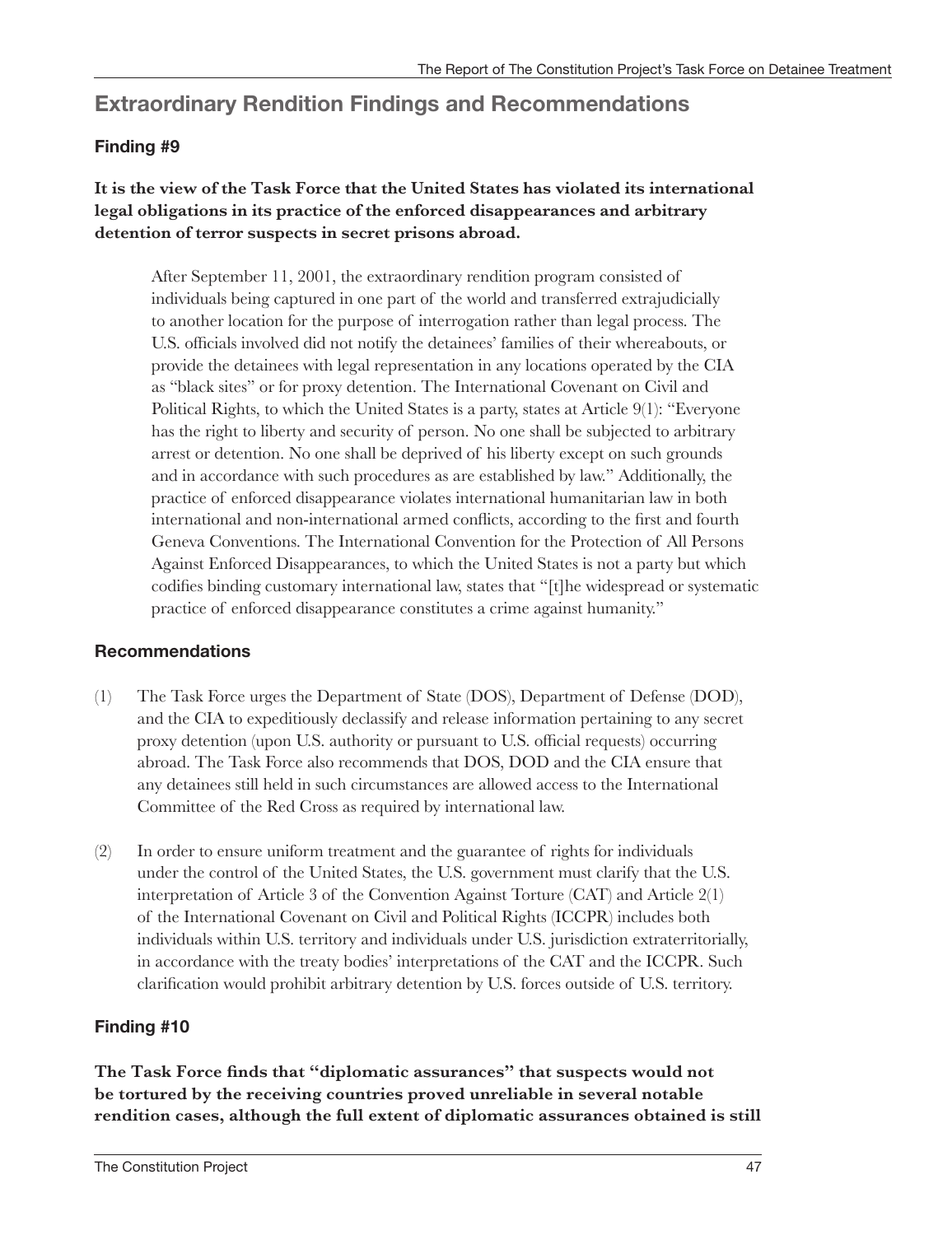#### **unknown. The Task Force believes that ample evidence existed regarding the practices of the receiving countries that rendered individuals were "more likely than not" to be tortured.**

In conducting detainee transfers subsequent to receiving inadequate and unenforceable diplomatic assurances, the United States violated its legal obligations under the Convention Against Torture, which was drafted in part by the United States and which states at Article 3(1): "No State Party shall expel, return ("refouler"), or extradite a person to another State where there are substantial grounds for believing that he would be in danger of being subjected to torture." This obligation attaches when an individual "is more likely than not'' to be tortured. Under the administrations of President Bill Clinton and President George W. Bush, the extraordinary rendition program often involved transfers of terror suspects to countries where there existed a documented high likelihood of torture or cruel, inhuman, or degrading treatment. U.S. officials were sometimes involved in the interrogations of transferred detainees or received notice of detainees' allegations regarding torture in proxy detention, and were therefore aware of conditions and treatment in the receiving countries.

#### **Recommendation**

(1) The Task Force recommends that diplomatic assurances must not be the sole or dispositive factor for U.S. satisfaction of its obligation under CAT Article 3(1) that "[n] o State Party shall expel, return ("refouler"), or extradite a person to another State where there are substantial grounds for believing that he would be in danger of being subjected to torture." Legislation should be enacted that establishes diplomatic assurances as only one of several factors informing the likelihood of torture in a receiving state, with State Department's Human Rights Reports serving as key indicators of future conduct by host nations. Additionally, diplomatic assurances should be accompanied by guarantees of a right to monitor, a right to interview and, potentially, a right to retake custody of the individual if the United States determines that transferred individuals are tortured or subjected to cruel, inhuman or degrading treatment. When a transfer involves an individual with ties of nationality or residence to a third state, the U.S. should, wherever feasible, consult with the third state regarding our common interest in the above guarantees from the receiving state.

#### **Finding #11**

#### **The Task Force finds that U.S. officials involved with detention in the black sites committed acts of torture and cruel, inhuman or degrading treatment.**

Ample evidence of this treatment is found in the December 2004 CIA Inspector General's Report on Counterterrorism, Detention, and Interrogation Activities, as well as the testimony of former detainees. The use of torture and cruel, inhuman, or degrading treatment has long been considered war crimes and violations of customary international law, as well as being prohibited by the Convention Against Torture and denounced by the United States when practiced by other states.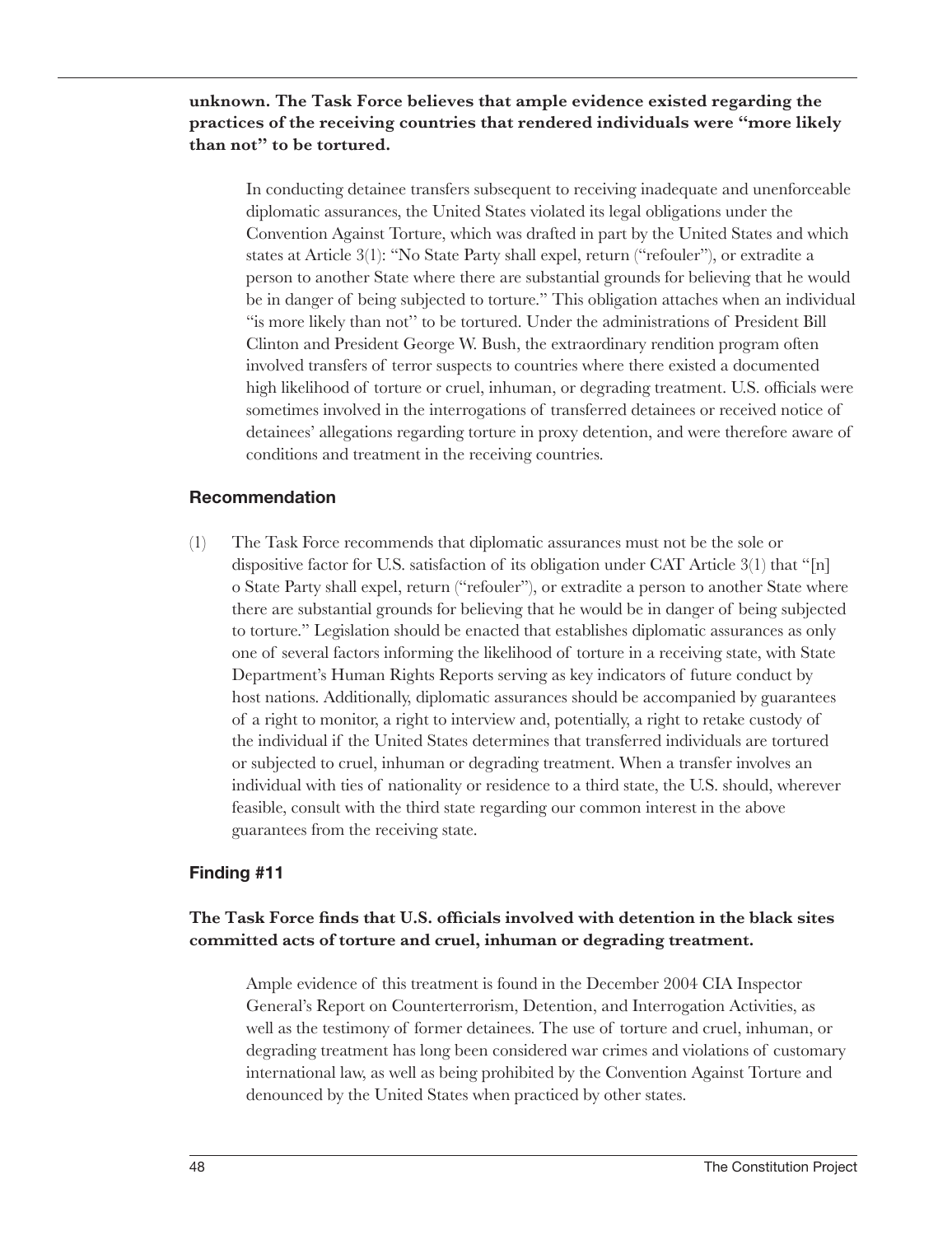#### **Recommendation**

(1) Due to the growing legal and political consequences of the CIA's rendition program and network of secret prisons, and the fact that officials credibly assert that both programs have been discontinued, the Task Force recommends that the United States fully comply with its legal obligations under the Convention Against Torture in cooperating with pending investigations and lawsuits in the United States and abroad.

### **Medical Findings and Recommendations**

#### **Finding #12**

**After September 11, 2001, psychologists affiliated with U.S. intelligence agencies helped create interrogation techniques for use in questioning detainees. The methods were judged to be legal by the Department of Justice's Office of Legal Counsel (OLC), but the Task Force has found that many of them constituted torture or cruel, inhuman or degrading treatment.** 

#### **Finding #13**

**Medical professionals, including physicians and psychologists, in accordance with Department of Defense and intelligence agency operating policies, participated variously in interrogations by monitoring certain interrogations, providing or allowing to be provided medical information on detainees to interrogators, and not reporting abuses.**

#### **Finding #14**

**Prior to September 11, 2001, ethical principles and standards of conduct for U.S. physicians regarding military detainees included prohibition against involvement in torture, monitoring or being present during torture, or providing medical care to facilitate torture. From 2006 to 2008, after information was available on the treatment of detainees, additional medical professional ethical principles and guidance were established by medical associations, including the duty to report abuses and prohibitions against conducting or participating in or being present during interrogations, and providing detainees' medical information to interrogators.** 

#### **Finding #15:**

**After September 11, 2001, military psychologists and physicians were instructed that they were relieved of the obligation to comply with nonmilitary ethical principles, and in some cases their military roles were redefined as non-healthprofessional combatants.** 

Rules, regulations and operating procedures were altered to guide and instruct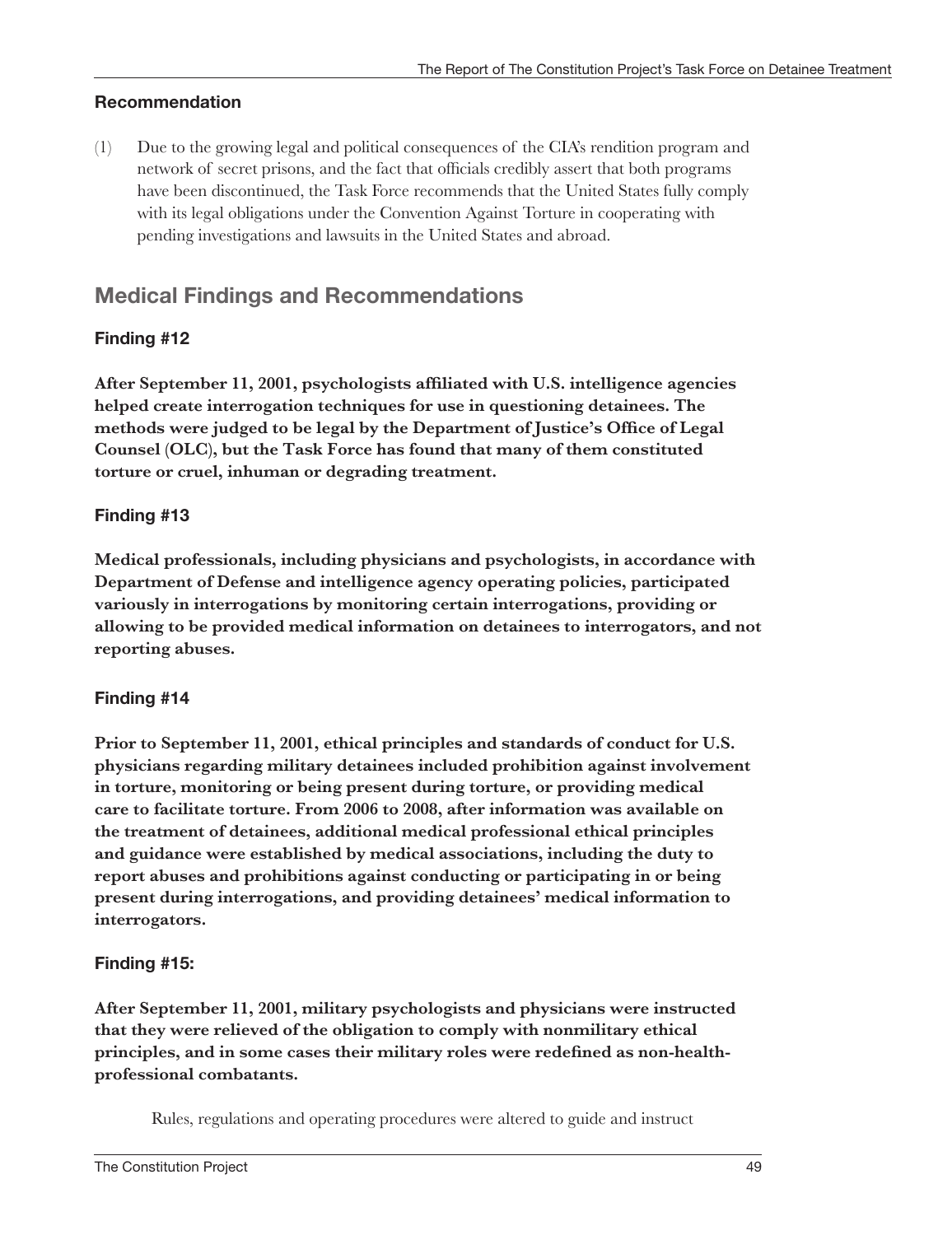physicians in their involvement in detention and interrogation procedures including the provision of detainees' medical information to interrogators, being present or monitoring interrogations, engaging in medically and ethically improper practices in dealing with hunger strikers, and not reporting abuses.

#### **Recommendations**

- (1) The Department of Defense (DOD) and CIA should ensure adherence to health professional principles of ethics by using standards of conduct for health professionals that are in accordance with established professional standards of conduct, including the prohibition of physicians from conducting, being present, monitoring or otherwise participating in interrogations – including developing or evaluating interrogation strategies, or providing medical information to interrogators. In addition, physicians should be required to report abuses to authorities. The DOD should discontinue classifications of health professionals as non-health-professional combatants. It should also adopt standards with respect to confidentiality of detainee medical and psychological information that prohibit the use of medical information, whether obtained in clinical treatment or through an assessment for any other purpose, from being shared with interrogators.
- (2) Standard periodic military reviews of the conduct and performance of health professionals should be based on their compliance with military detention standards, regulations and operating procedures that are in accord with professional ethical principles and standards established by U.S. medical associations. Violations should be dealt with under the Code of Military Justice and the findings shared with existing civilian agencies for action, including the National Practitioner Data Bank, state licensing boards, medical associations, and specialty certifying boards.
- (3) The Department of Justice should formally prohibit the Office of Legal Counsel from approving interrogation techniques based on representations that health providers will monitor the techniques and regulate the degree of physical and mental harm that interrogators may inflict. Health professionals cannot ethically condone any deliberate infliction of pain and suffering on detainees, even if it falls short of torture or cruel treatment.

#### **Finding #16**

**For detainee hunger strikers, DOD operating procedures called for practices and actions by medical professionals that were contrary to established medical and professional ethical standards, including improper coercive involuntary feedings early in the course of hunger strikes that, when resisted, were accomplished by physically forced nasogastric tube feedings of detainees who were completely restrained.**

#### **Recommendations**

- (1) Forced feeding of detainees is a form of abuse and must end.
- (2) The United States should adopt standards of care, policies and procedures regarding detainees engaged in hunger strikes that are in keeping with established medical professional ethical and care standards set forth as guidelines for the management of hunger strikers in the 1991 World Medical Association Declaration of Malta on Hunger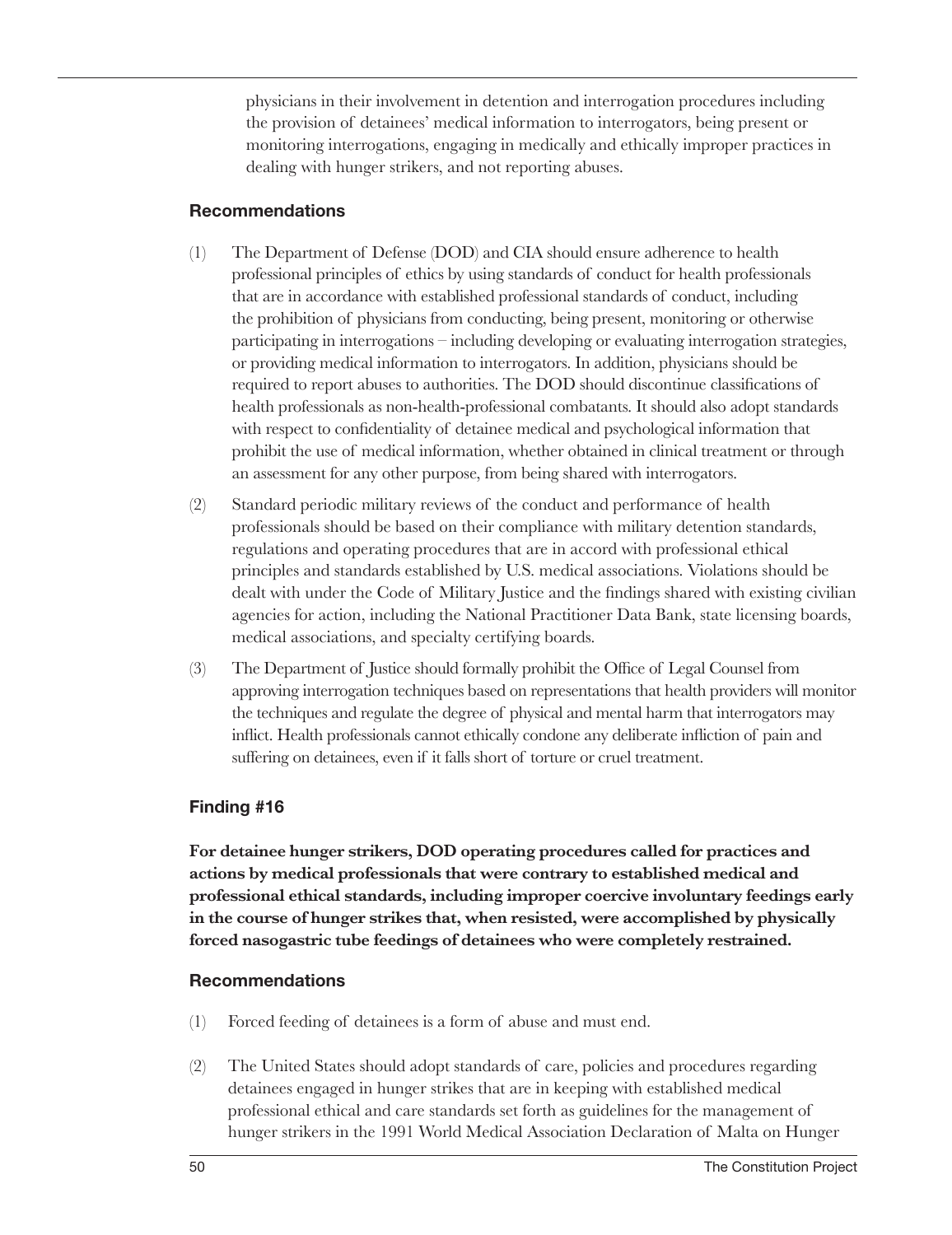Strikes (revised 1992 and 2006), including affirmation that force-feeding is prohibited and that physicians should be responsible for evaluating, providing care for and advising detainees engaged in hunger strikes. Physicians should follow professional ethical standards including: the use of their independent medical judgment in assessing detainee competence to make decisions; the maintenance of confidentiality between detainee and physician; the provision of advice to detainees that is consistent with professional ethics and standards; and, the use of advance directives.

(3) The Task Force recognizes that as a matter of public policy the United States has a legitimate interest regarding detainees whom it is holding to prevent them from starving to death. In doing so, it should respect the findings and processes reflected in the above-noted standards and recommendations.

### **Consequences Findings and Recommendations**

#### **Finding #17**

**It is the view of the Task Force that it is harmful for the United States to release detainees without clear policies or practices in place for the re-introduction of those individuals into the societies of the countries of release.** 

Detainees held at Guantánamo Bay and abroad are released to home countries or third countries, in many cases, without contacts or the means to support themselves, and suffering from mental and physical problems resulting from their time in U.S. detention. Such prolonged physical and mental effects have the potential to manifest in acts of recidivism for those detainees who previously fought against U.S. forces, or in increasing anti-U.S. sentiment in a vulnerable population.

#### **Recommendation**

(1) The United States should establish agreements with all countries receiving detainees upon release to establish standard procedures by which those without family or other means may be properly monitored on their ability to secure housing, medical and other necessities in order to fully integrate them into society.

### **Recidivism Findings and Recommendations**

#### **Finding #18**

**The Task Force finds a large discrepancy between the recidivism figures published by government agencies such as the Defense Intelligence Agency and the Subcommittee on Oversight and Investigations of the House Committee on Armed Services, and nongovernmental organizations (NGOs) such as the New America Foundation. The Task Force believes that it is not possible to determine an accurate rate of re-engagement (or engagement for the first time) in terrorist**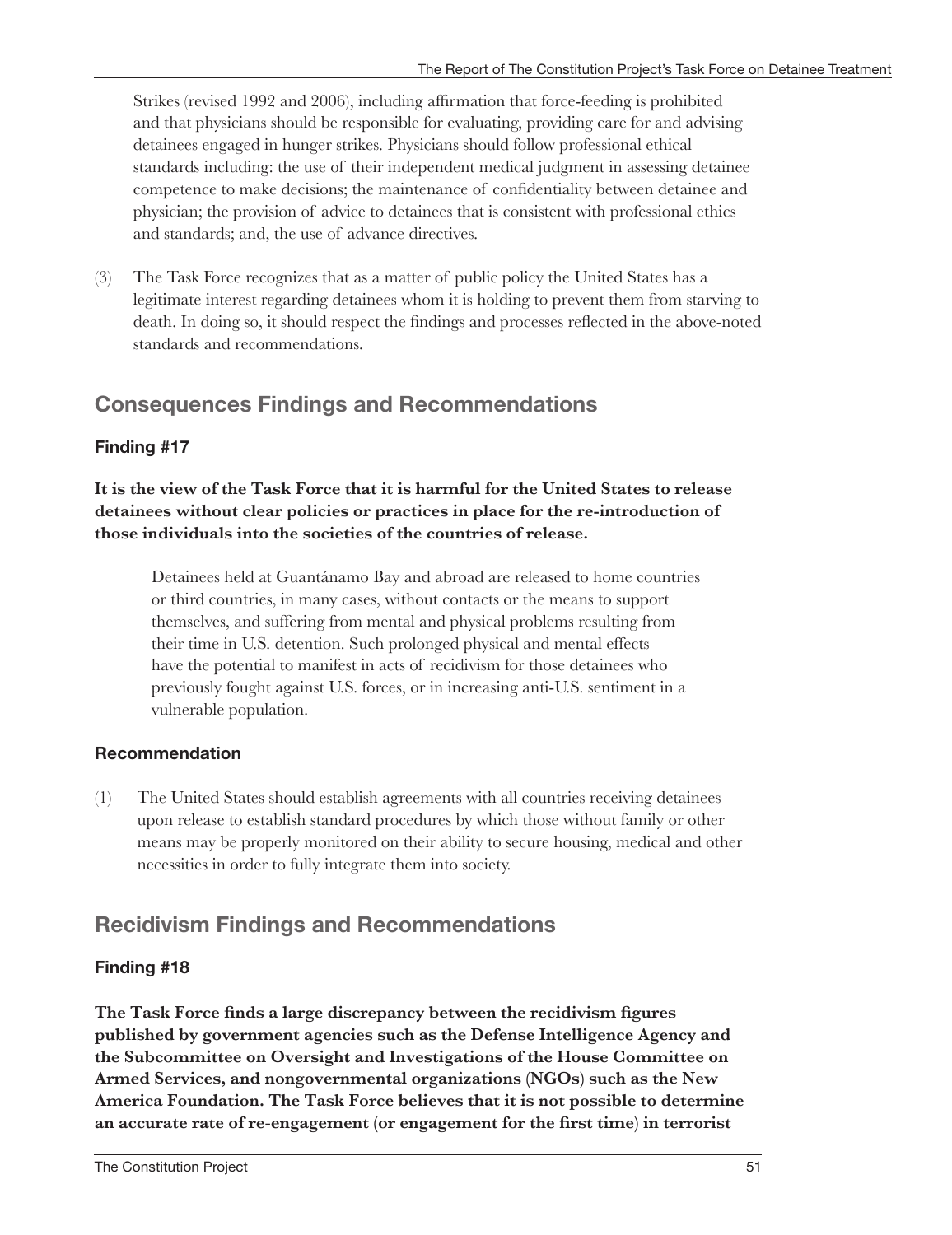**activity without systematic and detailed data indicating whether each particular individual is "confirmed" or "suspected" of such activity.**

#### **Recommendation**

(1) The Task Force recommends that the Defense Intelligence Agency disclose all criteria used to make determinations on whether individuals fall into the "confirmed" or "suspected" categories, including clear guidelines on acts that constitute each category. The Task Force notes that Pentagon spokesman Todd Breasseale said in March 2012 that individuals on the "suspected" list may pose no threat to national security. The Task Force therefore recommends that the DIA issue separate numbers for the categories of "confirmed" and "suspected" recidivists, establishing the rate of recidivism based solely on the "confirmed" numbers for greater accuracy. Finally, the Task Force recommends that the DIA publish a list of "confirmed" recidivists with details of their terror-related activities.

### **Obama Administration Findings and Recommendations**

#### **Finding #19**

#### **The high level of secrecy surrounding the rendition and torture of detainees since September 11 cannot continue to be justified on the basis of national security.**

The black sites have apparently been shut down, and the "enhanced interrogation techniques" have been ended. The authorized "enhanced" techniques have been publicly disclosed, and the CIA has approved its former employees' publication of detailed accounts of individual interrogations. Unauthorized, additional mistreatment of detainees has been widely reported in the press and by human rights groups.

Ongoing classification of these practices serves only to conceal evidence of wrongdoing and make its repetition more likely. As concerns the military commissions at Guantánamo, it also jeopardizes the public's First Amendment right of access to those proceedings, the detainees' right to counsel, and counsel's First Amendment rights.

#### **Recommendations**

- (1) Apart from redactions needed to protect specific individuals and to honor specific diplomatic agreements, the executive branch should declassify evidence regarding the CIA's and military's abuse and torture of captives, including, but not limited to:
	- The Senate Intelligence Committee's report on the CIA's treatment of detainees.
	- The Report of the Special Task Force on Interrogation and Transfer Policies.
	- The CIA Office of the Inspector General (OIG) reports on the deaths of Gul Rahman, Manadel al-Jamadi, and Abed Hamed Mowhoush; the rendition of Khaled El-Masri; the non-registration of "ghost" detainees; the use of unauthorized techniques at CIA facilities; and all OIG reports on the CIA's interrogation, detention and transfer of detainees.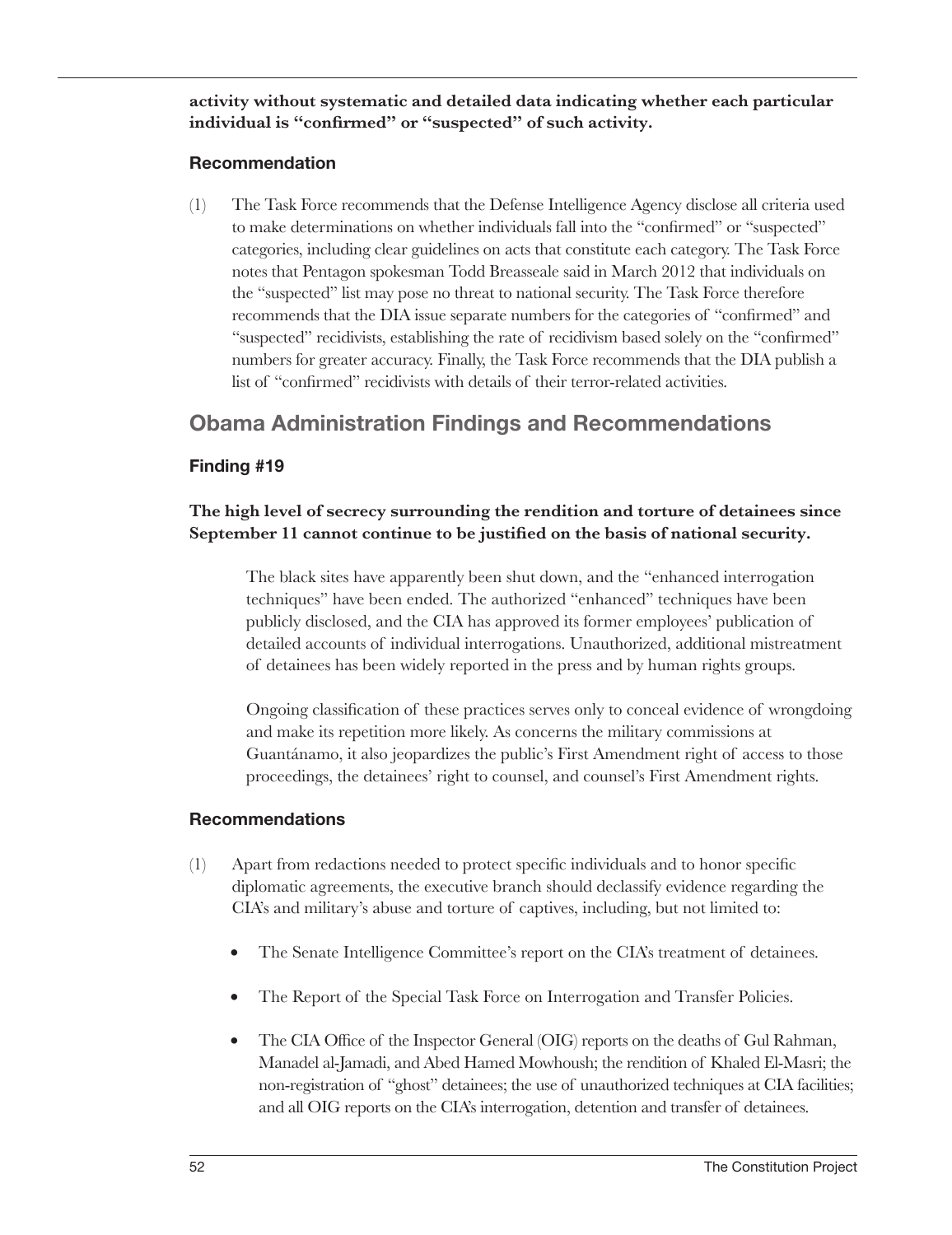- Investigations by the Armed Forces' criminal investigative divisions, the chain of command, and the Department of Defense into abuses of detainees by Joint Special Operations Command Special Mission Unit Task Forces in Iraq and Afghanistan.
- (2) Apart from any steps needed to prevent security threats against individual intelligence agents, the executive branch should cease its attempts to prevent detainees from providing evidence about their treatment in CIA custody. Guantánamo detainees obviously hold no security clearances and have never signed nondisclosure agreements with the United States government, and were exposed to "intelligence sources and methods" only involuntarily.
- (3) Congress should pass legislation that makes clear that acts of torture, war crimes, and crimes against humanity are not legitimate "intelligence sources and methods" under the National Security Act, and evidence of these acts cannot be properly classified, unless their disclosure would endanger specific individuals or violate specific, valid, agreements with foreign countries.

#### **Finding #20**

**The Convention Against Torture, in addition to prohibiting all acts of torture, requires that states ensure in their "legal system that the victim of an act of torture obtains redress and has an enforceable right to fair and adequate compensation." The United States has not complied with this requirement, in large part because of the government's repeated, successful invocation of the state-secrets privilege in lawsuits brought by torture victims.**

#### **Recommendation**

(1) The state-secrets privilege should not be invoked to dismiss lawsuits at the pleadings stage. Invocations of the privilege should be subjected to independent judicial review, which do not automatically defer to the executive's conclusions on the need for secrecy. Instead, courts should be able to evaluate the evidence (*in camera* where appropriate) and restrict invocation of the privilege to cases where it is necessary to guard against specific, nonspeculative harms to national security.

#### **Finding #21**

**The Convention Against Torture requires each state party to "[c]riminalize all acts of torture, attempts to commit torture, or complicity or participation in torture," and "proceed to a prompt and impartial investigation, wherever there is reasonable ground to believe that an act of torture has been committed in any territory under its jurisdiction." The United States cannot be said to have complied with this requirement.** 

No CIA personnel have been convicted or even charged for numerous instances of torture in CIA custody — including cases where interrogators exceeded what was authorized by the Office of Legal Counsel, and cases where detainees were tortured to death. Many acts of unauthorized torture by military forces have also been inadequately investigated or prosecuted.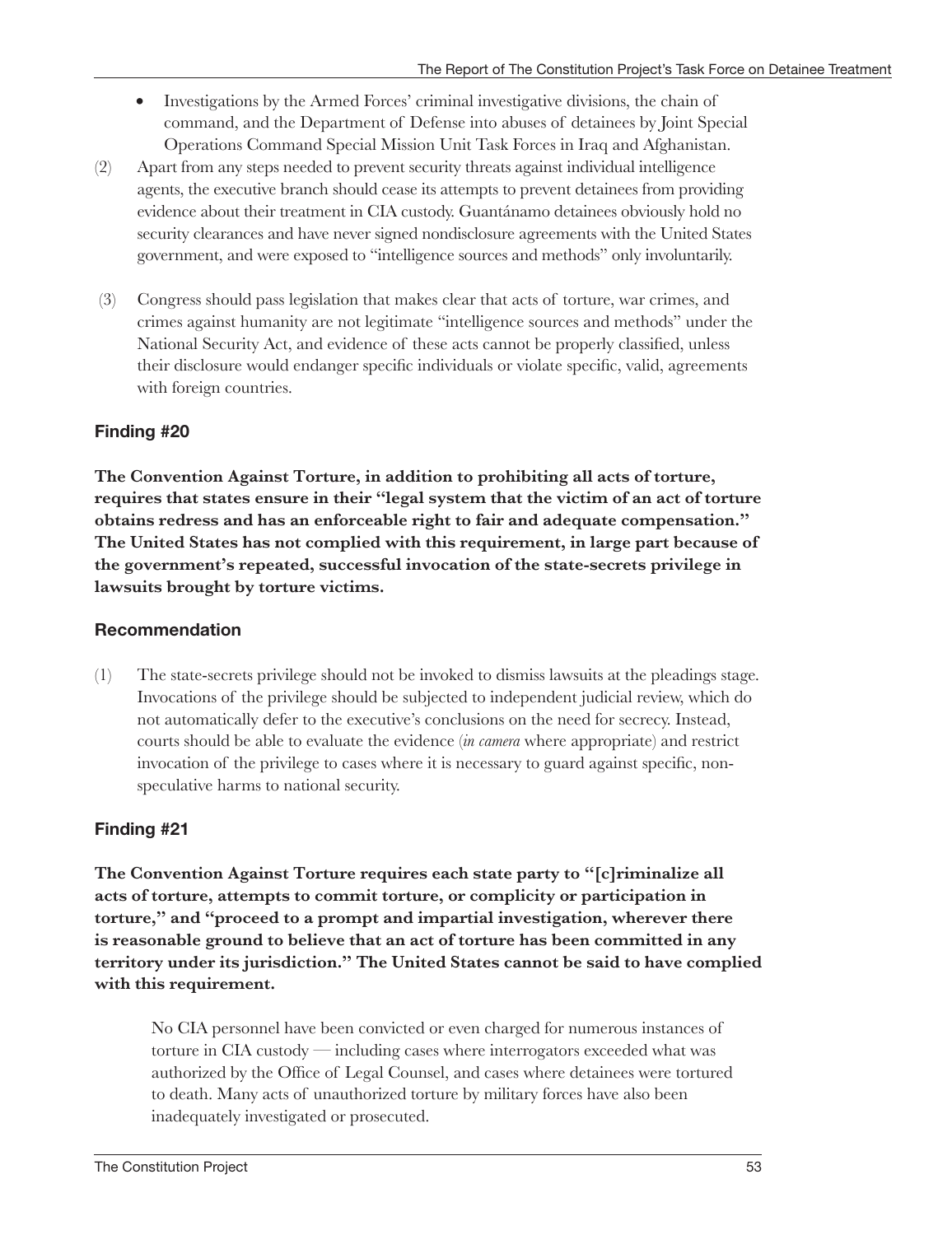#### **Recommendation**

(1) Congress should amend the War Crimes Act and the Torture Statute to make clear that in the future, in situations where a person of ordinary sense and understanding would know that their treatment of a detainee inflicts or is likely to result in severe or serious physical or mental pain or suffering, reliance on advice of counsel that their actions do not constitute torture or war crimes shall not be a complete defense.

#### **Finding #22**

#### **The Obama administration's standards for interrogation are set forth in the Army Field Manual on Interrogation. In 2006, a small handful of changes were introduced to the Manual that weakened some of its key legal protections.**

For over 50 years, the Army Field Manual has been an invaluable document guiding American soldiers away from abusing prisoners, with its clear prohibitions on cruel, inhuman or degrading treatment and torture. However, the 2006 version deleted language that explicitly prohibited the use of sleep deprivation and stress positions, and its Appendix M authorizes an interrogation technique called "separation," which could inflict significant physical and mental anguish on a detainee.

Under Appendix M, a combatant commander could arguably authorize a detainee to be interrogated for 40 consecutive hours with four-hour rest periods at either end. Appendix M also takes off the table a valuable interrogation approach, noncoercive separation, and puts it out of reach in situations where it could be employed humanely and effectively.

#### **Recommendation**

(1) The Army Field Manual on Interrogation should be amended so as to eliminate Appendix M, which permits the use of abusive tactics and to allow for the legitimate use of noncoercive separation. Language prohibiting the use of stress positions and abnormal sleep manipulation that was removed in 2006 should be restored.

#### **Finding #23**

**Detainees' transfer from United States custody to the custody of the National Directorate of Security (NDS) in Afghanistan has resulted in their torture. The United States has a legal obligation under Article 3 of the Convention Against Torture not to transfer detainees to NDS custody unless it can verify that they are not likely to be tortured as a result.** 

#### **Recommendations**

(1) The executive branch and Congress should clarify that Article 3 of the Convention Against Torture is legally binding on the U.S. government even for transfers occurring outside of U.S. territory.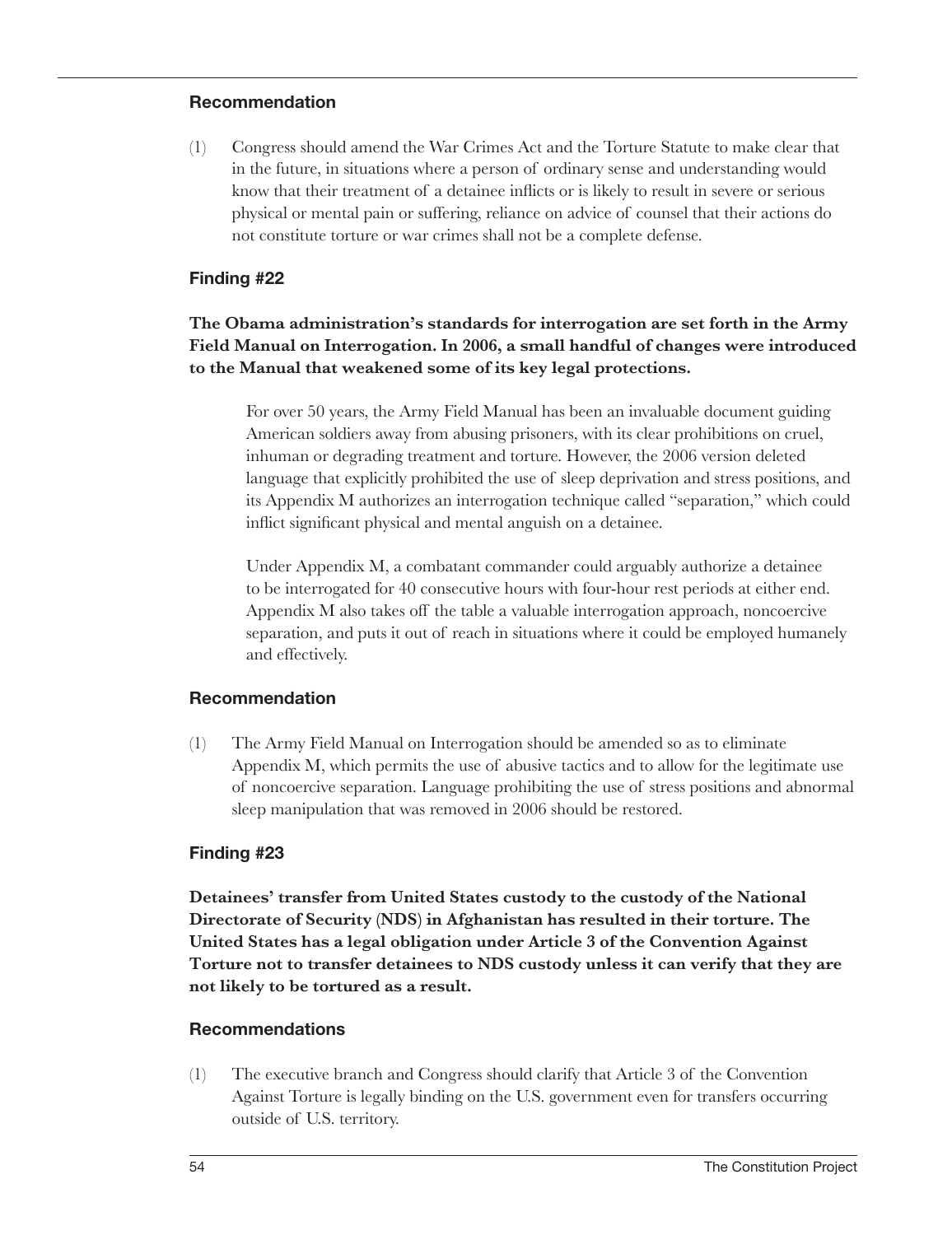- (2) The United States should ensure that transfers of detainees to Afghan custody by U.S. special operations forces and intelligence agencies are subjected to the same limitations as transfers by the military, including ongoing monitoring by both U.S. personnel and the Afghanistan Independent Human Rights Commission.
- (3) Intelligence appropriations should be subject to the limitations of the "Leahy Law," which restricts U.S. funds to

any unit of the security forces of a foreign country if the Secretary of State has credible evidence that such unit has committed gross violations of human rights, unless the Secretary determines and reports to the Committees on Appropriations that the government of such country is taking effective measures to bring the responsible members of the security forces unit to justice.

The Director of National Intelligence should have the authority to waive this restriction if "extraordinary circumstances" require it, just as the Secretary of Defense does under existing law. The Director of National Intelligence should be required to report to the congressional intelligence committees on the extraordinary circumstances and the human rights violations that necessitate such a waiver.

#### **Finding #24**

#### **The available evidence suggests that the Obama administration has dramatically improved the process of notifying the International Committee of the Red Cross (ICRC) of detainees' status, and providing access to detainees.**

Ensuring that detainees cannot be "disappeared" is a crucial part of preventing them from being subjected to torture and cruel treatment. However, because these changes have only been announced in anonymous leaks to the press, it is unclear whether they will bind future administrations.

#### **Recommendations**

- (1) The administration should publicly confirm its requirements for ICRC notification and access.
- (2) If it has not already done so, the United States should formally adopt regulations regarding ICRC notification and access for individuals detained pursuant to armed conflict.
- (3) The United States should sign and ratify the International Convention for the Protection of All People from Enforced Disappearance.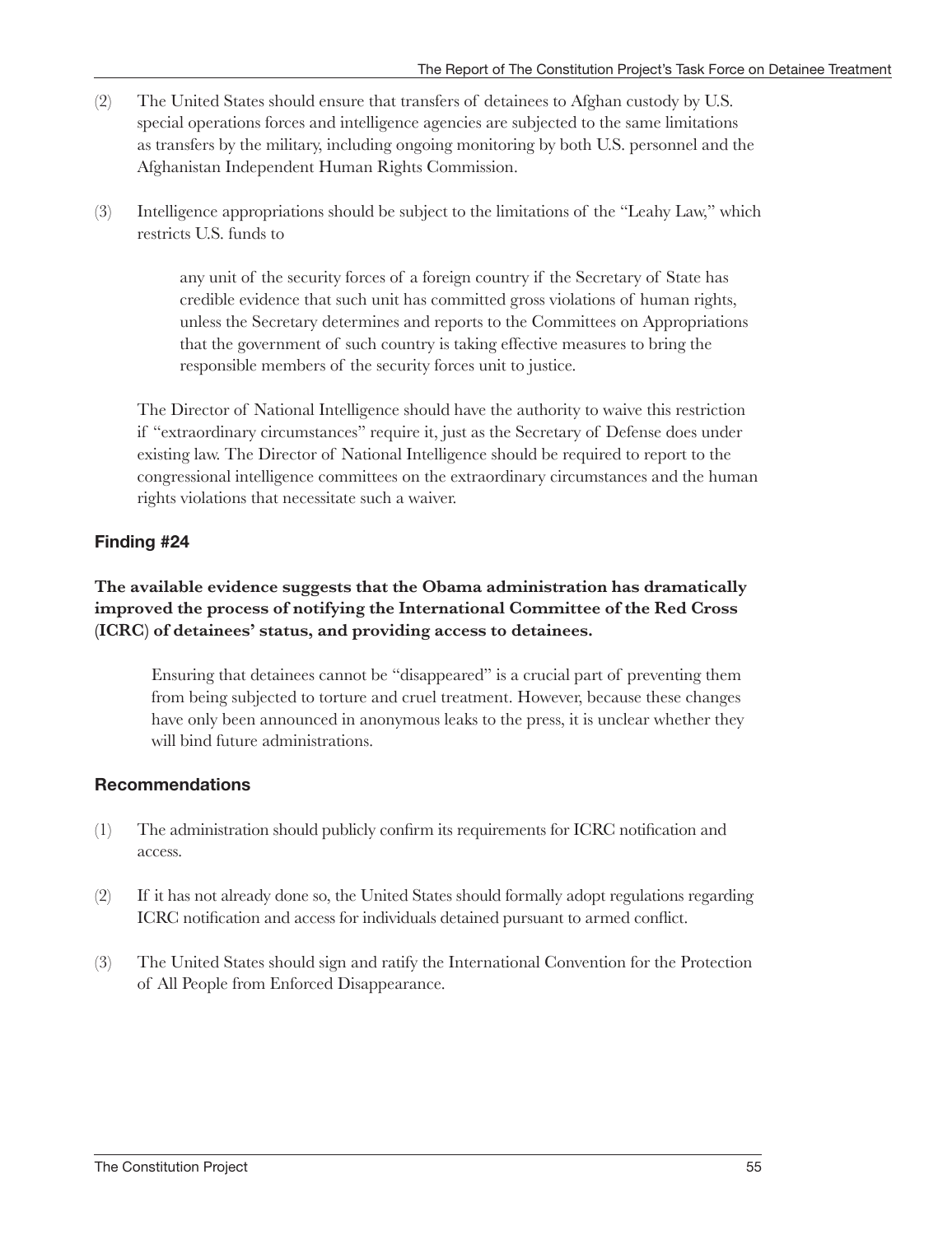### **Abridged Version Endnotes**

#### **Chapter 1**

1 *Guantánamo Remarks Cost Policy Chief His Job,* CNN (Feb. 2, 2007), *available at* [http://www.cnn.](http://www.cnn) com/2007/US/02/02[/gitmo.resignation](gitmo.resignation) ("When corporate CEOs see that those firms are representing the very terrorists who hit their bottom line back in 2001, those CEOs are going to make those law firms choose between representing terrorists or representing reputable firms.").

2 Task Force staff interview with Moazzam Begg, Omar Deghayes, Bisher al-Rawi (Apr. 17, 2012) [hereinafter Begg, Deghayes, al-Rawi Interview].

3 Neil A. Lewis, *U.S. Military Eroding Trust of Detainees, Lawyers Say,* N.Y. Times (Mar. 9, 2005), *available at* <http://www.nytimes.com/2005/03/08/world/americas/08iht-gitmo.html>("Another lawyer, Marc Falkoff of New York, whose firm represents several Yemenis at the naval base in Cuba, said some of his clients had told him that a person who said he was a lawyer and had civilian clothes had conferred several times with some detainees. That person, Falkoff said his clients had told him, later appeared at the detention center in uniform, leading the inmates to distrust anyone claiming to be a lawyer and acting in their interest."). *See also* Neil A. Lewis, *Detainee's Lawyer Says Captors Foment Mistrust,* N.Y. Times (Dec. 7, 2005), *available at* <http://www.nytimes.com/2005/12/07/international/07hamdan.html> ("The Guantánamo authorities violated a court order by moving a prisoner from the general population there and placing him in close contact with a hard-core operative for Al Qaeda known for urging detainees to refuse to cooperate with their lawyers, according to papers filed with the United States District Court here by Lt. Cmdr. Charles D. Swift.").

4 Lewis, *U.S. Military Eroding Trust*, *supra* note 3.

5 Begg, Deghayes, al-Rawi Interview, *supra* note 2.

6 Task Force staff interview with Clive Stafford Smith (Apr. 16, 2012); William Glaberson, *Many Detainees at Guantánamo Rebuff Lawyers,* N.Y. Times (May 5, 2007), *available at* <http://www.nytimes>. com/2007/05/05/us/<05gitmo.html>(" 'Some people don't have full trust in attorneys,' Mr. Khussrof said, according to Mr. Remes's notes. 'They think you work for government.' ").

7 Begg, Deghayes, al-Rawi Interview, *supra* note 2.

8 Neil A. Lewis, *Broad Use of Harsh Tactics is Described at Cuba Base,* N.Y. Times (Oct. 17, 2004), *available at* <http://www.nytimes.com/2004/10/17/politics/17gitmo.html>("They were also occasionally given milkshakes and hamburgers from the McDonald's on the base").

9 Neil A. Lewis, *Report Discredits F.B.I. Claims of Abuse at Guantánamo Bay,* N.Y. Times (July 14, 2005), *available at* <http://www.nytimes.com/2005/07/14/politics/14gitmo.html>

10 Senate Armed Servs. Comm. (110th Cong.), *Inquiry into the Treatment of Detainees in U.S. Custody* 19 (Nov. 20, 2008) [hereinafter Levin Report], *available at* <http://www.armed-services.senate.gov>/ Publications/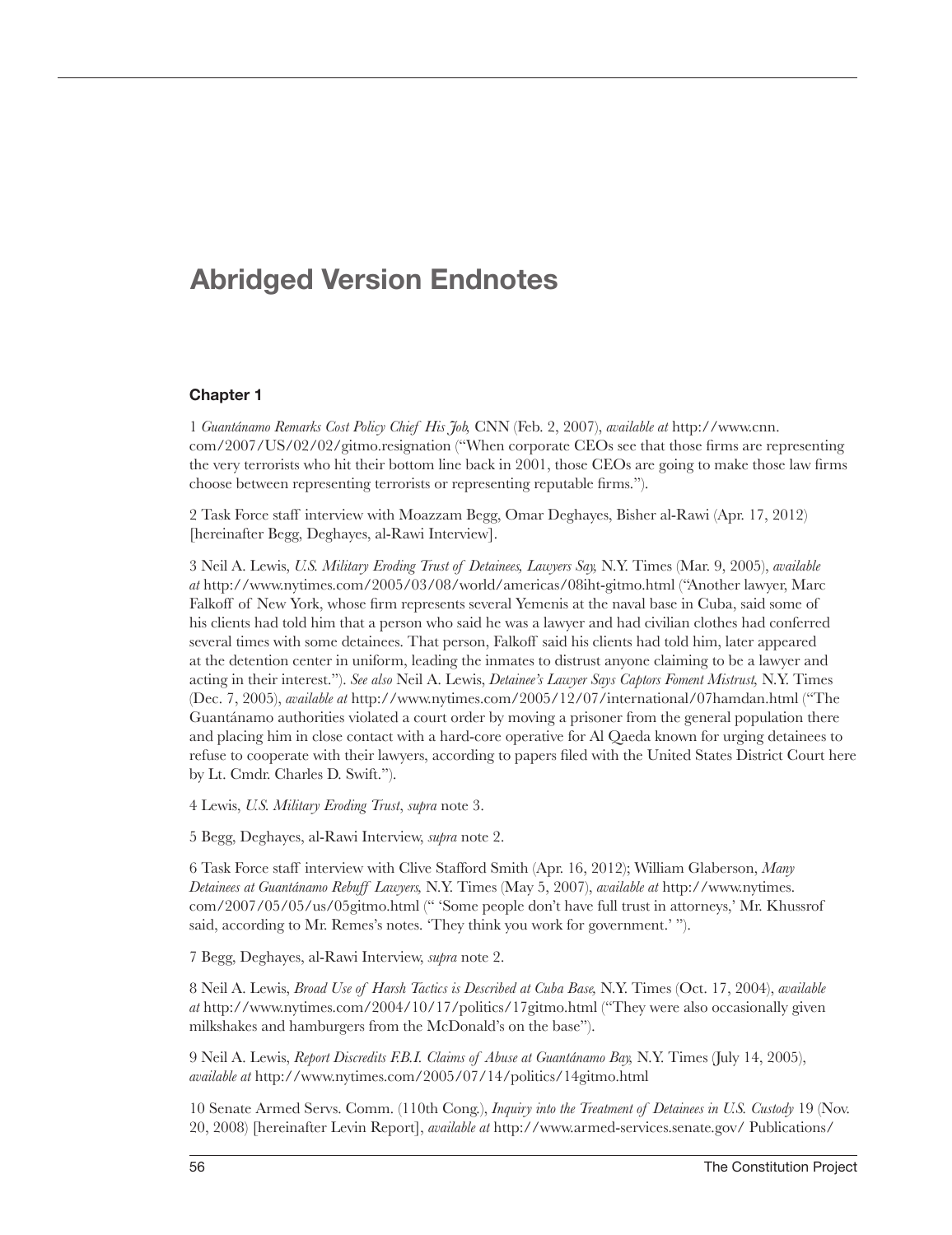Detainee%20Report%20Final\_April%2022%[202009.pdf.](202009.pdf) *See also* Jane Mayer, *Thoughts on the Levin Report,*  New Yorker (Apr. 21, 2009), *available at* [http://www.newyorker.com/online/blogs/](http://www.newyorker.com/online/blogs) newsdesk/2009/04/ <levin-torture-interrogation-senate-report.html>

11 Levin Report, *supra* note 10, at 19.

#### **Chapter 2**

None

#### **Chapter 3**

None

#### **Chapter 4**

1 MichaelR. Gordon& Bernard E. Trainor, The Generals' War: The Inside Storyofthe Conflictinthe Gulf(1995).

#### **Chapter 5**

None

#### **Chapter 6**

1 Captain Shimkus's current views, as expressed in an interview with Task Force staff, are discussed in Chapter 1.

#### **Chapter 7**

1 Peter Baker, *Banned Techniques Yielded "High Value Information," Memo Says*, N.Y. Times (Apr. 21, 2009), *available at* <http://www.nytimes.com/2009/04/22/us/politics/22blair.html>

2 Jane Mayer, *Counterfactual: A Curious History of the CIA's Secret Interrogation Program*, New Yorker (Mar. 29, 2010), *available at* [http://www.newyorker.com/arts/critics/books/2010/03/29/100329crbo\\_books\\_](http://www.newyorker.com/arts/critics/books/2010/03/29/100329crbo_books_) mayer?currentPage=all

3 *Id*.

4 *Id*.

#### **Chapter 8**

83 Gay Gardner, *Portugal's Bold Initiative Highlights U.S. Hypocrisy on Guantanamo,* Amnesty Int'l "Human Rights Now" Blog (Dec. 15, 2008), <http://blog.amnestyusa.org/europe/portugals>-bold-initiativehighlights-us-hypocrisy-on-guantanamo; Lawrence B. Wilkerson, *Some Truths about Guantanamo Bay,* Wash. Note (Mar. 17, 2009), *available at* [http://washingtonnote.com/some\\_truths\\_abo](http://washingtonnote.com/some_truths_abo)/

84 The Council of Europe is a transnational organization with 47 member states that primarily develops legal guidelines for the enforcement and promotion of the European Convention on Human Rights; see <http://www.coe.int/aboutCoe/index.asp?page=quisommesnous&l=en>

85 Council of Eur. Parliamentary Assembly, Comm. on Legal Affairs & Hum. Rts., *Alleged Secret Detentions and Unlawful Inter-State Transfers Involving Council of Europe Member States* (Draft Report — Part II) 23 (June 7, 2006), *available at* [http://assembly.coe.int/](http://assembly.coe.int/committeedocs/2006/20060606_%20ejdoc162006partii-final.pdf) [committeedocs/2006/20060606\\_ ejdoc162006partii-final.pdf](http://assembly.coe.int/committeedocs/2006/20060606_%20ejdoc162006partii-final.pdf)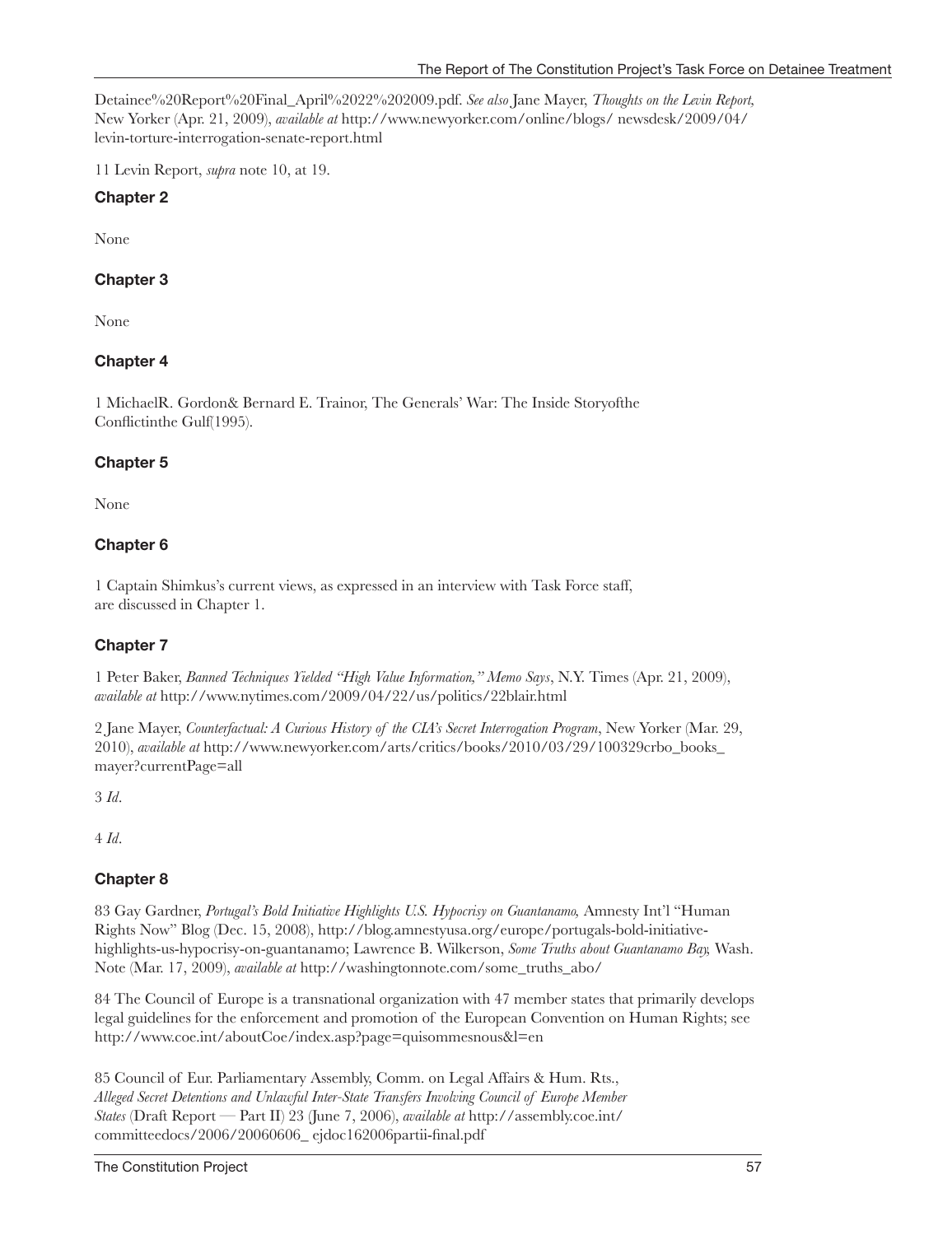#### **Chapter 9**

1 House Armed Servs. Comm., Print No. 112-4, *Leaving Guantánamo: Policies, Pressures, and Detainees Returning to the Fight* (Jan. 2012) at 19.

2 *Id*. at 10. *See also The Guantánamo Docket,* N.Y. Times, *available at* [http://projects.nytimes.com/](http://projects.nytimes.com) guantanamo; *Military Identifies Guantánamo Detainee Who Died*, N.Y. Times (Sept. 11, 2012), *available at*  [http://www.nytimes.com/2012/09/12/us/politics/detainee-who-died-at-guantanamo-had-release](http://www.nytimes.com/2012/09/12/us/politics/detainee-who-died-at-guantanamo-had-release-blocked-by-court.html)[blocked-by-court.html](http://www.nytimes.com/2012/09/12/us/politics/detainee-who-died-at-guantanamo-had-release-blocked-by-court.html)

3 George W. Bush, Speech on Terrorism, N.Y. Times (Sept. 6, 2006), *available at* <http://www.nytimes>. com/2006/09/06/washington/[06bush\\_transcript.html](06bush_transcript.html)?pagewanted=all. *See also* Mark Denbeaux, *The Meaning of "Battlefield": An Analysis of the Government's Representations of "Battlefield" Capture and "Recidivism" of the Guantánamo Detainees*, Wash. Post(2007), *available at* [http://www.washingtonpost.com/wp-srv/politics/](http://www.washingtonpost.com/wp-srv/politics) documents/<BattlefieldAnalysis121007.pdf>

4 Director of National Intelligence, *Summary of the Reengagement of Detainees Formerly Held at Guantánamo Bay, Cuba* (Dec. 7, 2010), *available at* [http://www.dni.gov/index.php/newsroom/reports-and-publications/93](http://www.dni.gov/index.php/newsroom/reports-and-publications/93-reports-publications-2012/712) [reports-publications-2012/712-](http://www.dni.gov/index.php/newsroom/reports-and-publications/93-reports-publications-2012/712)summary-of-the-reengagement-of-detainees-formerly-held-atguantanamo-bay

5 Department of Defense, *Former Guantánamo Detainees Who Have Returned to the Fight* (July 12, 2007), *available at* [http://web.archive.org/web/20070816051212/http:](http://web.archive.org/web/20070816051212/http)//<www.defenselink.mil/news>/ <d20070712formergtmo.pdf>

6 *See* DOJ Letter Regarding Freedom of Information Act Litigation — *Roderick MacArthur Justice Center v. Defense Intelligence Agency,* Civ. Action No. 09:02101 (CKK), (D.D.C. Aug. 26, 2010) [hereafter FOIA Letter].

7 Task Force staff correspondence with Gary Berntsen (Mar. 15, 2012). Gary Berntsen served in the CIA as part of the Directorate and as a station chief between 1982 and 2005.

8 Benjamin Wittes, *Andy Worthington on Guantánamo Recidivism,* Lawfare (Mar. 19, 2012), *available at* [http://](http://www.lawfareblog.com/2012/03/andy) [www.lawfareblog.com/2012/03/andy](http://www.lawfareblog.com/2012/03/andy)-worthington-on-Guantanamo-recidivism/

9 *The Meaning of "Battlefield," supra* note 3, at 2.

10 *Id.* 

11 Jane Mayer, The Dark Side (2008); Tim Golden, *Administration Officials Split Over Stalled Military Tribunals,* N.Y. Times (Oct. 25, 2004), *available at* [http://www.nytimes.com/2004/10/25/international/](http://www.nytimes.com/2004/10/25/international) worldspecial2/<25gitmo.html>?pagewanted=all&position= ("[He] was told after his arrival there in February 2002 that as many as half of the initial detainees were thought to be of little or no intelligence value."). *See also* Lawrence B. Wilkerson, *Some Truths About Guantánamo Bay,* Wash. Note (Mar. 17, 2009), *available at* [http://washingtonnote.com/some\\_truths\\_abo](http://washingtonnote.com/some_truths_abo)/ ("[S]everal in the U.S. leadership became aware of this lack of proper vetting very early on and, thus, of the reality that many of the detainees were innocent of any substantial wrongdoing, had little intelligence value, and should be immediately released.").

12 Mayer, *supra* note 11.

**Chapter 10**

None

#### **Chapter 11**

None